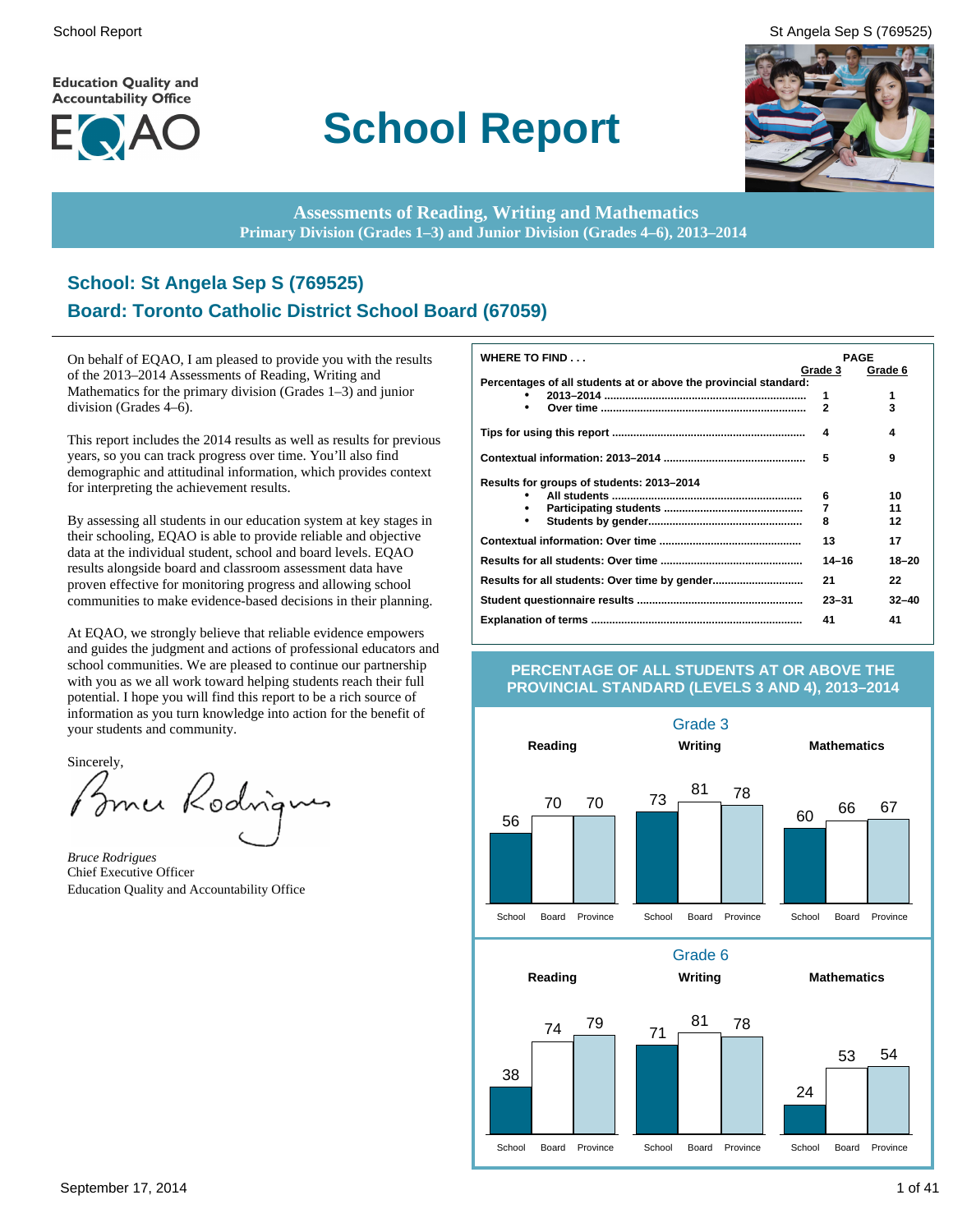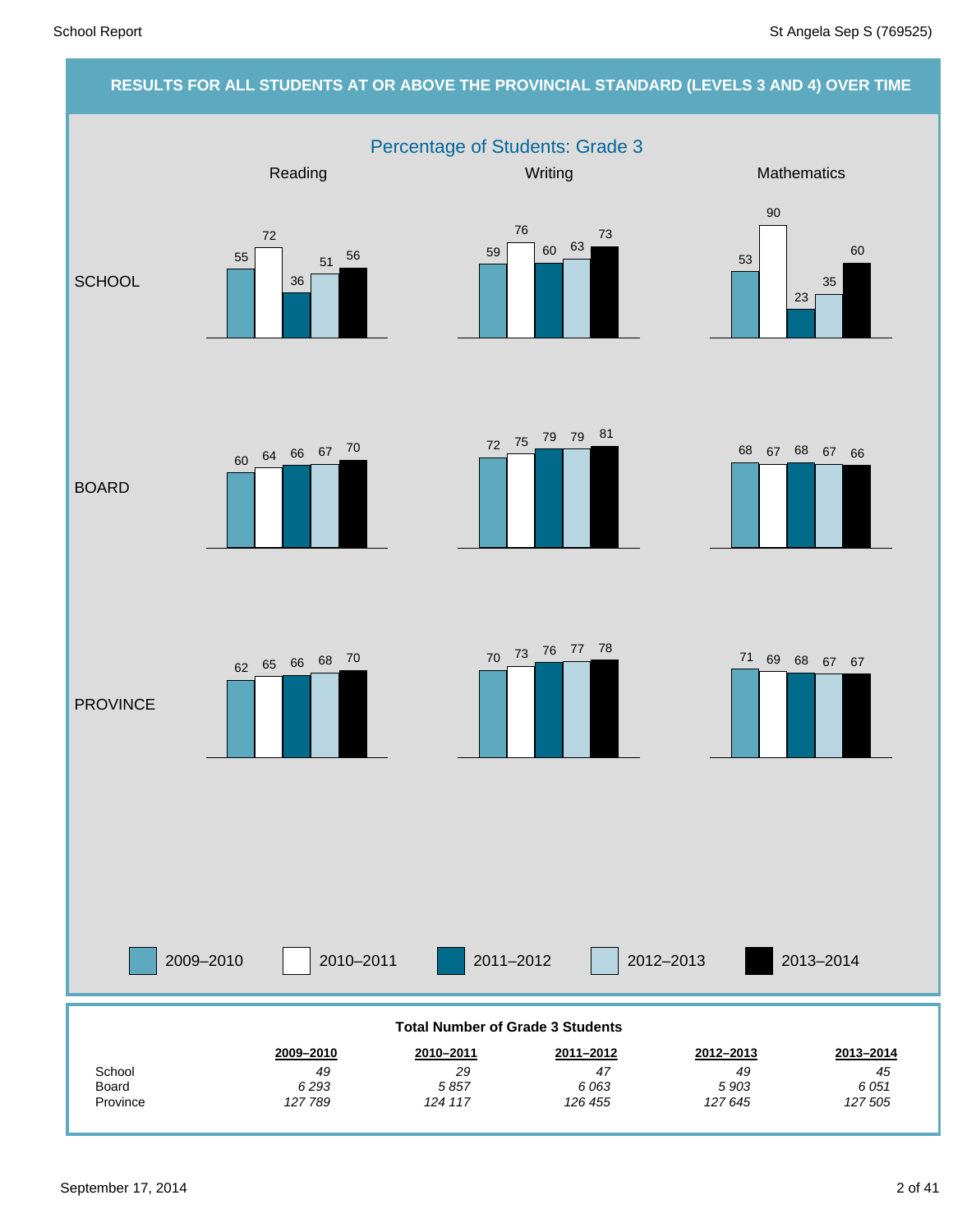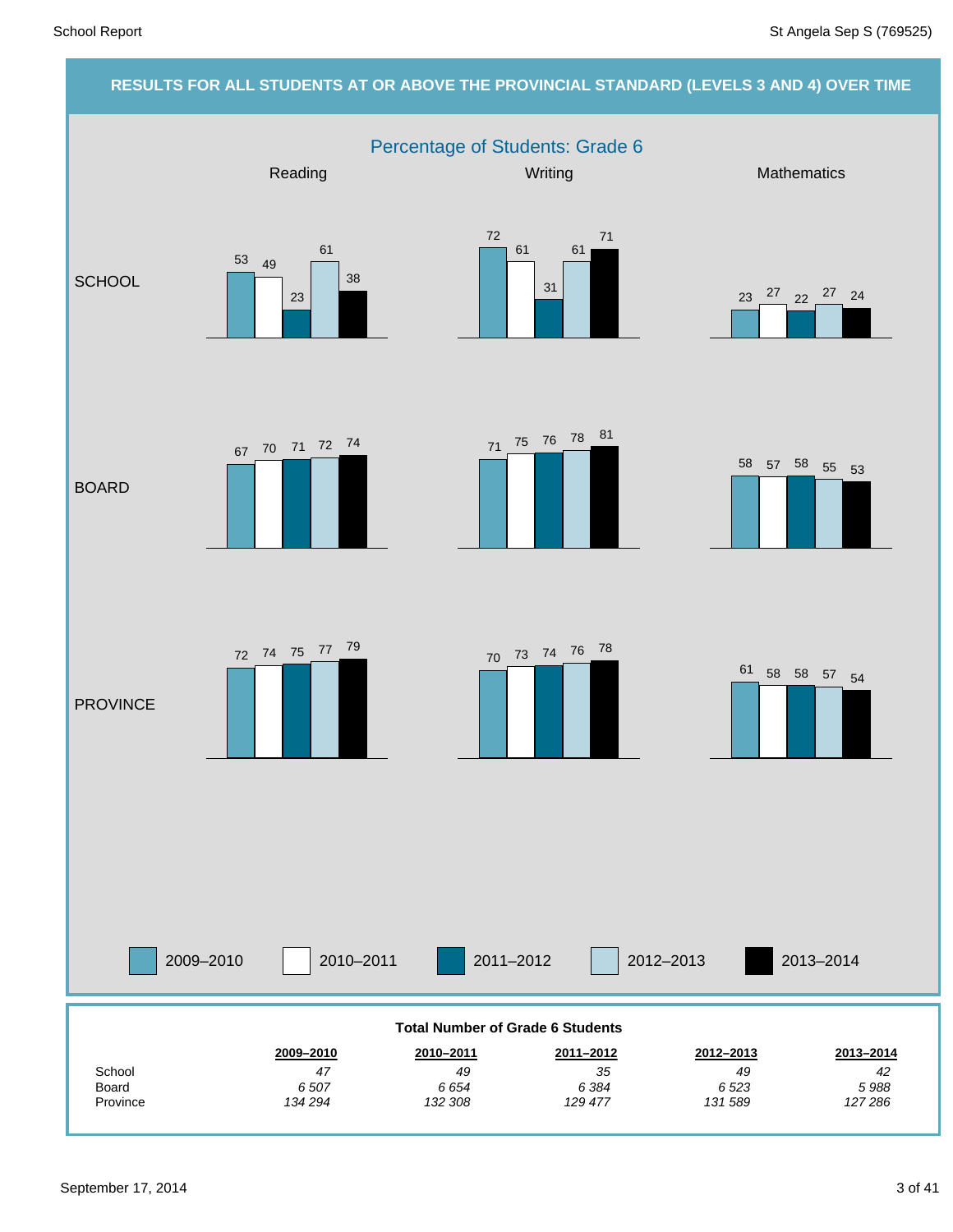Each school or board is unique. To appreciate the distinctive character of a school or board, look at the contextual information to understand the features and characteristics of the community it serves.

 $C<sub>3</sub>$ 

Every assessment captures the performance of students at one point in time each year. Consider the results along with other information about students' achievement in reading, writing and mathematics.

 $C<sub>3</sub>$ 

Exercise caution when interpreting results for small schools or boards. Results may vary considerably from year to year, and differences may look exaggerated. For example, in a school of 20 students, a difference of 10% represents only two students.

#### $C<sub>1</sub>$

Trends may be difficult to identify or to interpret. This is especially true in small schools or boards, or in schools where there is a high turnover in the student population.

#### $C<sub>3</sub>$

EQAO values students' privacy. Beginning in 2012- 2013, results are not reported publicly for schools where fewer than 10 students participated because it might be possible to identify individual students. Prior to 2012- 2013, results were not reported publicly for schools where fewer than 15 students participated.

#### **TIPS ABOUT THIS SCHOOL OR BOARD REPORT**

This report shows how well students have met curriculum expectations to the end of the Primary Division and the end of the Junior Division. Students complete a set of test booklets that allow them to show what they have learned in reading, writing and mathematics. The assessments are based on *The Ontario Curriculum.*

#### **This report includes**

- $\bullet$  results for this year
- $\bullet$  a comparison of results of the current and previous administrations to aid in monitoring improvement
- $\bullet$  information about the characteristics of the students who participated
- summary graphs showing the percentage of students achieving the provincial standard in reading, writing and mathematics
- detailed tables and graphs showing results for all levels of achievement, results for gender and participation information
- student questionnaire results
- an explanation of all terms used in this report.

#### **HOW TO USE THIS REPORT**

- $\bullet$  Examine the contextual information to understand the similarities and differences between the school, the board and the province; the board and the province. Consider the challenges that any differences might present.
- Examine the results for reading, writing and mathematics.
	- Are these results consistent with what you would expect?
	- · How do the school results compare to the board and the province; the board results compare to the province?
	- How do these results compare over time?
	- What influence might students' attitudes have on student performance (refer to the questionnaire results)?
- Speak to school or board staff about the goals for school improvement related to reading, writing and mathematics.

The Education Quality and Accountability Office is an independent agency that gathers information about student achievement through province-wide assessments. Each year, all Grade 3 and Grade 6 students across Ontario take part in these assessments of reading, writing and mathematics. Individual results are reported to students and to parents and guardians. School, board and provincial results are released publicly.

Learn more about us at www.eqao.com.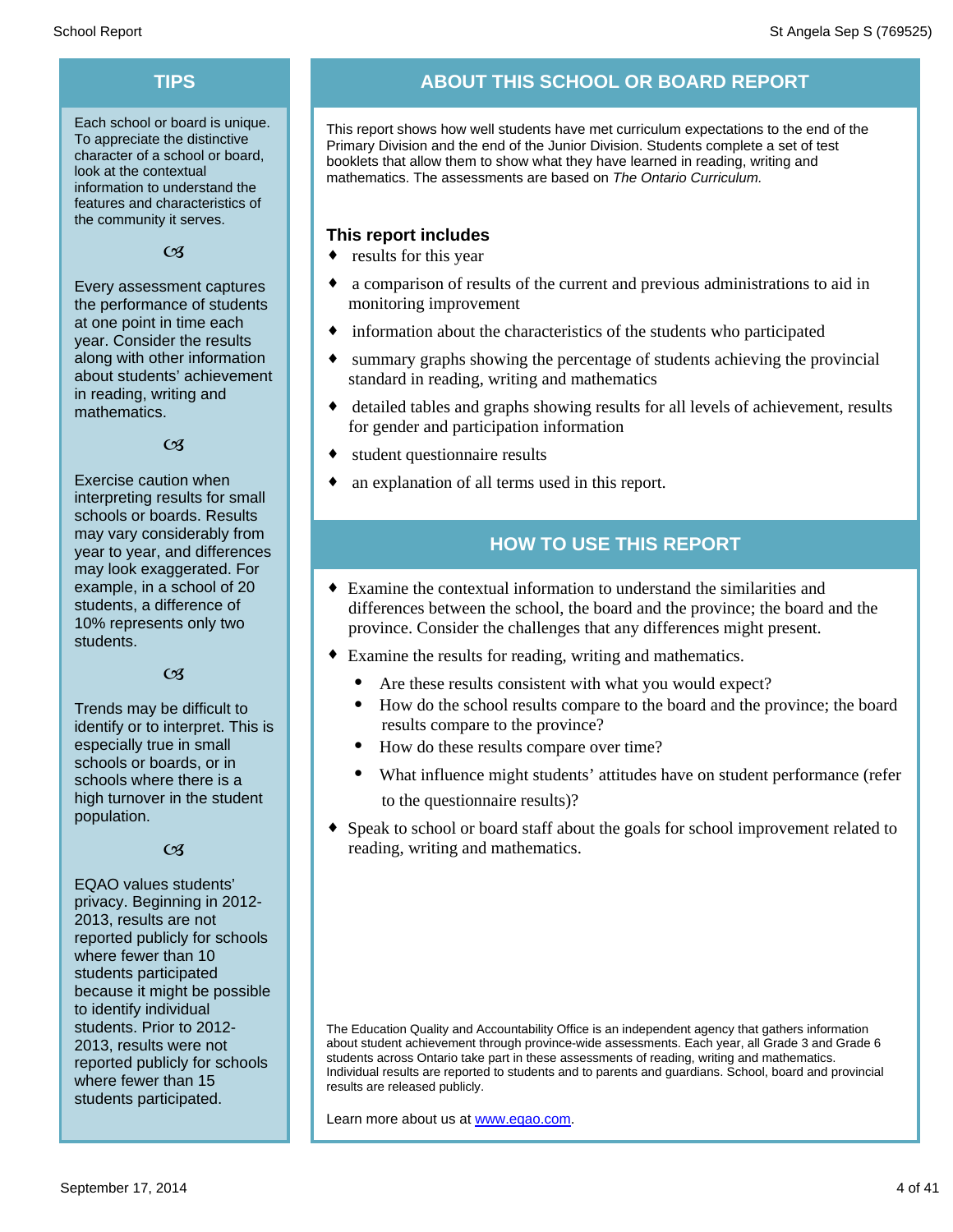#### **Contextual Information: Grade 3\***

This information provides a context for interpreting the school's results.

| <b>Demographic Information</b>                             | <b>School</b>             |                |          | <b>Board</b> |                                              | <b>Province</b> |
|------------------------------------------------------------|---------------------------|----------------|----------|--------------|----------------------------------------------|-----------------|
| <b>Enrolment</b>                                           |                           |                |          |              |                                              |                 |
| Number of Grade 3 students                                 |                           | 45             |          | 6051         |                                              | 127 505         |
| Number of classes with Grade 3 students                    |                           |                |          | 468          |                                              | 9631            |
| Number of schools with Grade 3 classes                     |                           | Not applicable |          | 169          |                                              | 3 3 4 0         |
|                                                            |                           |                |          |              | Number Percent Number Percent Number Percent |                 |
| Gender                                                     |                           |                |          |              |                                              |                 |
| Female                                                     | 24                        | 53%            | 2954     | 49%          | 61865                                        | 49%             |
| Male                                                       | 21                        | 47%            | 3096     | 51%          | 65 640                                       | 51%             |
| Gender not specified                                       | $\theta$                  | 0%             | 1        | $<\!\!1\%$   | 0                                            | 0%              |
| <b>Student Status</b>                                      |                           |                |          |              |                                              |                 |
| English language learners**                                | 11                        | 24%            | 621      | 10%          | 16 40 6                                      | 13%             |
| Students with special education needs (excluding gifted)** | 10                        | 22%            | 1 105    | 18%          | 21 965                                       | 17%             |
| <b>Place of Birth</b>                                      |                           |                |          |              |                                              |                 |
| Born in Canada                                             | 28                        | 62%            | 4917     | 81%          | 114 546                                      | 90%             |
| Born outside Canada                                        | 17                        | 38%            | 1 1 3 3  | 19%          | 12 693                                       | 10%             |
| In Canada less than one year                               | 1                         | 2%             | 35       | 1%           | 703                                          | 1%              |
| In Canada one year or more but less than three years       | $\overline{4}$            | 9%             | 265      | 4%           | 2713                                         | 2%              |
| In Canada three years or more                              | 12                        | 27%            | 830      | 14%          | 8 3 5 0                                      | 7%              |
| Language                                                   |                           |                |          |              |                                              |                 |
| First language learned at home was other than English      | 22                        | 49%            | 1767     | 29%          | 27 998                                       | 22%             |
| <b>Year Student Entered Current School</b>                 |                           |                |          |              |                                              |                 |
| Year of the assessment                                     | 9                         | 20%            | 570      | 9%           | 18 107                                       | 14%             |
| Year prior to the assessment                               | 4                         | 9%             | 515      | 9%           | 16 504                                       | 13%             |
| 2 years prior to the assessment                            | 7                         | 16%            | 778      | 13%          | 17899                                        | 14%             |
| 3 or more years prior to the assessment                    | 25                        | 56%            | 4 185    | 69%          | 74 916                                       | 59%             |
| Data not available                                         | $\mathcal O$              | 0%             | 3        | $<$ 1%       | 79                                           | $<$ 1%          |
| <b>Year Student Entered Current Board</b>                  |                           |                |          |              |                                              |                 |
| Year of the assessment                                     | $\overline{2}$            | 4%             | 294      | 5%           | 7365                                         | 6%              |
| Year prior to the assessment                               | $\overline{4}$            | 9%             | 342      | 6%           | 8 3 2 4                                      | 7%              |
| 2 years prior to the assessment                            | 6                         | 13%            | 544      | 9%           | 10 60 6                                      | 8%              |
| 3 or more years prior to the assessment                    | 33                        | 73%            | 4863     | 80%          | 99 074                                       | 78%             |
| Data not available                                         | $\boldsymbol{\mathit{0}}$ | 0%             | $\delta$ | ${<}1\%$     | 2 1 3 6                                      | 2%              |

\* Contextual data pertaining to gender, student status, place of birth, language learned at home and year entered school and board are provided by schools and/or boards through the Student Data Collection process. Some data may be missing because they were not provided by the school or the board.

\*\* See the Explanation of Terms.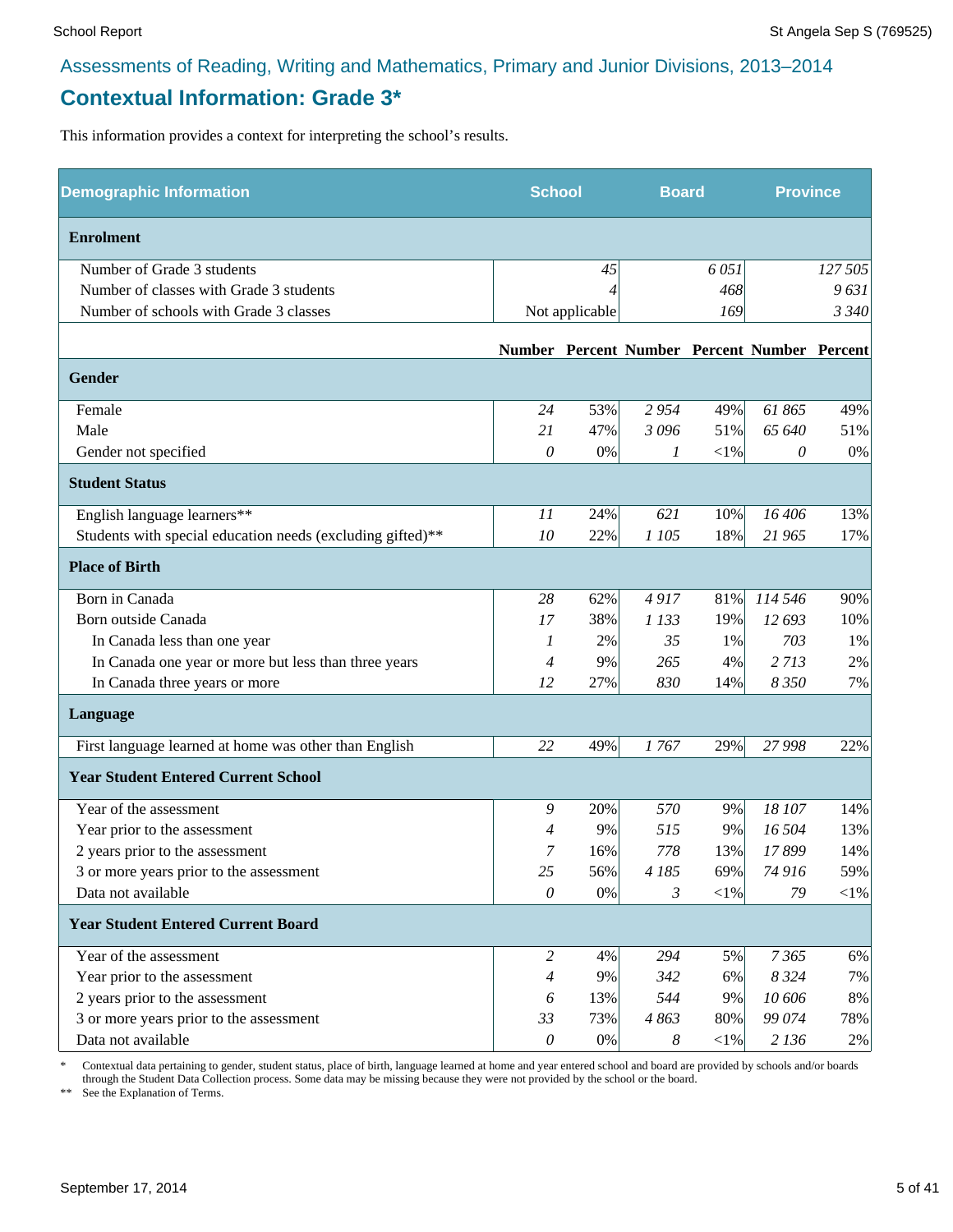#### Results in Reading, Writing and Mathematics, 2013–2014 **Grade 3: All Students††**

| <b>Grade 3: Reading*</b>                                                       |                |              |                      |                            |  |  |  |  |
|--------------------------------------------------------------------------------|----------------|--------------|----------------------|----------------------------|--|--|--|--|
| Number of Students                                                             |                | School<br>45 | <b>Board</b><br>5848 | <b>Province</b><br>122 018 |  |  |  |  |
|                                                                                | #              | $\%$         | $\%$                 | %                          |  |  |  |  |
| Level 4                                                                        | 5              | 11%          | 12%                  | 12%                        |  |  |  |  |
| Level 3                                                                        | 20             | 44%          | 58%                  | 58%                        |  |  |  |  |
| Level 2                                                                        | 13             | 29%          | 23%                  | 23%                        |  |  |  |  |
| <b>Level 1</b>                                                                 | 4              | 9%           | 3%                   | 4%                         |  |  |  |  |
| $NE1**$                                                                        |                | 2%           | 1%                   | 1%                         |  |  |  |  |
| Participating<br><b>Students</b>                                               | 43             | 96%          | 97%                  | 97%                        |  |  |  |  |
| No Data                                                                        | 0              | 0%           | $<$ 1%               | 1%                         |  |  |  |  |
| Exempt                                                                         | $\overline{c}$ | 4%           | 3%                   | 2%                         |  |  |  |  |
| <b>At or Above</b><br><b>Provincial Standard</b><br>(Levels 3 and 4) $\bar{ }$ |                | 56%          | 70%                  | 70%                        |  |  |  |  |



| <b>Grade 3: Mathematics*</b>                                                   |    |                     |                      |                            |  |  |  |  |  |
|--------------------------------------------------------------------------------|----|---------------------|----------------------|----------------------------|--|--|--|--|--|
| <b>Number of Students</b>                                                      |    | <b>School</b><br>45 | <b>Board</b><br>6051 | <b>Province</b><br>127 504 |  |  |  |  |  |
|                                                                                | #  | %                   | %                    | %                          |  |  |  |  |  |
| Level 4                                                                        | 6  | 13%                 | 12%                  | 13%                        |  |  |  |  |  |
| Level 3                                                                        | 21 | 47%                 | 54%                  | 54%                        |  |  |  |  |  |
| Level 2                                                                        | 13 | 29%                 | 27%                  | 26%                        |  |  |  |  |  |
| <b>Level 1</b>                                                                 | 3  | 7%                  | 4%                   | 4%                         |  |  |  |  |  |
| $NE1**$                                                                        | 0  | 0%                  | $<$ 1%               | ${<}1\%$                   |  |  |  |  |  |
| Participating<br><b>Students</b>                                               | 43 | 96%                 | 97%                  | 97%                        |  |  |  |  |  |
| No Data                                                                        | 0  | 0%                  | $<$ 1%               | 1%                         |  |  |  |  |  |
| <b>Exempt</b>                                                                  | 2  | 4%                  | 2%                   | 2%                         |  |  |  |  |  |
| <b>At or Above</b><br><b>Provincial Standard</b><br>(Levels 3 and 4) $\dagger$ |    | 66%                 | 67%                  |                            |  |  |  |  |  |







\* Because percentages in tables and graphs are rounded, and because graphs do not show all reporting categories, percentages may not add to 100.

ž \*\* See the Explanation of Terms.

Í These percentages are based on the actual number of students and cannot be calculated simply by adding the rounded percentages of students at Levels 3 and 4.

† †† Some French Immersion students do not write all components of the assessment in Grade 3; the numbers shown reflect those students who were expected to write each component as determined by the French Immersion participation option selected by boards.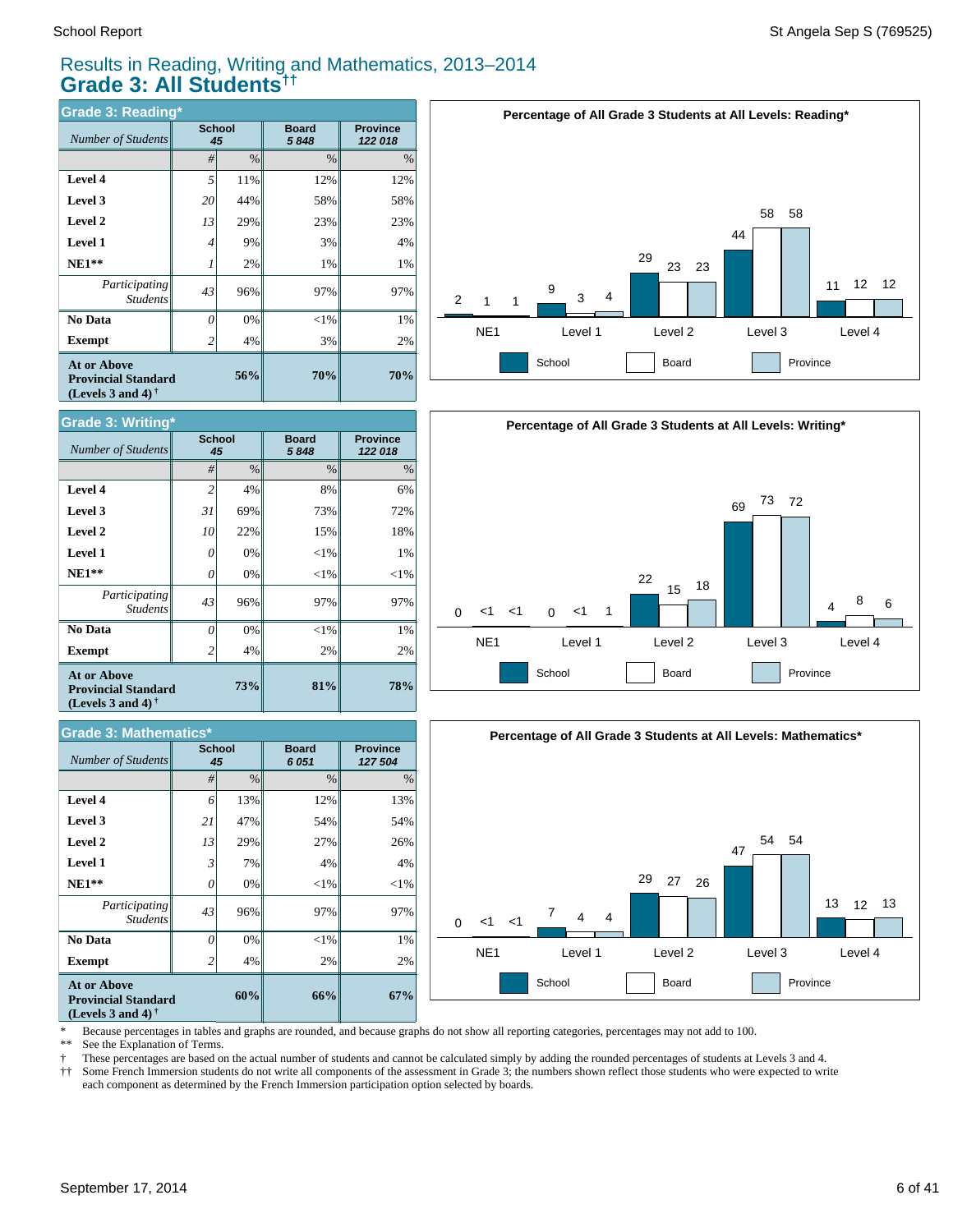#### Results in Reading, Writing and Mathematics, 2013–2014

#### **Grade 3: Participating Students (excludes "no data" and "exempt" categories)**

| <b>Grade 3: Reading*</b>                                                       |                     |               |                      |                            |  |  |  |  |
|--------------------------------------------------------------------------------|---------------------|---------------|----------------------|----------------------------|--|--|--|--|
| Number of Students                                                             | <b>School</b><br>43 |               | <b>Board</b><br>5678 | <b>Province</b><br>118 386 |  |  |  |  |
|                                                                                | #                   | $\frac{0}{0}$ | $\%$                 | $\%$                       |  |  |  |  |
| Level 4                                                                        | 5                   | 12%           | 13%                  | 13%                        |  |  |  |  |
| Level 3                                                                        | 20                  | 47%           | 60%                  | 59%                        |  |  |  |  |
| Level 2                                                                        | 13                  | 30%           | 24%                  | 23%                        |  |  |  |  |
| <b>Level 1</b>                                                                 | 4                   | 9%            | 3%                   | 4%                         |  |  |  |  |
| $NE1**$                                                                        |                     | 2%            | 1%                   | 1%                         |  |  |  |  |
| <b>At or Above</b><br><b>Provincial Standard</b><br>(Levels 3 and 4) $\dagger$ |                     | 58%           | 72%                  | 72%                        |  |  |  |  |



| <b>Grade 3: Writing*</b>                                                |                     |               |                      |        |  |  |
|-------------------------------------------------------------------------|---------------------|---------------|----------------------|--------|--|--|
| Number of Students                                                      | <b>School</b><br>43 |               | <b>Board</b><br>5683 |        |  |  |
|                                                                         | #                   | $\frac{0}{0}$ | $\frac{0}{0}$        | $\%$   |  |  |
| Level 4                                                                 | $\overline{c}$      | 5%            | 8%                   | 6%     |  |  |
| Level 3                                                                 | 31                  | 72%           | 76%                  | 74%    |  |  |
| Level 2                                                                 | 10                  | 23%           | 16%                  | 19%    |  |  |
| <b>Level 1</b>                                                          | 0                   | 0%            | ${<}1\%$             | 1%     |  |  |
| $NE1**$                                                                 |                     | 0%            | $< 1\%$              | $<$ 1% |  |  |
| At or Above<br><b>Provincial Standard</b><br>(Levels 3 and 4) $\dagger$ |                     | 77%           | 84%                  | 80%    |  |  |



| <b>Grade 3: Mathematics*</b>                                                   |                     |               |                      |                            |  |  |  |  |
|--------------------------------------------------------------------------------|---------------------|---------------|----------------------|----------------------------|--|--|--|--|
| <b>Number of Students</b>                                                      | <b>School</b><br>43 |               | <b>Board</b><br>5897 | <b>Province</b><br>124 012 |  |  |  |  |
|                                                                                | #                   | $\frac{0}{0}$ | $\frac{0}{0}$        | $\%$                       |  |  |  |  |
| Level 4                                                                        | 6                   | 14%           | 12%                  | 13%                        |  |  |  |  |
| Level 3                                                                        | 21                  | 49%           | 56%                  | 56%                        |  |  |  |  |
| Level 2                                                                        | 13                  | 30%           | 28%                  | 27%                        |  |  |  |  |
| Level 1                                                                        | 3                   | 7%            | 4%                   | 4%                         |  |  |  |  |
| $NE1**$                                                                        | O                   | 0%            | $<$ 1%               | $< 1\%$                    |  |  |  |  |
| <b>At or Above</b><br><b>Provincial Standard</b><br>(Levels 3 and 4) $\dagger$ |                     | 68%           | 69%                  |                            |  |  |  |  |



\* Because percentages in tables and graphs are rounded, percentages may not add to 100.

**\*\*** See the Explanation of Terms.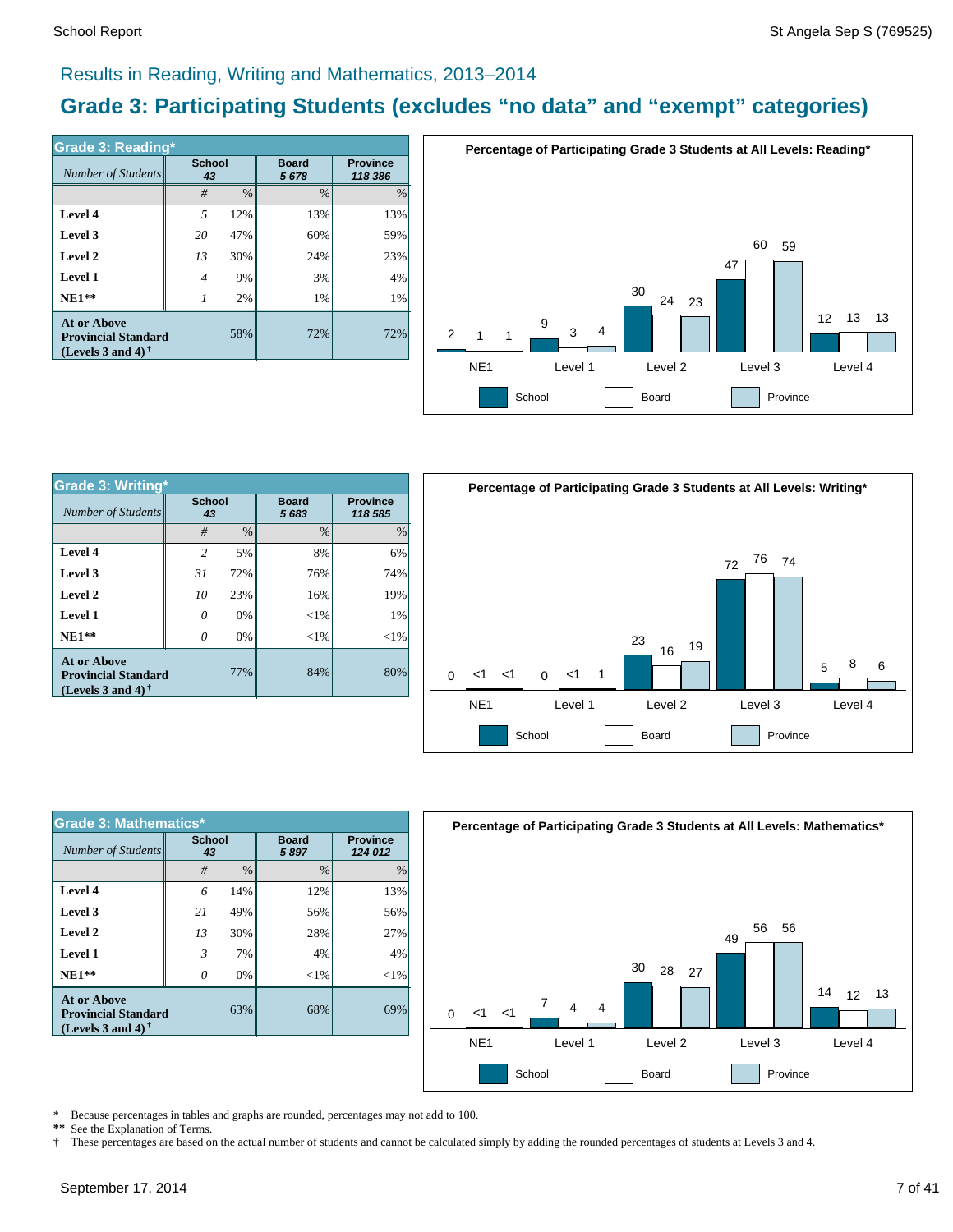#### Results in Reading, Writing and Mathematics, 2013–2014

#### **Grade 3: Gender††**

| Grade 3: School*                                                                  |                     |            |                     |            |                     |            |  |  |
|-----------------------------------------------------------------------------------|---------------------|------------|---------------------|------------|---------------------|------------|--|--|
|                                                                                   | Reading             |            | <b>Writing</b>      |            | <b>Mathematics</b>  |            |  |  |
| Number of Students                                                                | <b>Female</b><br>24 | Male<br>21 | <b>Female</b><br>24 | Male<br>21 | <b>Female</b><br>24 | Male<br>21 |  |  |
| Level 4                                                                           | 4%                  | 19%        | 4%                  | 5%         | 8%                  | 19%        |  |  |
| Level 3                                                                           | 67%                 | 19%        | 79%                 | 57%        | 67%                 | 24%        |  |  |
| Level 2                                                                           | 21%                 | 38%        | 17%                 | 29%        | 17%                 | 43%        |  |  |
| <b>Level 1</b>                                                                    | 8%                  | 10%        | 0%                  | 0%         | 8%                  | 5%         |  |  |
| $NE1**$                                                                           | 0%                  | 5%         | 0%                  | 0%         | 0%                  | 0%         |  |  |
| Participating<br><b>Students</b>                                                  | 100%                | 90%        | 100%                | 90%        | 100%                | 90%        |  |  |
| No Data                                                                           | 0%                  | 0%         | 0%                  | 0%         | 0%                  | 0%         |  |  |
| <b>Exempt</b>                                                                     | 0%                  | 10%        | 0%                  | 10%        | 0%                  | 10%        |  |  |
| <b>At or Above</b><br><b>Provincial Standard</b><br>(Levels 3 and 4) <sup>†</sup> | 71%                 | 38%        | 83%                 | 62%        | 75%                 | 43%        |  |  |

| Grade 3: Board*                                                                                      |                |              |                |              |                    |              |  |
|------------------------------------------------------------------------------------------------------|----------------|--------------|----------------|--------------|--------------------|--------------|--|
|                                                                                                      | Reading        |              | <b>Writing</b> |              | <b>Mathematics</b> |              |  |
| Number of Students                                                                                   | Female<br>2840 | Male<br>3007 | Female<br>2840 | Male<br>3007 | Female<br>2954     | Male<br>3096 |  |
| Level 4                                                                                              | 14%            | 10%          | 11%            | 5%           | 12%                | 12%          |  |
| Level 3                                                                                              | 60%            | 56%          | 75%            | 72%          | 55%                | 53%          |  |
| Level 2                                                                                              | 20%            | 26%          | 12%            | 18%          | 27%                | 27%          |  |
| <b>Level 1</b>                                                                                       | 3%             | 4%           | ${<}1\%$       | 1%           | 4%                 | 3%           |  |
| $NE1**$                                                                                              | ${<}1\%$       | 1%           | ${<}1\%$       | $<$ 1%       | ${<}1\%$           | ${<}1\%$     |  |
| Participating<br><b>Students</b>                                                                     | 98%            | 96%          | 98%            | 96%          | 98%                | 97%          |  |
| No Data                                                                                              | ${<}1\%$       | ${<}1\%$     | $<$ 1%         | ${<}1\%$     | $<$ 1%             | $<$ 1%       |  |
| <b>Exempt</b>                                                                                        | 2%             | 3%           | 2%             | 3%           | 1%                 | 3%           |  |
| <b>At or Above</b><br><b>Provincial Standard</b><br>(Levels 3 and 4) <sup><math>\dagger</math></sup> | 75%            | 66%          | 86%            | 77%          | 67%                | 66%          |  |

| <b>Grade 3: Province*</b>                                                                            |                  |                |                  |                |                    |                |  |  |
|------------------------------------------------------------------------------------------------------|------------------|----------------|------------------|----------------|--------------------|----------------|--|--|
|                                                                                                      | Reading          |                | <b>Writing</b>   |                | <b>Mathematics</b> |                |  |  |
| Number of Students                                                                                   | Female<br>58 763 | Male<br>63 255 | Female<br>58 763 | Male<br>63 255 | Female<br>61864    | Male<br>65 640 |  |  |
| Level 4                                                                                              | 15%              | 9%             | 9%               | 4%             | 12%                | 13%            |  |  |
| Level 3                                                                                              | 60%              | 56%            | 75%              | 69%            | 55%                | 53%            |  |  |
| Level 2                                                                                              | 19%              | 25%            | 13%              | 23%            | 27%                | 26%            |  |  |
| <b>Level 1</b>                                                                                       | 3%               | 5%             | 1%               | 1%             | 4%                 | 4%             |  |  |
| $NE1**$                                                                                              | 1%               | 1%             | ${<}1\%$         | ${<}1\%$       | ${<}1\%$           | 1%             |  |  |
| <i>Participating</i><br><i>Students</i>                                                              | 98%              | 96%            | 98%              | 96%            | 98%                | 97%            |  |  |
| No Data                                                                                              | 1%               | 1%             | 1%               | 1%             | 1%                 | 1%             |  |  |
| <b>Exempt</b>                                                                                        | 2%               | 3%             | 2%               | 3%             | 1%                 | 3%             |  |  |
| <b>At or Above</b><br><b>Provincial Standard</b><br>(Levels 3 and 4) <sup><math>\dagger</math></sup> | 75%              | 65%            | 84%              | 72%            | 67%                | 66%            |  |  |

\* Because percentages in tables are rounded, percentages may not add to 100.

 **\*\*** See the Explanation of Terms.

 † †† These percentages are based on the actual number of students and cannot be calculated simply by adding the rounded percentages of students at Levels 3 and 4.

Results include only students for whom gender data were available.





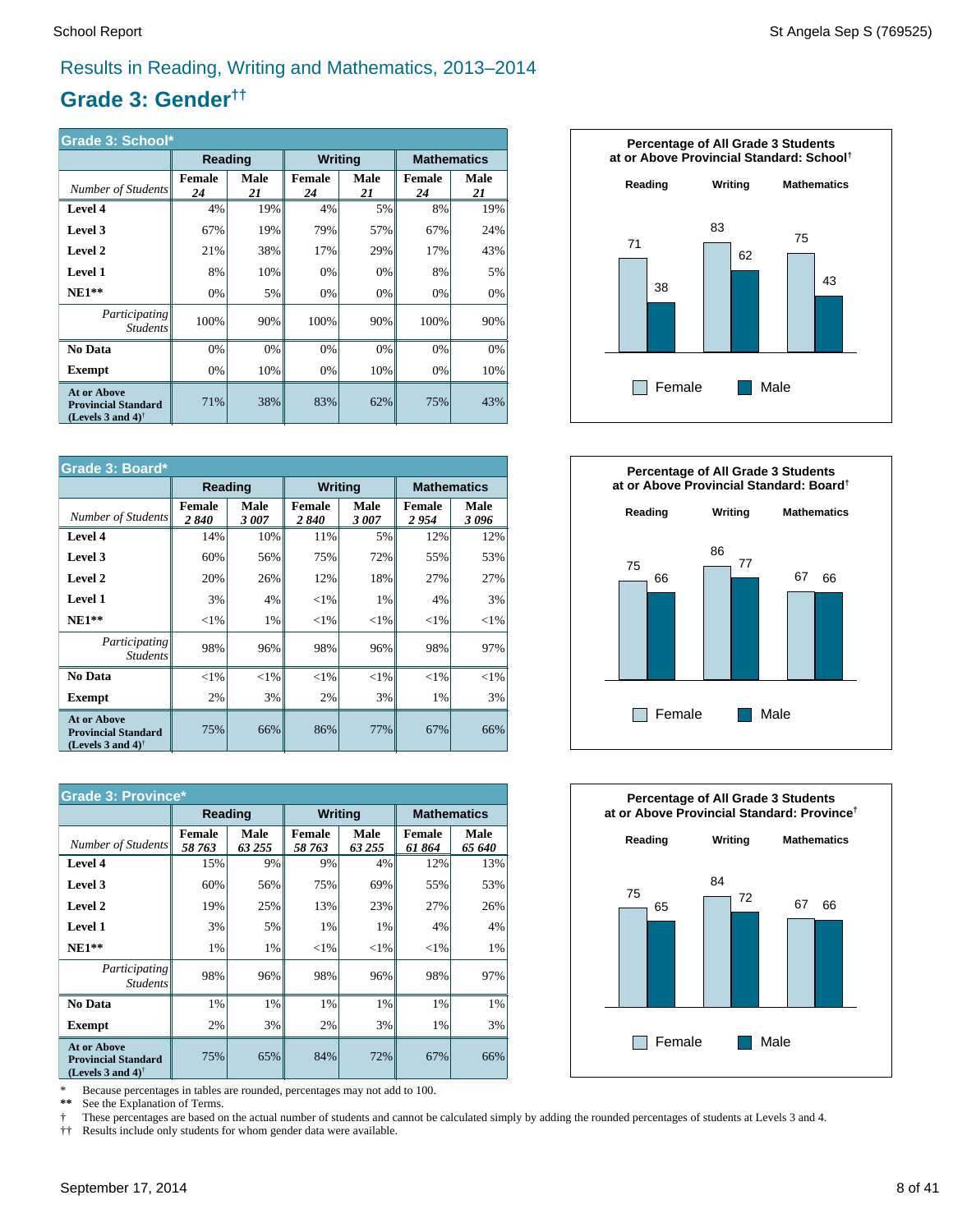#### **Contextual Information: Grade 6\***

This information provides a context for interpreting the school's results.

| <b>Demographic Information</b>                             | <b>School</b>         |                | <b>Board</b> |            | <b>Province</b>                              |            |
|------------------------------------------------------------|-----------------------|----------------|--------------|------------|----------------------------------------------|------------|
| <b>Enrolment</b>                                           |                       |                |              |            |                                              |            |
| Number of Grade 6 students                                 |                       | 42             |              | 5 988      |                                              | 127 286    |
| Number of classes with Grade 6 students                    |                       |                |              | 397        |                                              | 8 2 2 4    |
| Number of schools with Grade 6 classes                     |                       | Not applicable |              | 169        |                                              | 3 171      |
|                                                            |                       |                |              |            | Number Percent Number Percent Number Percent |            |
| <b>Gender</b>                                              |                       |                |              |            |                                              |            |
| Female                                                     | 22                    | 52%            | 2 9 0 5      | 49%        | 62 052                                       | 49%        |
| Male                                                       | 20                    | 48%            | 3 083        | 51%        | 65 233                                       | 51%        |
| Gender not specified                                       | 0                     | 0%             | 0            | 0%         | 1                                            | $<\!\!1\%$ |
| <b>Student Status</b>                                      |                       |                |              |            |                                              |            |
| English language learners**                                | 10                    | 24%            | 640          | 11%        | 12 481                                       | 10%        |
| Students with special education needs (excluding gifted)** | 14                    | 33%            | 1 160        | 19%        | 26 4 45                                      | 21%        |
| <b>Place of Birth</b>                                      |                       |                |              |            |                                              |            |
| Born in Canada                                             | 28                    | 67%            | 4658         | 78%        | 111 250                                      | 87%        |
| Born outside Canada                                        | 14                    | 33%            | 1 3 2 6      | 22%        | 15 828                                       | 12%        |
| In Canada less than one year                               | 2                     | 5%             | 27           | $<\!\!1\%$ | 619                                          | $<\!\!1\%$ |
| In Canada one year or more but less than three years       | 5                     | 12%            | 249          | 4%         | 2 4 3 8                                      | $2\%$      |
| In Canada three years or more                              | 7                     | 17%            | 1050         | 18%        | 11909                                        | 9%         |
| Language                                                   |                       |                |              |            |                                              |            |
| First language learned at home was other than English      | 16                    | 38%            | 2074         | 35%        | 28 753                                       | 23%        |
| <b>Year Student Entered Current School</b>                 |                       |                |              |            |                                              |            |
| Year of the assessment                                     | 9                     | 21%            | 533          | 9%         | 29 499                                       | 23%        |
| Year prior to the assessment                               | 9                     | 21%            | 478          | 8%         | 14 884                                       | 12%        |
| 2 years prior to the assessment                            | 6                     | 14%            | 440          | 7%         | 10819                                        | 8%         |
| 3 or more years prior to the assessment                    | 18                    | 43%            | 4533         | 76%        | 72 006                                       | 57%        |
| Data not available                                         | 0                     | $0\%$          | 4            | ${<}1\%$   | 78                                           | $<$ 1%     |
| <b>Year Student Entered Current Board</b>                  |                       |                |              |            |                                              |            |
| Year of the assessment                                     | $\overline{4}$        | 10%            | 263          | 4%         | 6383                                         | 5%         |
| Year prior to the assessment                               | $\overline{4}$        | 10%            | 251          | 4%         | 7287                                         | 6%         |
| 2 years prior to the assessment                            | $\overline{4}$        | 10%            | 280          | 5%         | 5868                                         | 5%         |
| 3 or more years prior to the assessment                    | 30                    | 71%            | 5 186        | 87%        | 104 427                                      | 82%        |
| Data not available                                         | $\boldsymbol{\theta}$ | $0\%$          | 8            | $<$ l $%$  | 3 3 2 1                                      | 3%         |

\* Contextual data pertaining to gender, student status, place of birth, language learned at home and year entered school and board are provided by schools and/or boards through the Student Data Collection process. Some data may be missing because they were not provided by the school or the board.

\*\* See the Explanation of Terms.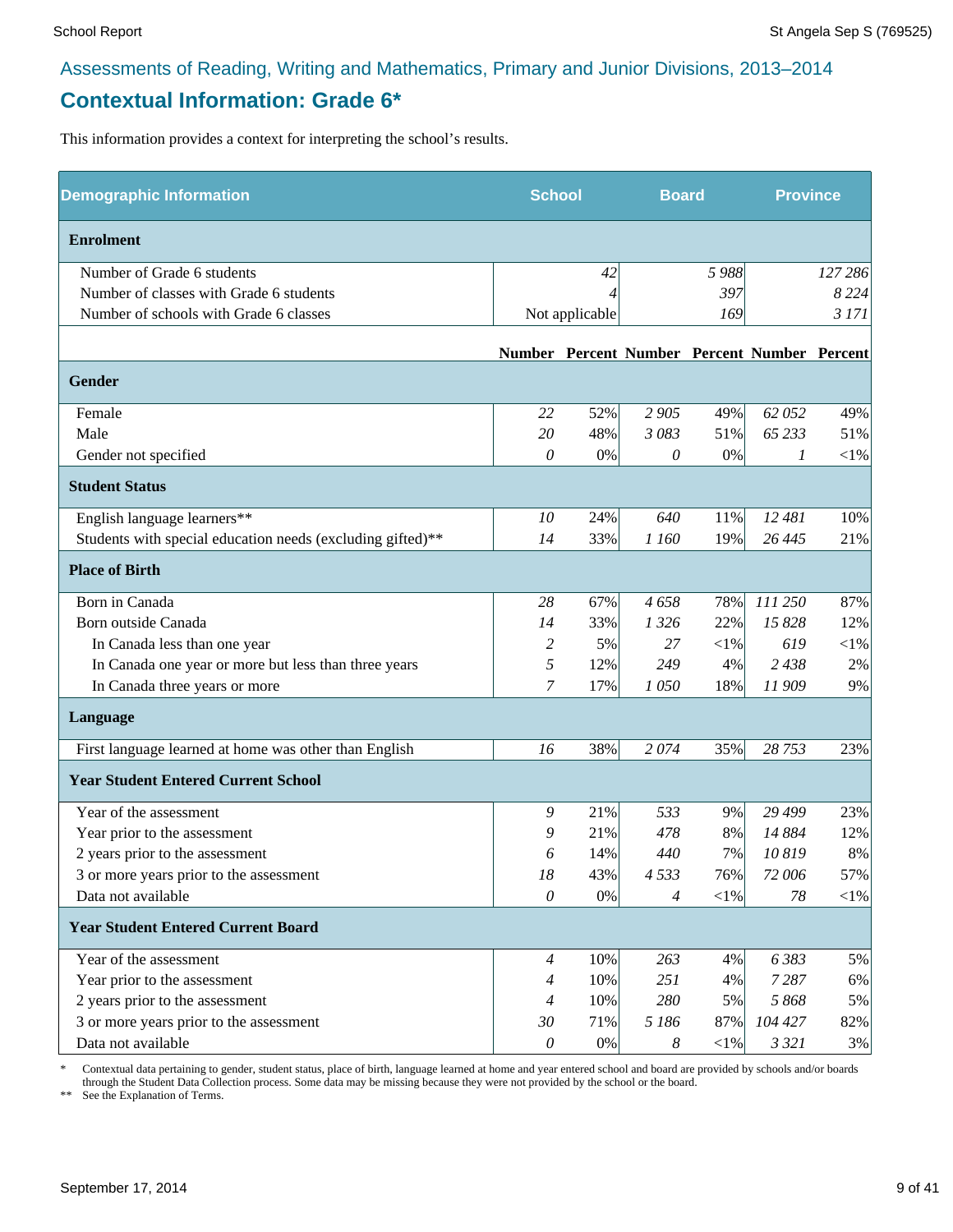64 67

10 12

#### Results in Reading, Writing and Mathematics, 2013–2014 **Grade 6: All Students**

| <b>Grade 6: Reading*</b>                                                                             |    |                     |                      |                            |  |  |  |  |
|------------------------------------------------------------------------------------------------------|----|---------------------|----------------------|----------------------------|--|--|--|--|
| Number of Students                                                                                   |    | <b>School</b><br>42 | <b>Board</b><br>5980 | <b>Province</b><br>127 261 |  |  |  |  |
|                                                                                                      | #  | $\frac{0}{0}$       | $\%$                 | $\%$                       |  |  |  |  |
| Level 4                                                                                              |    | 2%                  | 10%                  | 12%                        |  |  |  |  |
| Level 3                                                                                              | 15 | 36%                 | 64%                  | 67%                        |  |  |  |  |
| Level 2                                                                                              | 17 | 40%                 | 21%                  | 16%                        |  |  |  |  |
| <b>Level 1</b>                                                                                       | 4  | 10%                 | 3%                   | 2%                         |  |  |  |  |
| $NE1**$                                                                                              | 0  | 0%                  | ${<}1\%$             | ${<}1\%$                   |  |  |  |  |
| Participating<br><b>Students</b>                                                                     | 37 | 88%                 | 98%                  | 98%                        |  |  |  |  |
| No Data                                                                                              | 0  | 0%                  | $<\!\!1\%$           | $<$ 1%                     |  |  |  |  |
| Exempt                                                                                               | 5  | 12%                 | 2%                   | 2%                         |  |  |  |  |
| <b>At or Above</b><br><b>Provincial Standard</b><br>(Levels 3 and 4) <sup><math>\dagger</math></sup> |    | 38%                 | 74%                  | 79%                        |  |  |  |  |



40

**Percentage of All Grade 6 Students at All Levels: Reading\***

| <b>Grade 6: Writing*</b>                                                                             |                     |      |                      |                            |  |  |  |  |
|------------------------------------------------------------------------------------------------------|---------------------|------|----------------------|----------------------------|--|--|--|--|
| Number of Students                                                                                   | <b>School</b><br>42 |      | <b>Board</b><br>5980 | <b>Province</b><br>127 207 |  |  |  |  |
|                                                                                                      | #                   | $\%$ | $\%$                 | $\%$                       |  |  |  |  |
| Level 4                                                                                              | $\overline{c}$      | 5%   | 13%                  | 12%                        |  |  |  |  |
| Level 3                                                                                              | 28                  | 67%  | 68%                  | 66%                        |  |  |  |  |
| Level 2                                                                                              |                     | 17%  | 16%                  | 18%                        |  |  |  |  |
| <b>Level 1</b>                                                                                       | O                   | 0%   | 1%                   | 1%                         |  |  |  |  |
| $NE1**$                                                                                              | 0                   | 0%   | $<$ 1%               | $<$ 1%                     |  |  |  |  |
| Participating<br><b>Students</b>                                                                     | 37                  | 88%  | 98%                  | 98%                        |  |  |  |  |
| No Data                                                                                              | 0                   | 0%   | 1%                   | 1%                         |  |  |  |  |
| Exempt                                                                                               | 5                   | 12%  | 2%                   | 2%                         |  |  |  |  |
| <b>At or Above</b><br><b>Provincial Standard</b><br>(Levels 3 and 4) <sup><math>\dagger</math></sup> |                     | 71%  | 81%                  | 78%                        |  |  |  |  |

| <b>Grade 6: Mathematics*</b>                                                   |                     |      |                      |                            |  |  |  |
|--------------------------------------------------------------------------------|---------------------|------|----------------------|----------------------------|--|--|--|
| <b>Number of Students</b>                                                      | <b>School</b><br>42 |      | <b>Board</b><br>5986 | <b>Province</b><br>127 286 |  |  |  |
|                                                                                | #                   | $\%$ | $\%$                 | $\%$                       |  |  |  |
| Level 4                                                                        | 0                   | 0%   | 12%                  | 13%                        |  |  |  |
| Level 3                                                                        | 10                  | 24%  | 42%                  | 42%                        |  |  |  |
| Level 2                                                                        | 18                  | 43%  | 31%                  | 30%                        |  |  |  |
| <b>Level 1</b>                                                                 | 9                   | 21%  | 13%                  | 13%                        |  |  |  |
| $NE1**$                                                                        | 0                   | 0%   | $<$ 1%               | $<$ 1%                     |  |  |  |
| Participating<br><b>Students</b>                                               | 37                  | 88%  | 98%                  | 98%                        |  |  |  |
| No Data                                                                        | $\theta$            | 0%   | 1%                   | 1%                         |  |  |  |
| Exempt                                                                         | 5                   | 12%  | 2%                   | 2%                         |  |  |  |
| <b>At or Above</b><br><b>Provincial Standard</b><br>(Levels 3 and 4) $\dagger$ |                     | 24%  | 53%                  | 54%                        |  |  |  |





\* Because percentages in tables and graphs are rounded, and because graphs do not show all reporting categories, percentages may not add to 100.<br>\*\* See the Explanation of Terms.

See the Explanation of Terms.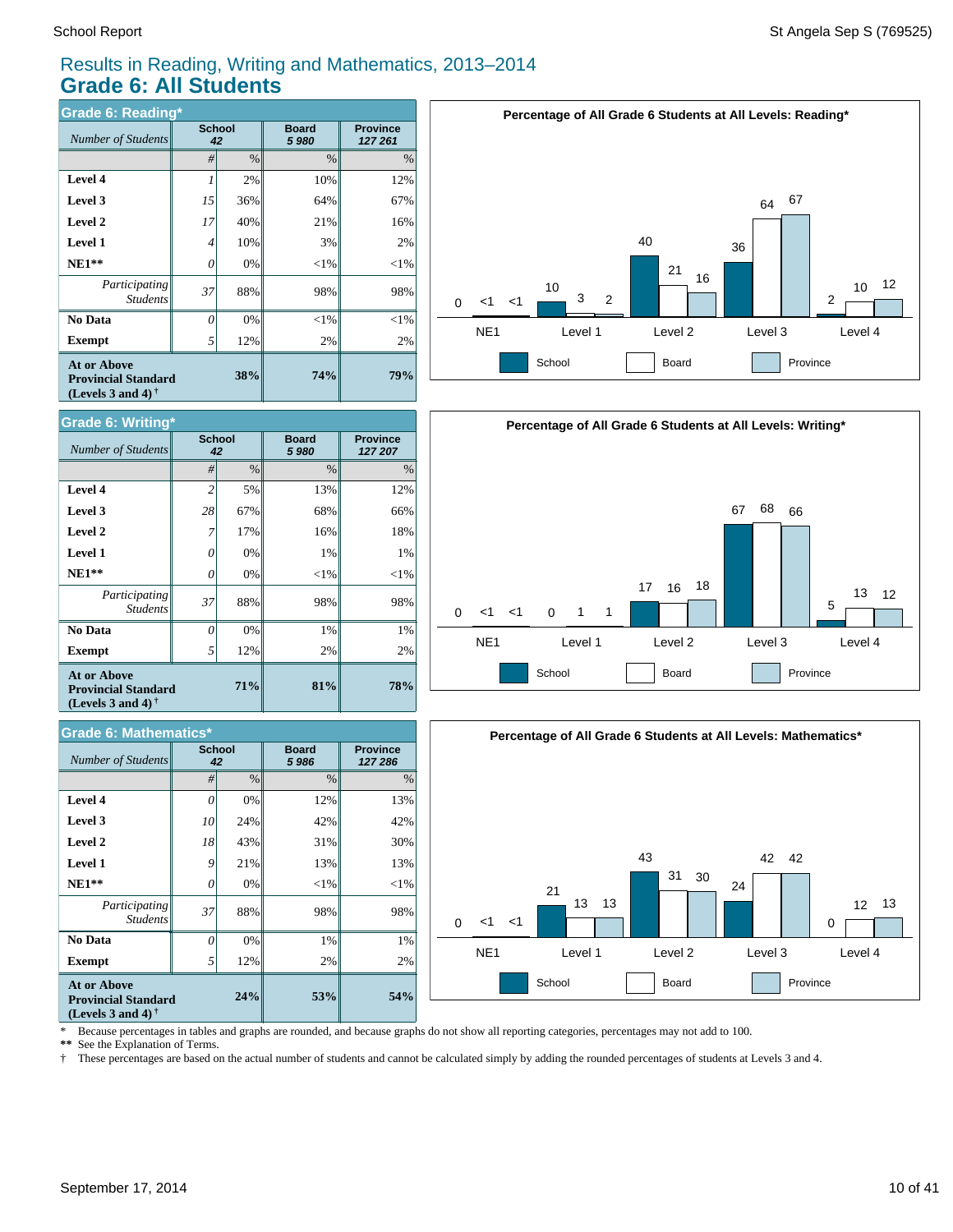#### Results in Reading, Writing and Mathematics, 2013–2014

### **Grade 6: Participating Students (excludes "no data" and "exempt" categories)**

| <b>Grade 6: Reading*</b>                                                              |                     |      |                      |                            |  |  |  |
|---------------------------------------------------------------------------------------|---------------------|------|----------------------|----------------------------|--|--|--|
| Number of Students                                                                    | <b>School</b><br>37 |      | <b>Board</b><br>5850 | <b>Province</b><br>124 340 |  |  |  |
|                                                                                       | #                   | $\%$ | $\%$                 | $\frac{0}{0}$              |  |  |  |
| Level 4                                                                               |                     | 3%   | 10%                  | 13%                        |  |  |  |
| Level 3                                                                               | 15                  | 41%  | 65%                  | 68%                        |  |  |  |
| Level 2                                                                               | 17                  | 46%  | 22%                  | 17%                        |  |  |  |
| <b>Level 1</b>                                                                        | 4                   | 11%  | 3%                   | 2%                         |  |  |  |
| $NE1**$                                                                               | 0                   | 0%   | $<$ 1%               | $<$ 1%                     |  |  |  |
| <b>At or Above</b><br>43%<br><b>Provincial Standard</b><br>(Levels 3 and 4) $\dagger$ |                     |      | 75%                  | 81%                        |  |  |  |



| <b>Grade 6: Writing*</b>                                                |                |                     |                      |                            | Perce           |
|-------------------------------------------------------------------------|----------------|---------------------|----------------------|----------------------------|-----------------|
| Number of Students                                                      |                | <b>School</b><br>37 | <b>Board</b><br>5849 | <b>Province</b><br>124 338 |                 |
|                                                                         | #              | $\frac{0}{0}$       | $\frac{0}{0}$        | $\%$                       |                 |
| Level 4                                                                 | $\overline{c}$ | 5%                  | 13%                  | 12%                        |                 |
| Level 3                                                                 | 28             | 76%                 | 69%                  | 68%                        |                 |
| Level 2                                                                 | 7              | 19%                 | 16%                  | 19%                        |                 |
| <b>Level 1</b>                                                          | 0              | 0%                  | 1%                   | 1%                         |                 |
| $NE1**$                                                                 | 0              | $0\%$               | ${<}1\%$             | $<$ 1%                     |                 |
| At or Above<br><b>Provincial Standard</b><br>(Levels 3 and 4) $\dagger$ |                | 81%                 | 83%                  | 80%                        | <1<br>∩         |
|                                                                         |                |                     |                      |                            | NF <sub>1</sub> |



| <b>Grade 6: Mathematics*</b>                                                          |              |      |                      |                            |  |  |  |
|---------------------------------------------------------------------------------------|--------------|------|----------------------|----------------------------|--|--|--|
| <b>Number of Students</b>                                                             | School<br>37 |      | <b>Board</b><br>5852 | <b>Province</b><br>124 168 |  |  |  |
|                                                                                       | #            | $\%$ | $\frac{0}{0}$        | $\frac{0}{0}$              |  |  |  |
| Level 4                                                                               | 0            | 0%   | 12%                  | 13%                        |  |  |  |
| Level 3                                                                               | 10           | 27%  | 43%                  | 43%                        |  |  |  |
| Level 2                                                                               | 18           | 49%  | 32%                  | 31%                        |  |  |  |
| Level 1                                                                               | 9            | 24%  | 14%                  | 13%                        |  |  |  |
| $NE1**$                                                                               |              | 0%   | $<$ 1%               | $<$ 1%                     |  |  |  |
| <b>At or Above</b><br>27%<br><b>Provincial Standard</b><br>(Levels 3 and 4) $\dagger$ |              |      | 55%                  | 56%                        |  |  |  |



\* Because percentages in tables and graphs are rounded, percentages may not add to 100.

\*\* See the Explanation of Terms.<br>† These percentages are based o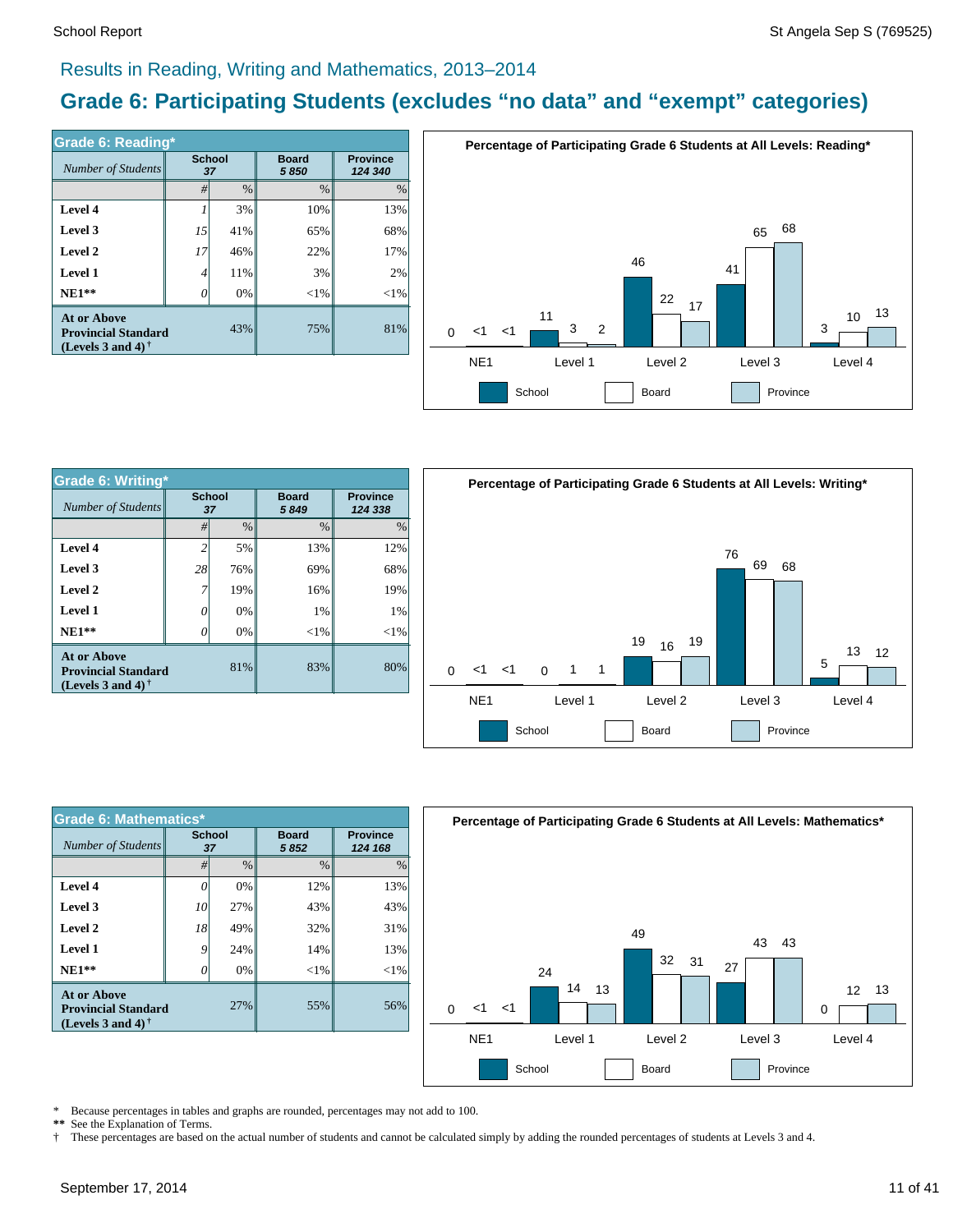#### Results in Reading, Writing and Mathematics, 2013–2014

#### **Grade 6: Gender††**

| Grade 6: School*                                                                                     |              |                   |                     |            |                     |            |  |
|------------------------------------------------------------------------------------------------------|--------------|-------------------|---------------------|------------|---------------------|------------|--|
|                                                                                                      | Reading      |                   | <b>Writing</b>      |            | <b>Mathematics</b>  |            |  |
| Number of Students                                                                                   | Female<br>22 | <b>Male</b><br>20 | <b>Female</b><br>22 | Male<br>20 | <b>Female</b><br>22 | Male<br>20 |  |
| Level 4                                                                                              | 5%           | 0%                | 9%                  | 0%         | 0%                  | 0%         |  |
| Level 3                                                                                              | 45%          | 25%               | 64%                 | 70%        | 27%                 | 20%        |  |
| Level 2                                                                                              | 27%          | 55%               | 14%                 | 20%        | 41%                 | 45%        |  |
| <b>Level 1</b>                                                                                       | 9%           | 10%               | 0%                  | 0%         | 18%                 | 25%        |  |
| $NE1**$                                                                                              | 0%           | 0%                | 0%                  | 0%         | 0%                  | 0%         |  |
| Participating<br><i>Students</i>                                                                     | 86%          | 90%               | 86%                 | 90%        | 86%                 | 90%        |  |
| <b>No Data</b>                                                                                       | 0%           | 0%                | 0%                  | 0%         | 0%                  | 0%         |  |
| Exempt                                                                                               | 14%          | 10%               | 14%                 | 10%        | 14%                 | 10%        |  |
| <b>At or Above</b><br><b>Provincial Standard</b><br>(Levels 3 and 4) <sup><math>\dagger</math></sup> | 50%          | 25%               | 73%                 | 70%        | 27%                 | 20%        |  |

| Grade 6: Board*                                                                                      |                        |              |                               |                |                       |                    |
|------------------------------------------------------------------------------------------------------|------------------------|--------------|-------------------------------|----------------|-----------------------|--------------------|
|                                                                                                      | Reading                |              |                               | <b>Writing</b> |                       | <b>Mathematics</b> |
| Number of Students                                                                                   | Female<br><b>2</b> 900 | Male<br>3080 | <b>Female</b><br><i>2 900</i> | Male<br>3080   | <b>Female</b><br>2903 | Male<br>3083       |
| Level 4                                                                                              | 13%                    | 7%           | 19%                           | 7%             | 12%                   | 12%                |
| Level 3                                                                                              | 66%                    | 62%          | 69%                           | 67%            | 45%                   | 39%                |
| Level 2                                                                                              | 17%                    | 25%          | 10%                           | 22%            | 30%                   | 31%                |
| <b>Level 1</b>                                                                                       | 2%                     | 4%           | ${<}1\%$                      | 1%             | 12%                   | 15%                |
| $NE1**$                                                                                              | ${<}1\%$               | ${<}1\%$     | ${<}1\%$                      | ${<}1\%$       | $<$ 1%                | ${<}1\%$           |
| <i>Participating</i><br><b>Students</b>                                                              | 98%                    | 97%          | 98%                           | 97%            | 98%                   | 97%                |
| No Data                                                                                              | 1%                     | ${<}1\%$     | 1%                            | ${<}1\%$       | $<$ 1%                | $1\%$              |
| <b>Exempt</b>                                                                                        | 1%                     | 2%           | 1%                            | 2%             | 1%                    | 2%                 |
| <b>At or Above</b><br><b>Provincial Standard</b><br>(Levels 3 and 4) <sup><math>\dagger</math></sup> | 79%                    | 69%          | 88%                           | 74%            | 56%                   | 51%                |

| <b>Grade 6: Province*</b>                                                                            |                 |                |                        |                |                        |                    |  |
|------------------------------------------------------------------------------------------------------|-----------------|----------------|------------------------|----------------|------------------------|--------------------|--|
|                                                                                                      | Reading         |                | <b>Writing</b>         |                |                        | <b>Mathematics</b> |  |
| Number of Students                                                                                   | Female<br>62042 | Male<br>65 218 | <b>Female</b><br>62012 | Male<br>65 194 | <b>Female</b><br>62052 | Male<br>65 233     |  |
| Level 4                                                                                              | 16%             | 8%             | 18%                    | 7%             | 12%                    | 13%                |  |
| Level 3                                                                                              | 67%             | 66%            | 69%                    | 63%            | 44%                    | 39%                |  |
| Level 2                                                                                              | 13%             | 20%            | 11%                    | 25%            | 30%                    | 30%                |  |
| <b>Level 1</b>                                                                                       | 2%              | 3%             | $<$ 1%                 | 1%             | 11%                    | 14%                |  |
| $NE1**$                                                                                              | ${<}1\%$        | ${<}1\%$       | ${<}1\%$               | ${<}1\%$       | ${<}1\%$               | 1%                 |  |
| <i>Participating</i><br><b>Students</b>                                                              | 98%             | 97%            | 98%                    | 97%            | 98%                    | 97%                |  |
| No Data                                                                                              | $< 1\%$         | $<$ 1%         | $<$ 1%                 | 1%             | 1%                     | 1%                 |  |
| <b>Exempt</b>                                                                                        | 1%              | 2%             | 1%                     | 2%             | 1%                     | 2%                 |  |
| <b>At or Above</b><br><b>Provincial Standard</b><br>(Levels 3 and 4) <sup><math>\dagger</math></sup> | 84%             | 74%            | 87%                    | 70%            | 56%                    | 52%                |  |

\* Because percentages in tables are rounded, percentages may not add to 100.

 **\*\*** See the Explanation of Terms.

 These percentages are based on the actual number of students and cannot be calculated simply by adding the rounded percentages of students at Levels 3 and 4.

† †† Results include only students for whom gender data were available.





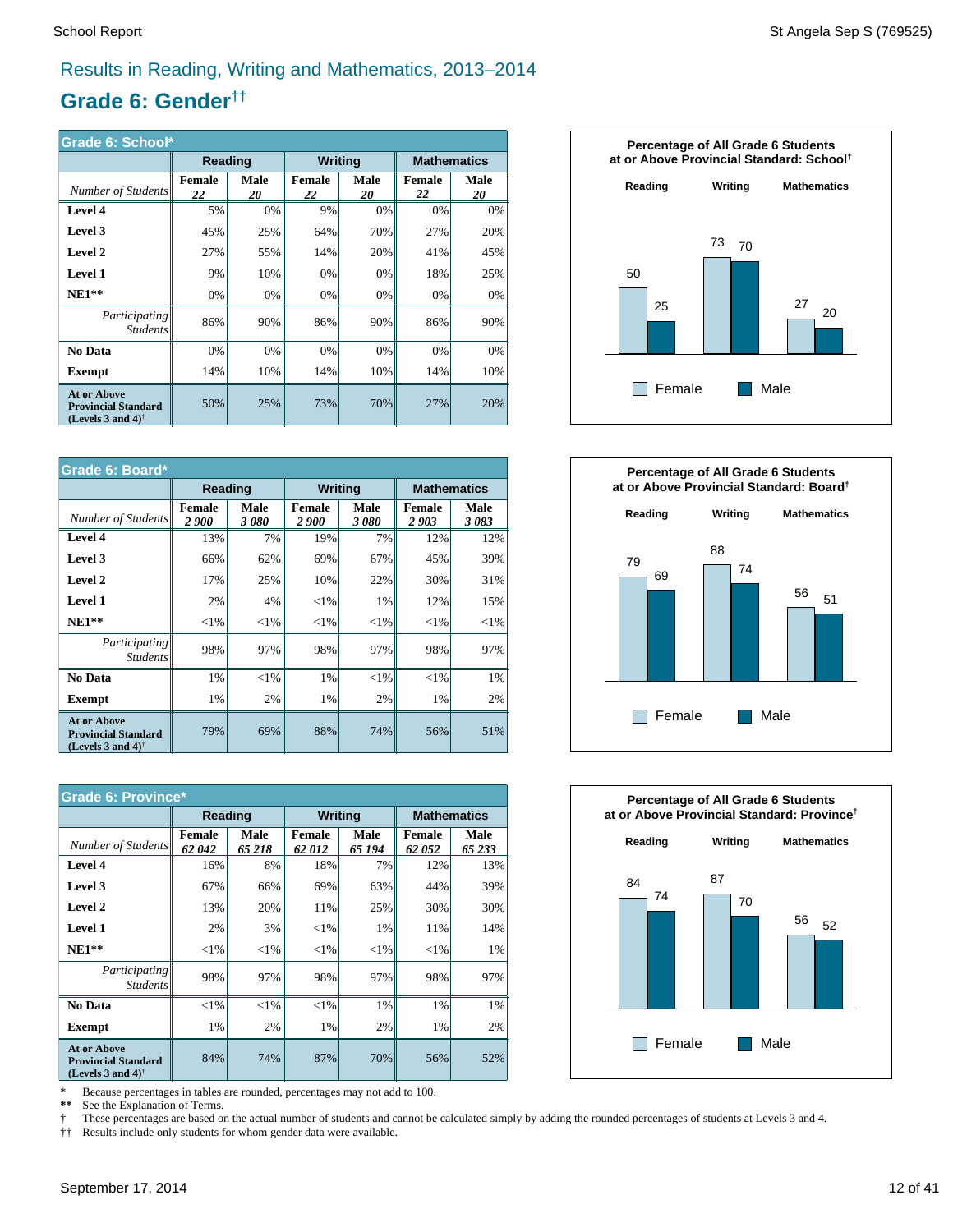#### **Contextual Information over Time: Grade 3\***

This information provides a context for interpreting the school's results of the current and previous administrations.

| <b>Grade 3</b>                                                | 2009-2010 | 2010-2011 | 2011-2012 | 2012-2013 | 2013-2014 |
|---------------------------------------------------------------|-----------|-----------|-----------|-----------|-----------|
| <b>Enrolment</b>                                              |           |           |           |           |           |
| Number of students                                            | 49        | 29        | 47        | 49        | 45        |
| <b>Participation in the Assessment</b>                        |           |           |           |           |           |
| Reading <sup>†</sup>                                          | 100%      | 97%       | 83%       | 98%       | 96%       |
| Writing <sup>†</sup>                                          | 100%      | 97%       | 98%       | 98%       | 96%       |
| Mathematics <sup>†</sup>                                      | 100%      | 97%       | 98%       | 98%       | 96%       |
| <b>Gender</b>                                                 |           |           |           |           |           |
| Female                                                        | 47%       | 59%       | 53%       | 43%       | 53%       |
| Male                                                          | 53%       | 41%       | 47%       | 57%       | 47%       |
| <b>Student Status</b>                                         |           |           |           |           |           |
| English language learners**                                   | 18%       | 10%       | 13%       | 12%       | 24%       |
| Students with special education needs (excluding<br>gifted)** | 14%       | 28%       | 26%       | 27%       | 22%       |
| <b>Place of Birth</b>                                         |           |           |           |           |           |
| Born in Canada                                                | 78%       | 79%       | 83%       | 69%       | 62%       |
| Born outside Canada                                           | 22%       | 21%       | 17%       | 31%       | 38%       |
| In Canada less than one year                                  | 2%        | 0%        | 2%        | 0%        | 2%        |
| In Canada one year or more but less than three years          | 12%       | 7%        | 4%        | 8%        | 9%        |
| In Canada three years or more                                 | 8%        | 14%       | 11%       | 22%       | 27%       |
| Language                                                      |           |           |           |           |           |
| First language learned at home was other than English         | 41%       | 21%       | 38%       | 37%       | 49%       |
| <b>Year Student Entered Current School</b>                    |           |           |           |           |           |
| Year of the assessment                                        | 14%       | 10%       | 17%       | 10%       | 20%       |
| Year prior to the assessment                                  | 8%        | 7%        | 6%        | 18%       | 9%        |
| 2 years prior to the assessment                               | 14%       | 21%       | 17%       | 6%        | 16%       |
| 3 or more years prior to the assessment                       | 63%       | 62%       | 60%       | 65%       | 56%       |
| Data not available                                            | 0%        | 0%        | 0%        | 0%        | $0\%$     |

\* Contextual data pertaining to gender, student status, place of birth, language learned at home and year entered school are provided by schools and/or boards through the Student Data Collection process. Some data may be missing because they were not provided by the school or the board.

† Some French Immersion students do not write all components of the assessment in Grade 3; the numbers shown reflect those students who were expected to write each component as determined by the French Immersion participation option selected by boards.

\*\* See the Explanation of Terms.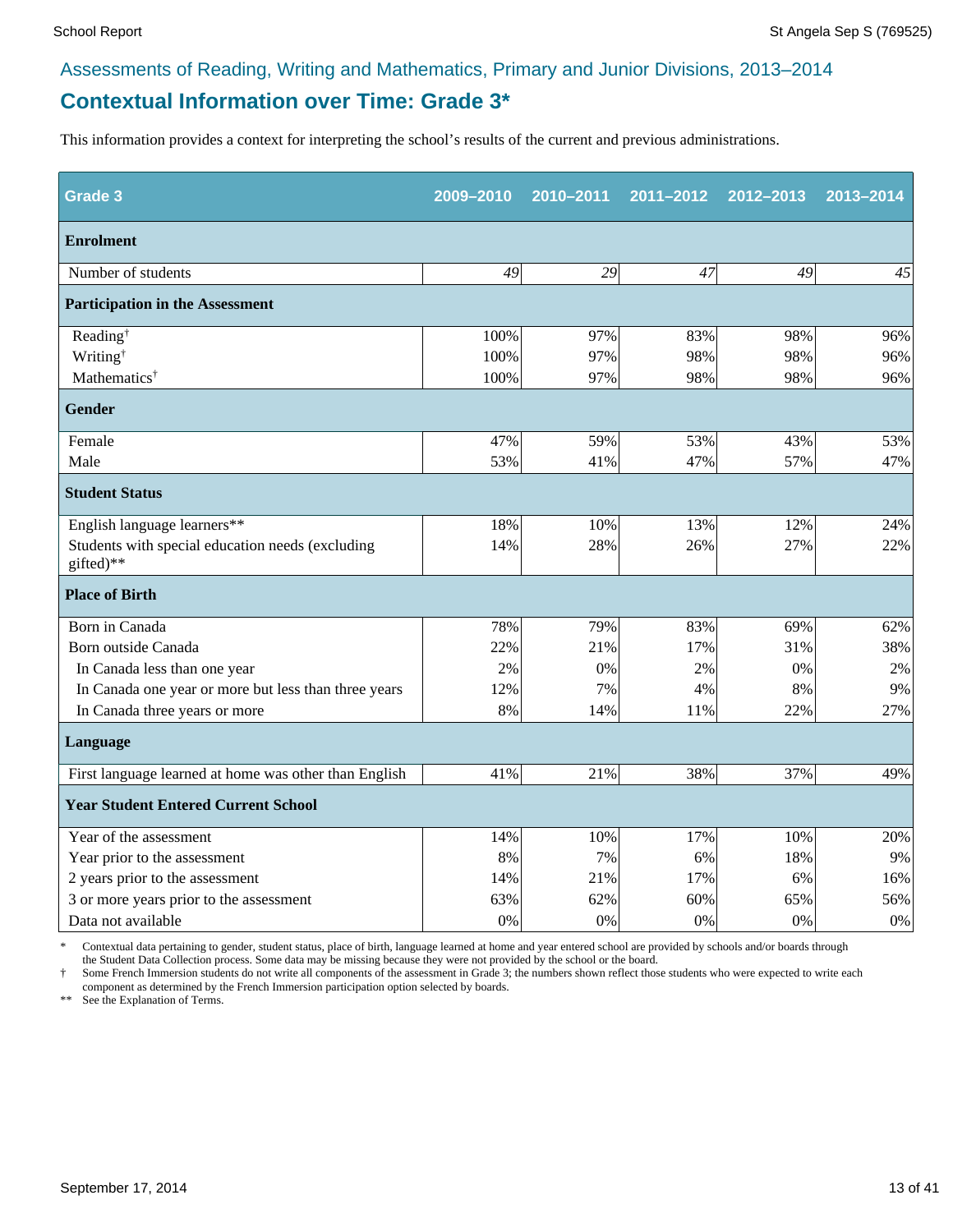#### **Grade 3: Reading** Results over Time, 2010–2011 to 2013–2014®

| <b>Grade 3 Reading: School*</b>                                          |             |           |           |           |  |  |  |  |
|--------------------------------------------------------------------------|-------------|-----------|-----------|-----------|--|--|--|--|
| Year                                                                     | $'10 - '11$ | $11 - 12$ | $12 - 13$ | $13 - 14$ |  |  |  |  |
| Number of<br><b>Students</b>                                             | 29          | 47        | 49        | 45        |  |  |  |  |
| Level 4                                                                  | 3%          | 2%        | 0%        | 11%       |  |  |  |  |
| Level 3                                                                  | 69%         | 34%       | 51%       | 44%       |  |  |  |  |
| Level 2                                                                  | 21%         | 34%       | 43%       | 29%       |  |  |  |  |
| Level 1                                                                  | 0%          | 13%       | 4%        | 9%        |  |  |  |  |
| $NE1**$                                                                  | 3%          | 0%        | 0%        | 2%        |  |  |  |  |
| Participating<br><b>Students</b>                                         | 97%         | 83%       | 98%       | 96%       |  |  |  |  |
| No Data                                                                  | 3%          | 0%        | 0%        | 0%        |  |  |  |  |
| <b>Exempt</b>                                                            | 0%          | 17%       | 2%        | 4%        |  |  |  |  |
| <b>At or Above</b><br><b>Provincial</b><br>$\mathbf{Standard}^{\dagger}$ | 72%         | 36%       | 51%       | 56%       |  |  |  |  |



#### **Grade 3 Reading: Province\***

| Year                                                                    | $'10 - '11$ | $11 - 12$ | $12 - 13$ | $'13 - '14$ |
|-------------------------------------------------------------------------|-------------|-----------|-----------|-------------|
| Number of<br><b>Students</b>                                            | 119 914     | 121727    | 122 450   | 122018      |
| Level 4                                                                 | 8%          | 10%       | 12%       | 12%         |
| Level 3                                                                 | 57%         | 56%       | 55%       | 58%         |
| Level 2                                                                 | 24%         | 23%       | 23%       | 23%         |
| Level 1                                                                 | 6%          | 6%        | 5%        | 4%          |
| <b>NE1**</b>                                                            | 1%          | 1%        | 1%        | 1%          |
| Participating<br><b>Students</b>                                        | 97%         | 97%       | 97%       | 97%         |
| No Data                                                                 | 1%          | $<$ 1%    | 1%        | 1%          |
| <b>Exempt</b>                                                           | 3%          | 3%        | 3%        | 2%          |
| <b>At or Above</b><br><b>Provincial</b><br><b>Standard</b> <sup>†</sup> | 65%         | 66%       | 68%       | 70%         |









Refer to the EQAO Web site (www.eqao.com) for data from previous years.

\* Because percentages in tables and graphs are rounded, and because graphs do not show all reporting categories, percentages may not add to 100.

 **\*\*** See the Explanation of Terms.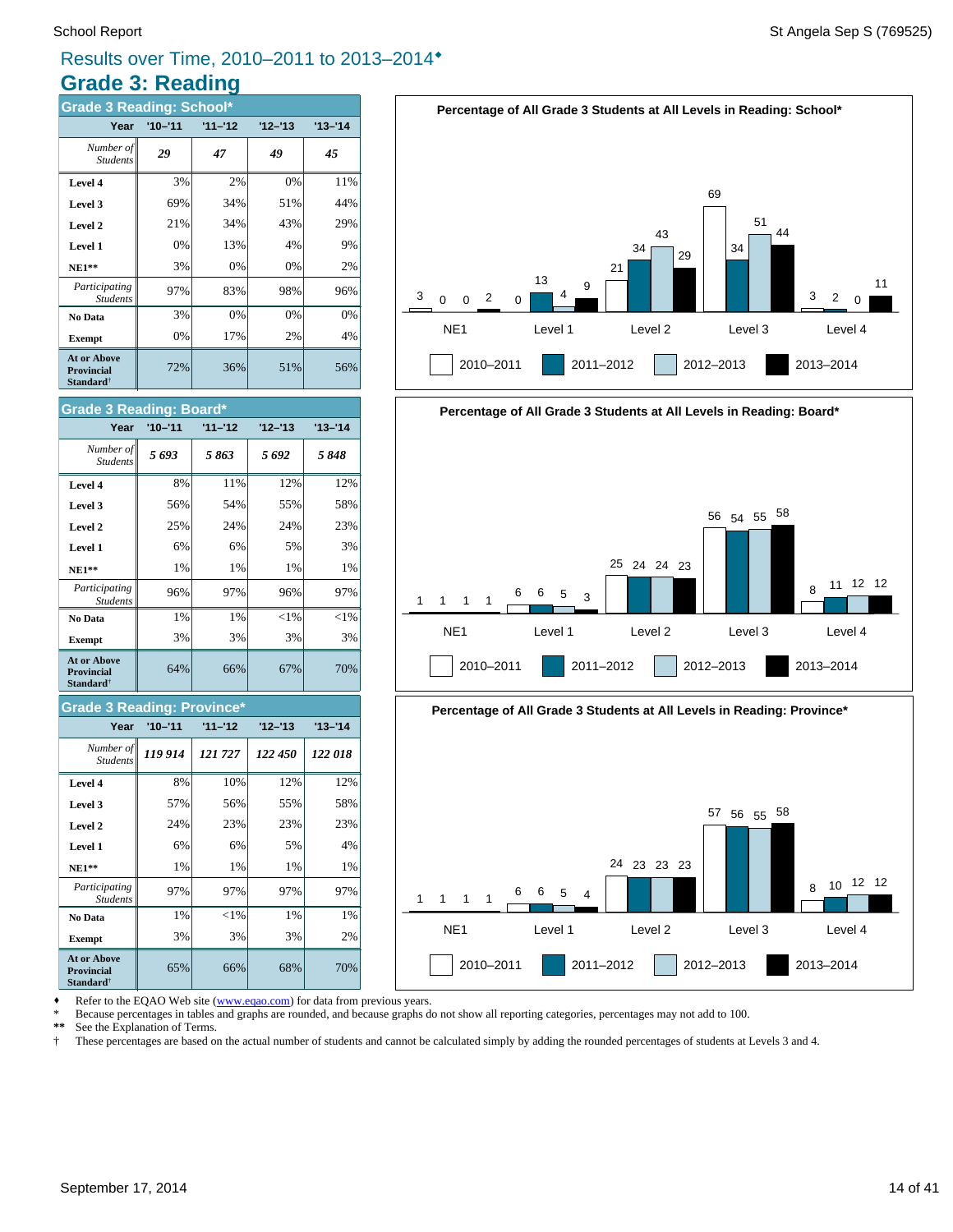#### **Grade 3: Writing** Results over Time, 2010–2011 to 2013–2014®

| <b>Grade 3 Writing: School*</b>                                  |             |           |           |             |  |  |  |
|------------------------------------------------------------------|-------------|-----------|-----------|-------------|--|--|--|
| Year                                                             | $'10 - '11$ | $11 - 12$ | $12 - 13$ | $'13 - '14$ |  |  |  |
| Number of<br><b>Students</b>                                     | 29          | 47        | 49        | 45          |  |  |  |
| Level 4                                                          | 0%          | 2%        | 4%        | 4%          |  |  |  |
| Level 3                                                          | 76%         | 57%       | 59%       | 69%         |  |  |  |
| Level 2                                                          | 21%         | 38%       | 33%       | 22%         |  |  |  |
| Level 1                                                          | 0%          | 0%        | 2%        | 0%          |  |  |  |
| $NE1**$                                                          | 0%          | 0%        | 0%        | 0%          |  |  |  |
| Participating<br><b>Students</b>                                 | 97%         | 98%       | 98%       | 96%         |  |  |  |
| No Data                                                          | 3%          | 0%        | 0%        | 0%          |  |  |  |
| <b>Exempt</b>                                                    | 0%          | 2%        | 2%        | 4%          |  |  |  |
| <b>At or Above</b><br><b>Provincial</b><br>Standard <sup>†</sup> | 76%         | 60%       | 63%       | 73%         |  |  |  |



#### **Grade 3 Writing: Province\***

| Year                                                             | $'10 - '11$ | $11 - 12$ | $12 - 13$ | $13 - 14$ |
|------------------------------------------------------------------|-------------|-----------|-----------|-----------|
| Number of<br><b>Students</b>                                     | 119873      | 121 727   | 122 447   | 122 018   |
| Level 4                                                          | 5%          | 6%        | 7%        | 6%        |
| Level 3                                                          | 68%         | 69%       | 70%       | 72%       |
| Level 2                                                          | 24%         | 21%       | 19%       | 18%       |
| Level 1                                                          | $<$ 1%      | $<$ 1%    | 1%        | 1%        |
| $NE1**$                                                          | $<$ 1%      | $<$ 1%    | $<$ 1%    | ${<}1\%$  |
| Participating<br><b>Students</b>                                 | 97%         | 97%       | 97%       | 97%       |
| No Data                                                          | 1%          | 1%        | 1%        | 1%        |
| <b>Exempt</b>                                                    | 2%          | 2%        | 2%        | 2%        |
| <b>At or Above</b><br><b>Provincial</b><br>Standard <sup>†</sup> | 73%         | 76%       | 77%       | 78%       |









Refer to the EQAO Web site (www.eqao.com) for data from previous years.

\* Because percentages in tables and graphs are rounded, and because graphs do not show all reporting categories, percentages may not add to 100.

 **\*\*** See the Explanation of Terms.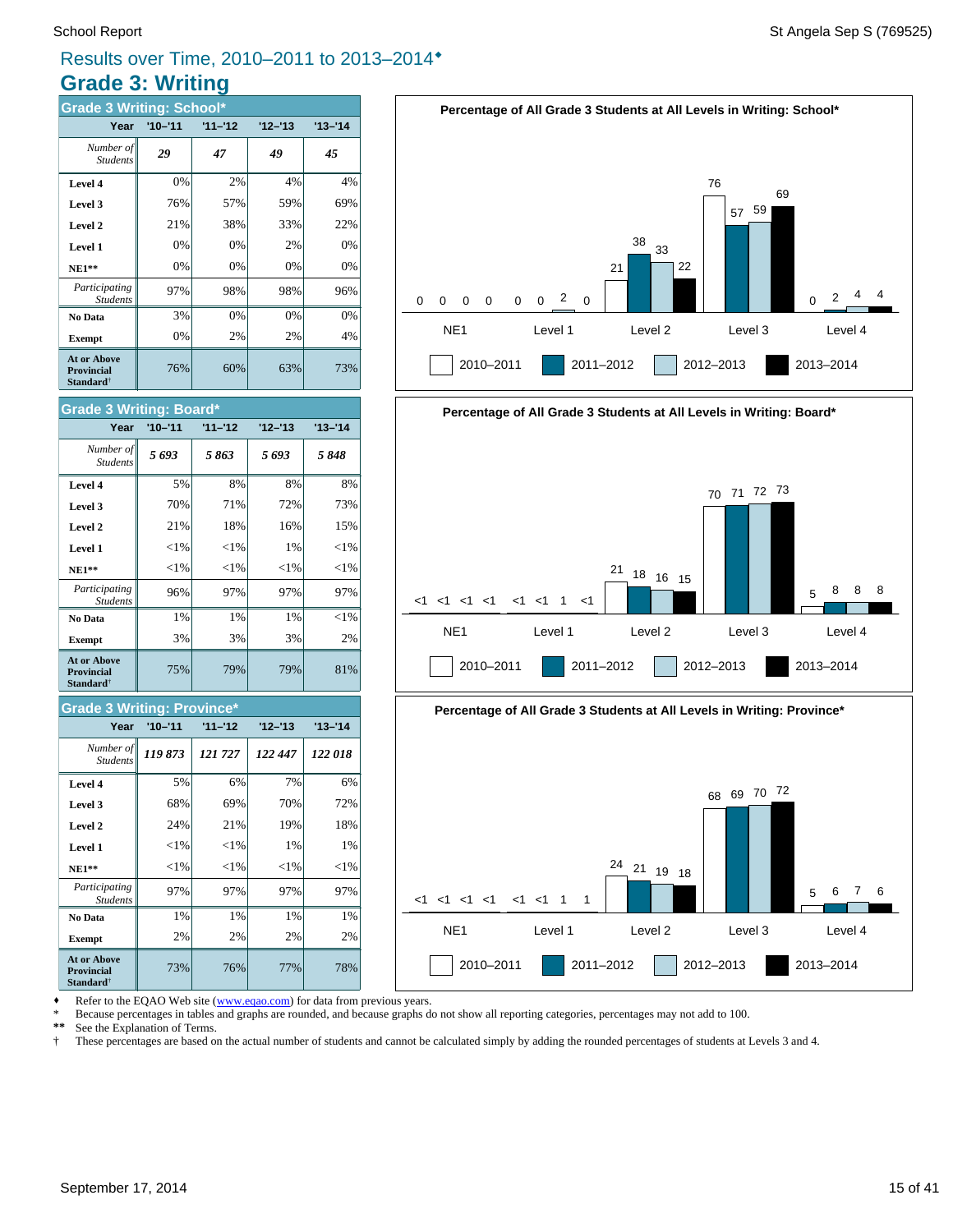#### **Grade 3: Mathematics** Results over Time, 2010–2011 to 2013–2014®

| <b>Grade 3 Mathematics: School*</b>                              |             |           |           |           |
|------------------------------------------------------------------|-------------|-----------|-----------|-----------|
| Year                                                             | $'10 - '11$ | $11 - 12$ | $12 - 13$ | $13 - 14$ |
| Number of<br><b>Students</b>                                     | 29          | 47        | 49        | 45        |
| Level 4                                                          | 7%          | 2%        | 0%        | 13%       |
| Level 3                                                          | 83%         | 21%       | 35%       | 47%       |
| Level 2                                                          | 7%          | 55%       | 53%       | 29%       |
| Level 1                                                          | 0%          | 19%       | 10%       | 7%        |
| $NE1**$                                                          | 0%          | 0%        | 0%        | 0%        |
| Participating<br><b>Students</b>                                 | 97%         | 98%       | 98%       | 96%       |
| No Data                                                          | 3%          | 0%        | 0%        | 0%        |
| <b>Exempt</b>                                                    | 0%          | 2%        | 2%        | 4%        |
| <b>At or Above</b><br><b>Provincial</b><br>Standard <sup>†</sup> | 90%         | 23%       | 35%       | 60%       |



#### **Grade 3 Mathematics: Province\***

| Year                                                         | $'10 - '11$ | $11 - 12$ | $12 - 13$ | $13 - 14$ |
|--------------------------------------------------------------|-------------|-----------|-----------|-----------|
| Number of<br><b>Students</b>                                 | 124 104     | 126 439   | 127 633   | 127 504   |
| Level 4                                                      | 12%         | 12%       | 12%       | 13%       |
| Level 3                                                      | 57%         | 56%       | 55%       | 54%       |
| Level 2                                                      | 25%         | 25%       | 27%       | 26%       |
| Level 1                                                      | 3%          | 3%        | 3%        | 4%        |
| $NE1**$                                                      | ${<}1\%$    | 1%        | ${<}1\%$  | ${<}1\%$  |
| Participating<br><b>Students</b>                             | 97%         | 97%       | 97%       | 97%       |
| No Data                                                      | 1%          | 1%        | 1%        | 1%        |
| <b>Exempt</b>                                                | 2%          | 2%        | 2%        | 2%        |
| <b>At or Above</b><br><b>Provincial</b><br><b>Standard</b> † | 69%         | 68%       | 67%       | 67%       |









Refer to the EQAO Web site (www.eqao.com) for data from previous years.

\* Because percentages in tables and graphs are rounded, and because graphs do not show all reporting categories, percentages may not add to 100.

 **\*\*** See the Explanation of Terms.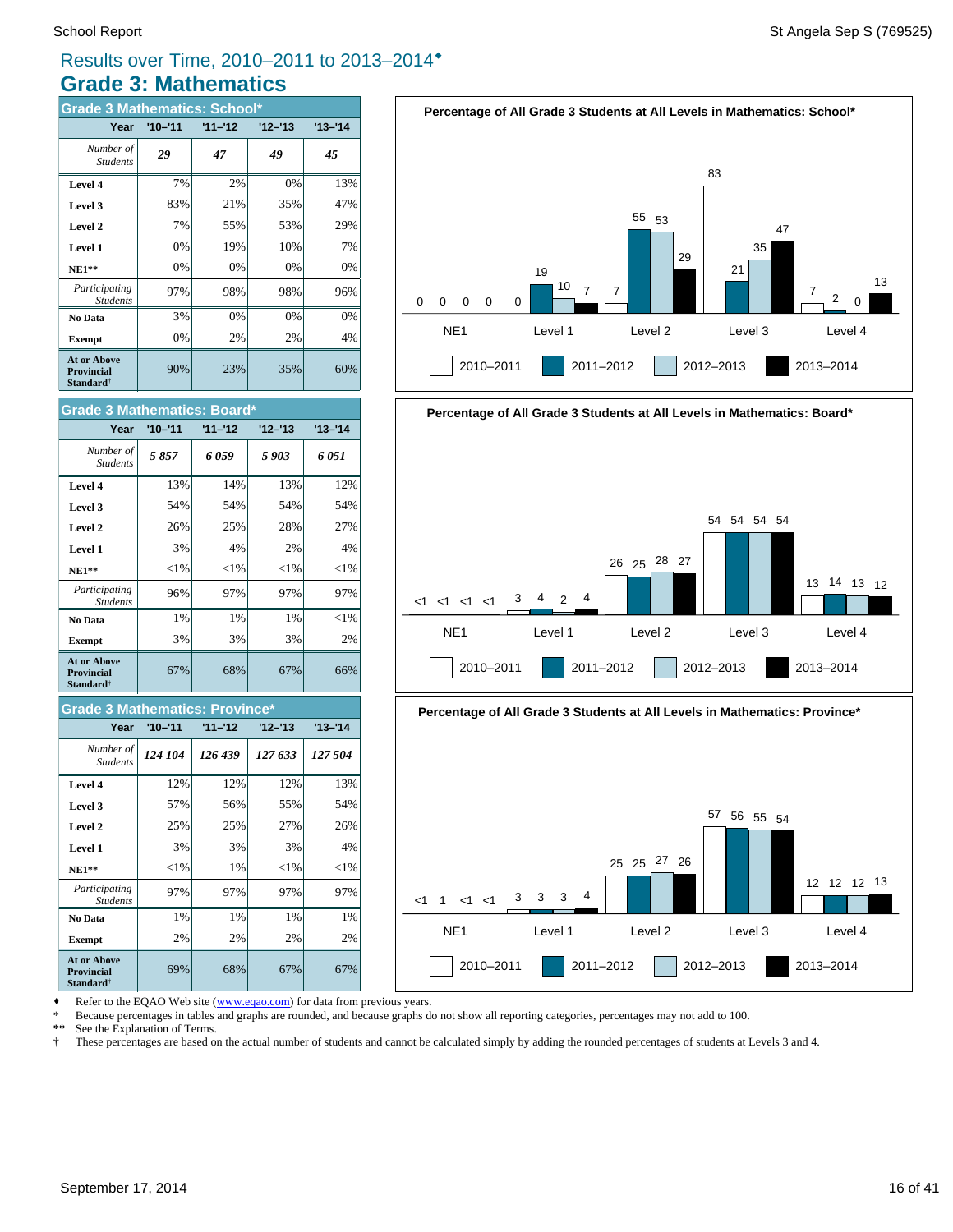#### **Contextual Information over Time: Grade 6\***

This information provides a context for interpreting the school's results of the current and previous administrations.

| Grade 6                                                       | 2009-2010 | 2010-2011 | 2011-2012 | 2012-2013 | 2013-2014 |
|---------------------------------------------------------------|-----------|-----------|-----------|-----------|-----------|
| <b>Enrolment</b>                                              |           |           |           |           |           |
| Number of students                                            | 47        | 49        | 35        | 49        | 42        |
| <b>Participation in the Assessment</b>                        |           |           |           |           |           |
| Reading                                                       | 98%       | 92%       | 89%       | 90%       | 88%       |
| Writing                                                       | 98%       | 96%       | 89%       | 90%       | 88%       |
| Mathematics                                                   | 100%      | 96%       | 88%       | 90%       | 88%       |
| <b>Gender</b>                                                 |           |           |           |           |           |
| Female                                                        | 49%       | 45%       | 46%       | 49%       | 52%       |
| Male                                                          | 51%       | 55%       | 54%       | 51%       | 48%       |
| <b>Student Status</b>                                         |           |           |           |           |           |
| English language learners**                                   | 9%        | 18%       | 29%       | 24%       | 24%       |
| Students with special education needs (excluding<br>gifted)** | 9%        | 27%       | 31%       | 27%       | 33%       |
| <b>Place of Birth</b>                                         |           |           |           |           |           |
| Born in Canada                                                | 72%       | 71%       | 54%       | 69%       | 67%       |
| Born outside Canada                                           | 28%       | 29%       | 46%       | 31%       | 33%       |
| In Canada less than one year                                  | 0%        | 0%        | 3%        | 0%        | 5%        |
| In Canada one year or more but less than three years          | 6%        | 10%       | 14%       | 8%        | 12%       |
| In Canada three years or more                                 | 21%       | 18%       | 29%       | 22%       | 17%       |
| Language                                                      |           |           |           |           |           |
| First language learned at home was other than English         | 45%       | 65%       | 66%       | 43%       | 38%       |
| <b>Year Student Entered Current School</b>                    |           |           |           |           |           |
| Year of the assessment                                        | 17%       | 6%        | 20%       | 18%       | 21%       |
| Year prior to the assessment                                  | 4%        | 16%       | 17%       | 12%       | 21%       |
| 2 years prior to the assessment                               | 0%        | 14%       | 11%       | 4%        | 14%       |
| 3 or more years prior to the assessment                       | 79%       | 63%       | 51%       | 65%       | 43%       |
| Data not available                                            | 0%        | 0%        | 0%        | 0%        | $0\%$     |

\* Contextual data pertaining to gender, student status, place of birth, language learned at home and year entered school are provided by schools and/or boards through the Student Data Collection process. Some data may be missing because they were not provided by the school or the board.

\*\* See the Explanation of Terms.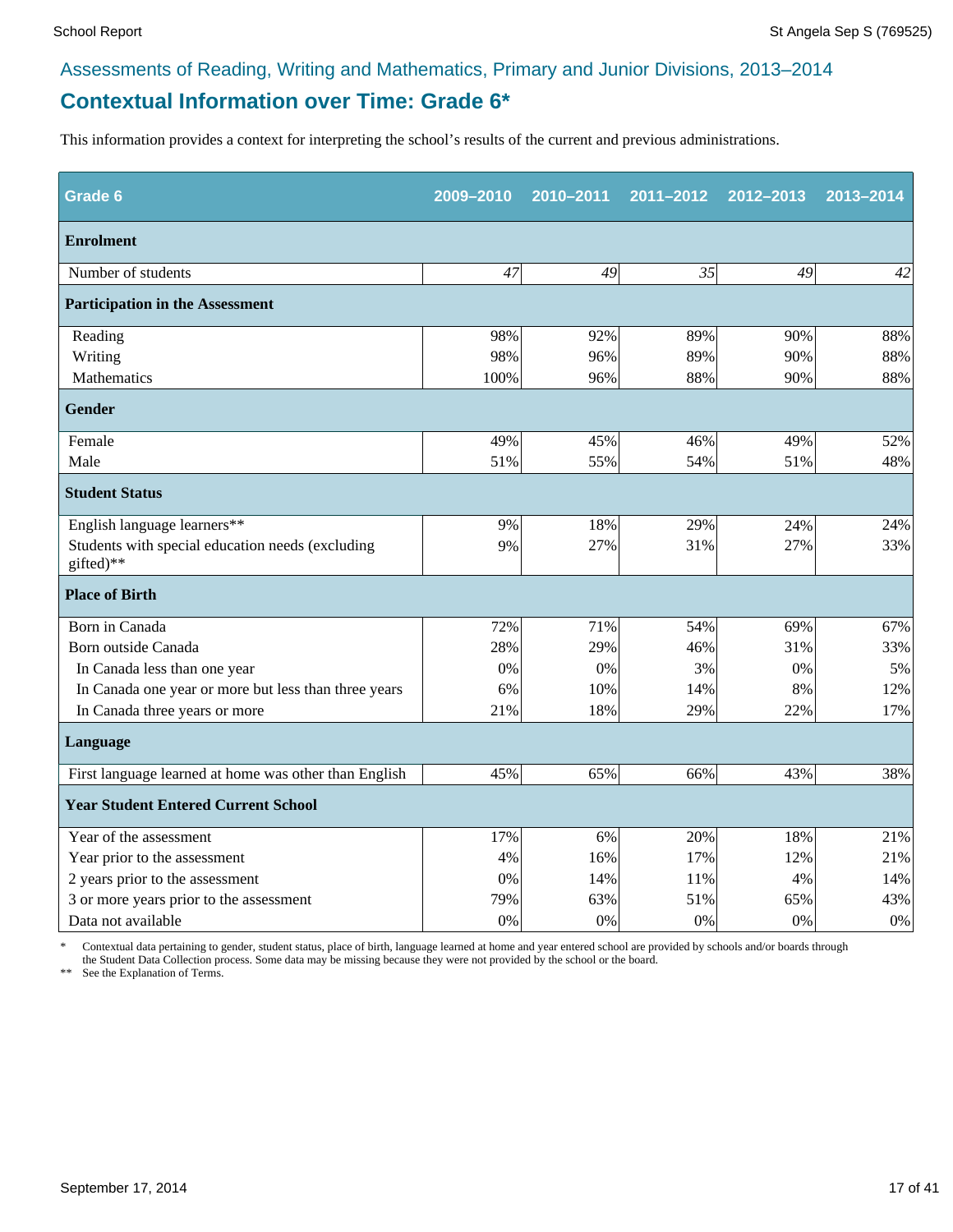#### Results over Time, 2010–2011 to 2013–2014®

#### **Grade 6: Reading**

| <b>Grade 6 Reading: School*</b>                                  |             |           |           |             |
|------------------------------------------------------------------|-------------|-----------|-----------|-------------|
| Year                                                             | $'10 - '11$ | $11 - 12$ | $12 - 13$ | $'13 - '14$ |
| Number of<br><b>Students</b>                                     | 49          | 35        | 49        | 42          |
| Level 4                                                          | 2%          | 0%        | 6%        | 2%          |
| Level 3                                                          | 47%         | 23%       | 55%       | 36%         |
| Level 2                                                          | 35%         | 51%       | 24%       | 40%         |
| Level 1                                                          | 8%          | 9%        | 4%        | 10%         |
| $NE1**$                                                          | 0%          | 6%        | 0%        | 0%          |
| Participating<br><b>Students</b>                                 | 92%         | 89%       | 90%       | 88%         |
| No Data                                                          | 2%          | 0%        | 4%        | 0%          |
| <b>Exempt</b>                                                    | 6%          | 11%       | 6%        | 12%         |
| <b>At or Above</b><br><b>Provincial</b><br>Standard <sup>†</sup> | 49%         | 23%       | 61%       | 38%         |



#### **Grade 6 Reading: Province\***

| Year                                                             | $'10 - '11$ | $11 - 12$ | $12 - 13$ | $'13 - '14$ |
|------------------------------------------------------------------|-------------|-----------|-----------|-------------|
| Number of<br><b>Students</b>                                     | 132 283     | 129 420   | 131 514   | 127 261     |
| Level 4                                                          | 11%         | 13%       | 13%       | 12%         |
| Level 3                                                          | 63%         | 62%       | 64%       | 67%         |
| Level 2                                                          | 19%         | 19%       | 18%       | 16%         |
| Level 1                                                          | 4%          | 3%        | 2%        | 2%          |
| $NE1**$                                                          | $<$ 1%      | ${<}1\%$  | ${<}1\%$  | ${<}1\%$    |
| Participating<br><b>Students</b>                                 | 97%         | 97%       | 98%       | 98%         |
| No Data                                                          | 1%          | 1%        | $<$ 1%    | $<$ 1%      |
| <b>Exempt</b>                                                    | 2%          | 2%        | 2%        | 2%          |
| <b>At or Above</b><br><b>Provincial</b><br>Standard <sup>†</sup> | 74%         | 75%       | 77%       | 79%         |









Refer to the EQAO Web site (www.eqao.com) for data from previous years.

\* Because percentages in tables and graphs are rounded, and because graphs do not show all reporting categories, percentages may not add to 100.

 **\*\*** See the Explanation of Terms.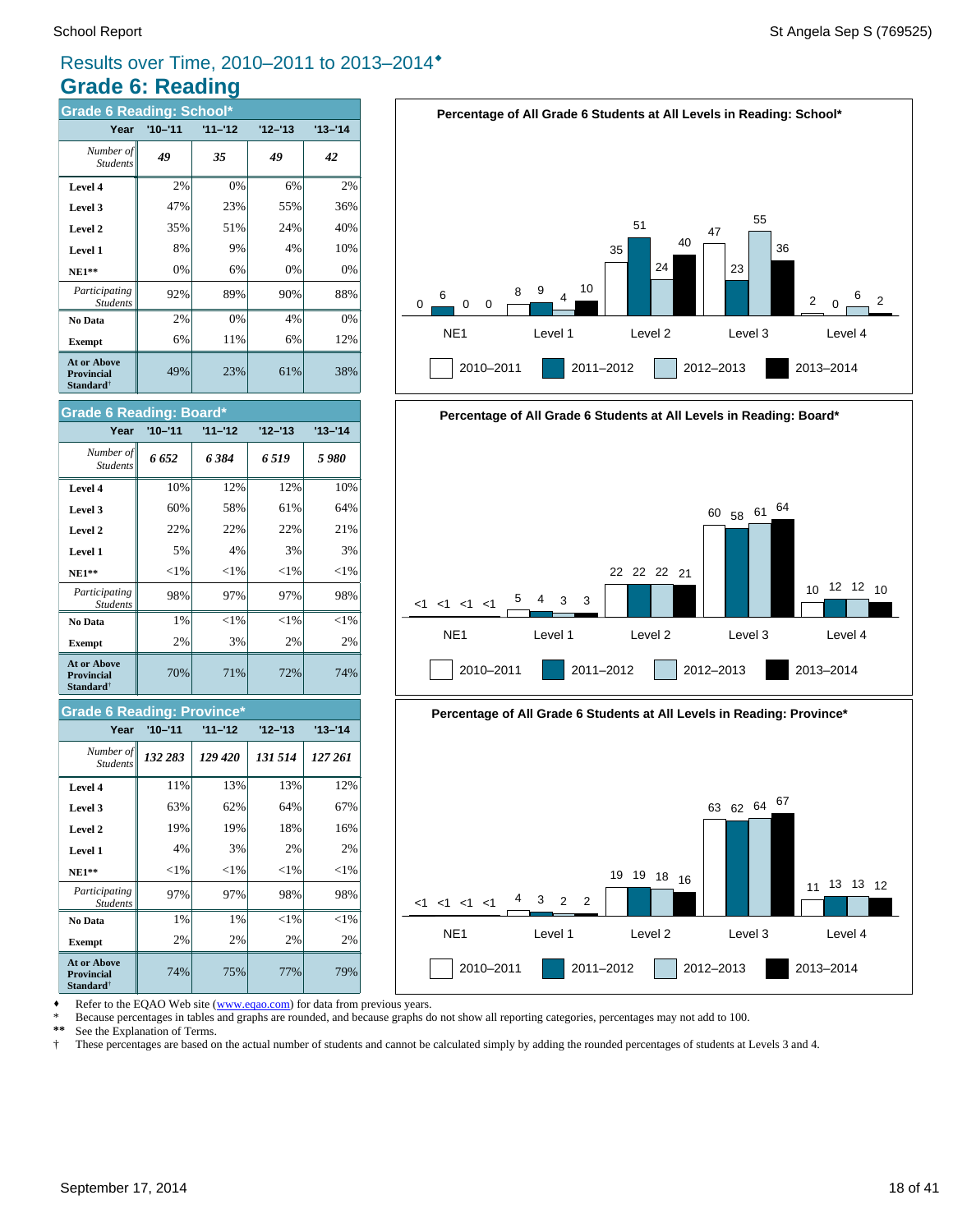#### Results over Time, 2010–2011 to 2013–2014®

#### **Grade 6: Writing**

| <b>Grade 6 Writing: School*</b>                                  |             |           |           |           |
|------------------------------------------------------------------|-------------|-----------|-----------|-----------|
| Year                                                             | $'10 - '11$ | $11 - 12$ | $12 - 13$ | $13 - 14$ |
| Number of<br><b>Students</b>                                     | 49          | 35        | 49        | 42        |
| Level 4                                                          | 4%          | 0%        | 4%        | 5%        |
| Level 3                                                          | 57%         | 31%       | 57%       | 67%       |
| Level 2                                                          | 35%         | 54%       | 27%       | 17%       |
| Level 1                                                          | 0%          | 3%        | 0%        | 0%        |
| $NE1**$                                                          | 0%          | 0%        | 2%        | 0%        |
| Participating<br><b>Students</b>                                 | 96%         | 89%       | 90%       | 88%       |
| No Data                                                          | 2%          | 0%        | 4%        | 0%        |
| <b>Exempt</b>                                                    | 2%          | 11%       | 6%        | 12%       |
| <b>At or Above</b><br><b>Provincial</b><br>Standard <sup>†</sup> | 61%         | 31%       | 61%       | 71%       |



75% 76% 78% 81%

#### **Grade 6 Writing: Province\***

**Provincial Standard**†

| Year                                                             | $'10 - '11$ | $11 - 12$ | $12 - 13$ | $13 - 14$ |
|------------------------------------------------------------------|-------------|-----------|-----------|-----------|
| Number of<br><b>Students</b>                                     | 132 266     | 129 420   | 131 504   | 127 207   |
| Level 4                                                          | 10%         | 12%       | 13%       | 12%       |
| Level 3                                                          | 63%         | 63%       | 64%       | 66%       |
| Level 2                                                          | 24%         | 23%       | 20%       | 18%       |
| Level 1                                                          | ${<}1\%$    | $<$ l $%$ | 1%        | 1%        |
| $NE1**$                                                          | $< 1\%$     | $<$ 1%    | $<$ 1%    | $<$ 1%    |
| Participating<br><b>Students</b>                                 | 97%         | 97%       | 98%       | 98%       |
| No Data                                                          | 1%          | 1%        | $<$ 1%    | 1%        |
| <b>Exempt</b>                                                    | 2%          | 2%        | 2%        | 2%        |
| <b>At or Above</b><br><b>Provincial</b><br>Standard <sup>†</sup> | 73%         | 74%       | 76%       | 78%       |







2010–2011 2011–2012 2012–2013 2013–2014

Refer to the EQAO Web site (www.eqao.com) for data from previous years.

\* Because percentages in tables and graphs are rounded, and because graphs do not show all reporting categories, percentages may not add to 100.

 **\*\*** See the Explanation of Terms.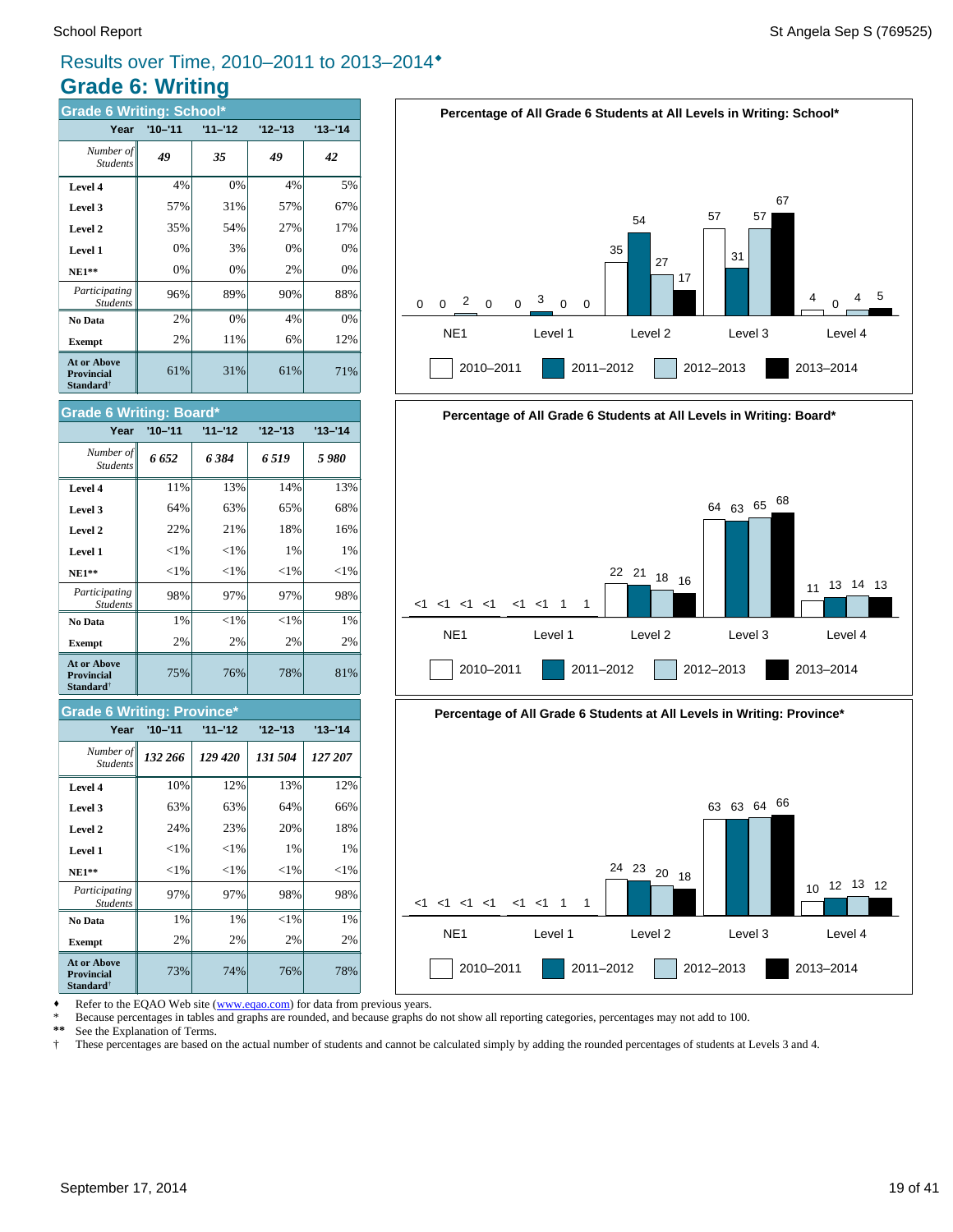#### Results over Time, 2010–2011 to 2013–2014®

#### **Grade 6: Mathematics**

| <b>Grade 6 Mathematics: School*</b>                              |             |           |         |           |
|------------------------------------------------------------------|-------------|-----------|---------|-----------|
| Year                                                             | $'10 - '11$ | $11 - 12$ | '12–'13 | $13 - 14$ |
| Number of<br><b>Students</b>                                     | 49          | 32        | 49      | 42        |
| Level 4                                                          | 4%          | 0%        | 2%      | 0%        |
| Level 3                                                          | 22%         | 22%       | 24%     | 24%       |
| Level 2                                                          | 47%         | 31%       | 37%     | 43%       |
| Level 1                                                          | 22%         | 34%       | 24%     | 21%       |
| $NE1**$                                                          | 0%          | 0%        | 2%      | 0%        |
| Participating<br><b>Students</b>                                 | 96%         | 88%       | 90%     | 88%       |
| No Data                                                          | 2%          | 0%        | 4%      | 0%        |
| <b>Exempt</b>                                                    | 2%          | 12%       | 6%      | 12%       |
| <b>At or Above</b><br><b>Provincial</b><br>Standard <sup>†</sup> | 27%         | 22%       | 27%     | 24%       |



2010–2011 2011–2012 2012–2013 2013–2014



#### **Grade 6 Mathematics: Provin**

| Year                                                             | $'10 - '11$ | $11 - 12$ | $12 - 13$ | $13 - 14$ |
|------------------------------------------------------------------|-------------|-----------|-----------|-----------|
| Number of<br><b>Students</b>                                     | 132 223     | 129 368   | 131 543   | 127 286   |
| Level 4                                                          | 12%         | 13%       | 13%       | 13%       |
| Level 3                                                          | 46%         | 45%       | 43%       | 42%       |
| Level 2                                                          | 29%         | 29%       | 30%       | 30%       |
| Level 1                                                          | 9%          | 10%       | 11%       | 13%       |
| $NE1**$                                                          | $<$ 1%      | $<$ 1%    | $<$ 1%    | $<$ 1%    |
| Participating<br><b>Students</b>                                 | 97%         | 97%       | 97%       | 98%       |
| No Data                                                          | 1%          | 1%        | 1%        | 1%        |
| <b>Exempt</b>                                                    | 2%          | 2%        | 2%        | 2%        |
| <b>At or Above</b><br><b>Provincial</b><br>Standard <sup>†</sup> | 58%         | 58%       | 57%       | 54%       |

# **Percentage of All Grade 6 Students at All Levels in Mathematics: Board\***







Refer to the EQAO Web site (www.eqao.com) for data from previous years.

\* Because percentages in tables and graphs are rounded, and because graphs do not show all reporting categories, percentages may not add to 100.

 **\*\*** See the Explanation of Terms.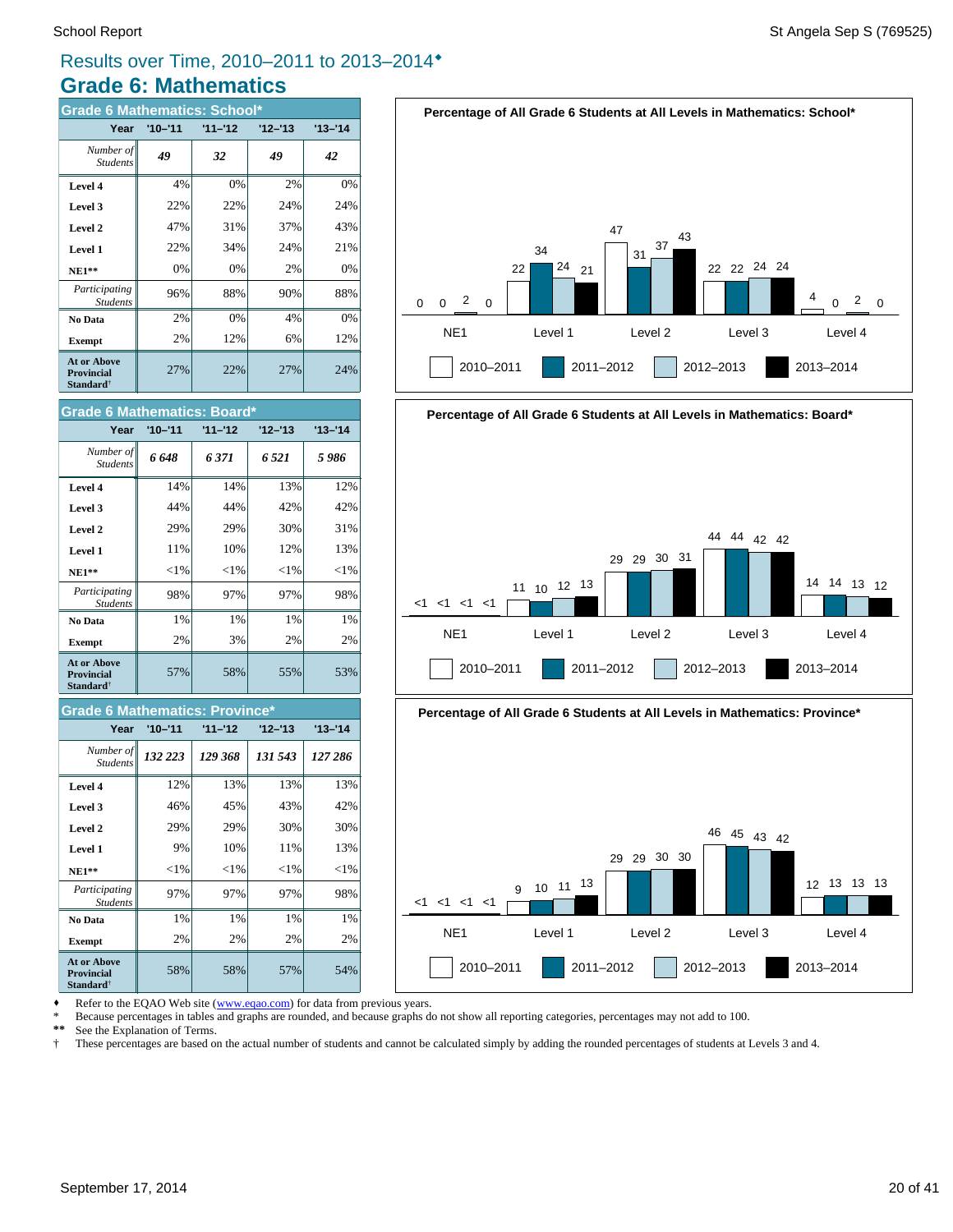

|        | Total Number of Grade 3 Students |             |               |             |               |             |               |             |               |             |
|--------|----------------------------------|-------------|---------------|-------------|---------------|-------------|---------------|-------------|---------------|-------------|
|        | 2009-2010                        |             | 2010-2011     |             | 2011-2012     |             | 2012-2013     |             | 2013-2014     |             |
|        | <b>Female</b>                    | <b>Male</b> | <b>Female</b> | <b>Male</b> | <b>Female</b> | <b>Male</b> | <b>Female</b> | <b>Male</b> | <b>Female</b> | <b>Male</b> |
| School | 23                               | 26          | 17            | 12          | 25            | 22          | 21            | 28          | 24            | 21          |

\* Includes only students for whom gender data were available.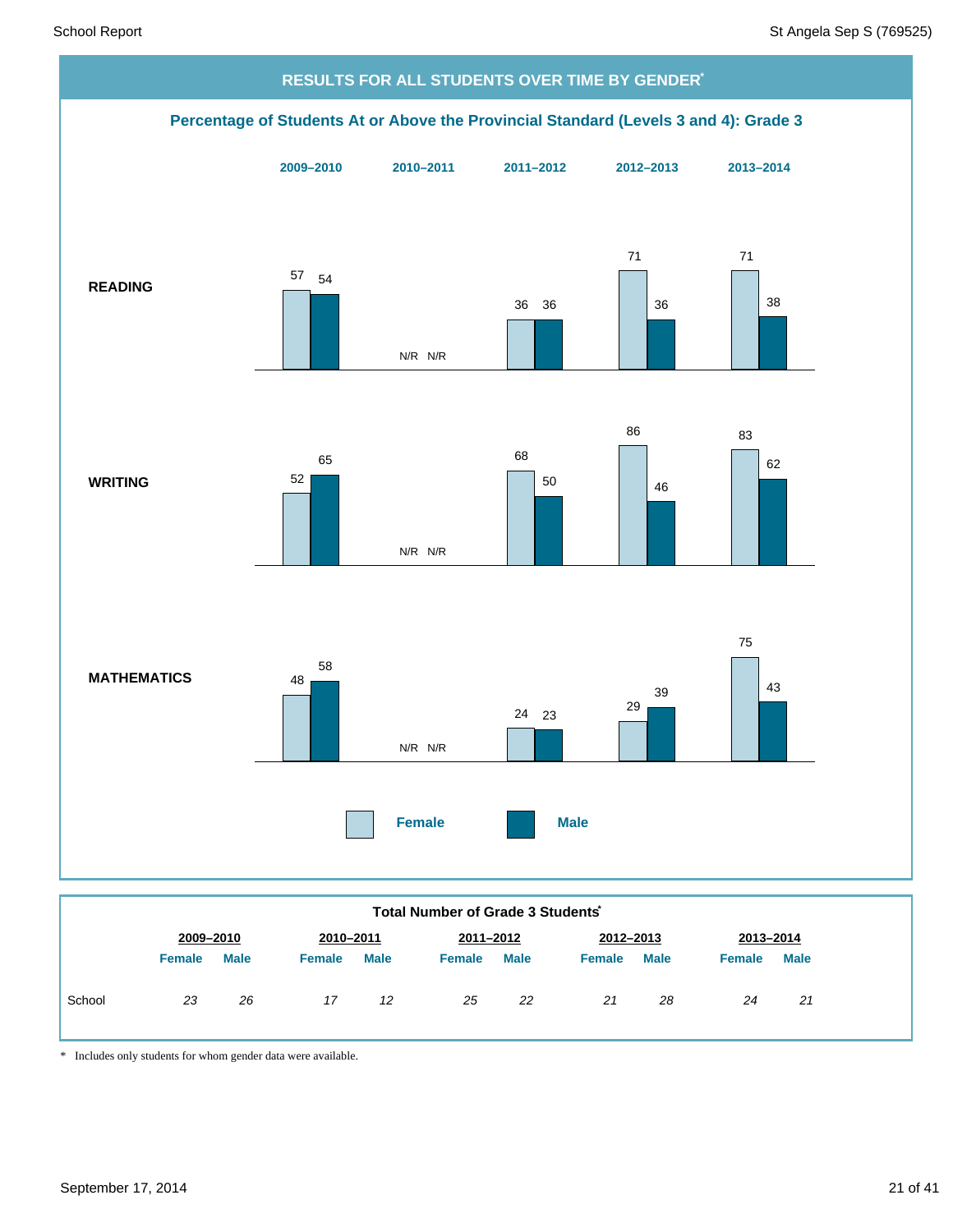

| 2009-2010<br>2010-2011<br>2012-2013<br>2011-2012<br>2013-2014<br><b>Male</b><br><b>Male</b><br><b>Male</b><br><b>Male</b><br>Male<br><b>Female</b><br><b>Female</b><br><b>Female</b><br><b>Female</b><br><b>Female</b><br>School<br>22<br>23<br>27<br>19<br>24<br>25<br>22<br>16<br>24<br>20 |  |  |  |  |  |  |
|----------------------------------------------------------------------------------------------------------------------------------------------------------------------------------------------------------------------------------------------------------------------------------------------|--|--|--|--|--|--|
|                                                                                                                                                                                                                                                                                              |  |  |  |  |  |  |
|                                                                                                                                                                                                                                                                                              |  |  |  |  |  |  |
|                                                                                                                                                                                                                                                                                              |  |  |  |  |  |  |

\* Includes only students for whom gender data were available.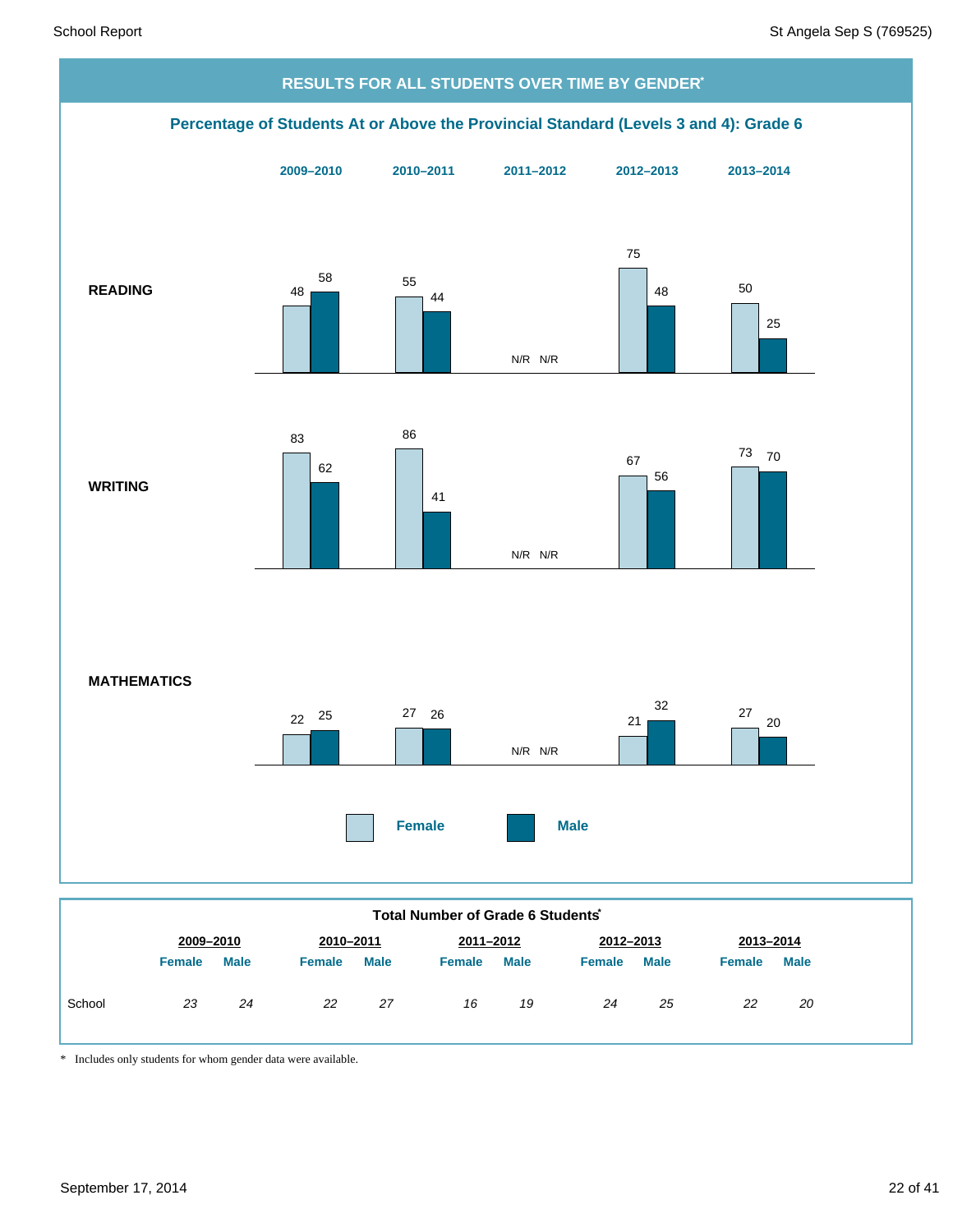| STUDENT QUESTIONNAIRE RESULTS FOR SCHOOL: GRADE 3 (# = 43)                                                                   |                  |                         |                                                          |
|------------------------------------------------------------------------------------------------------------------------------|------------------|-------------------------|----------------------------------------------------------|
| Never                                                                                                                        | <b>Sometimes</b> | Most of the time        |                                                          |
| STUDENT ENGAGEMENT<br>About reading:                                                                                         |                  | Percentage of Students* | Number of students<br>who answered<br>"most of the time" |
| I like to read.                                                                                                              |                  | 51<br>47                | 20                                                       |
| I am a good reader.                                                                                                          |                  | 49<br>51                | 22                                                       |
| I am able to understand difficult reading passages.                                                                          | 14               | 63<br>23                | 10                                                       |
| I do my best when I do reading activities in class.                                                                          |                  | 30<br>70                | 30                                                       |
| STUDENT ENGAGEMENT<br>About writing:                                                                                         |                  |                         |                                                          |
| I like to write.                                                                                                             | 7                | 33<br>60                | 26                                                       |
| I am a good writer.                                                                                                          | 9                | 56<br>35                | 15                                                       |
| I am able to communicate my ideas in writing.                                                                                | 14               | 58<br>28                | 12                                                       |
| I do my best when I do writing activities in class.                                                                          | $\mathbf{5}$     | 26<br>70                | 30                                                       |
| COGNITIVE STRATEGIES USED IN LANGUAGE                                                                                        |                  |                         |                                                          |
| Before I start to read, I try to predict what the text will be about.                                                        | 7                | 58<br>33                | 14                                                       |
| I make sure I understand what I am reading.                                                                                  | 7                | 49<br>44                | 19                                                       |
| I slow down my reading if it is difficult.                                                                                   | 12               | 35<br>53                | 23                                                       |
| When I come to a word I do not understand, I look for clues (e.g.,<br>punctuation, word parts, other words in the sentence). | 14               | 53<br>33                | 14                                                       |
| When I am finished reading, I think about what I have read.                                                                  | 26               | 40<br>35                | 15                                                       |
| I organize my ideas before I start to write.                                                                                 | $\vert 5 \vert$  | 60<br>33                | 14                                                       |
| I edit my writing to make it better.                                                                                         | 5 <sup>1</sup>   | 53<br>42                | 18                                                       |
| I check my writing for spelling and grammar.                                                                                 | $\vert$          | 49<br>47                | 20                                                       |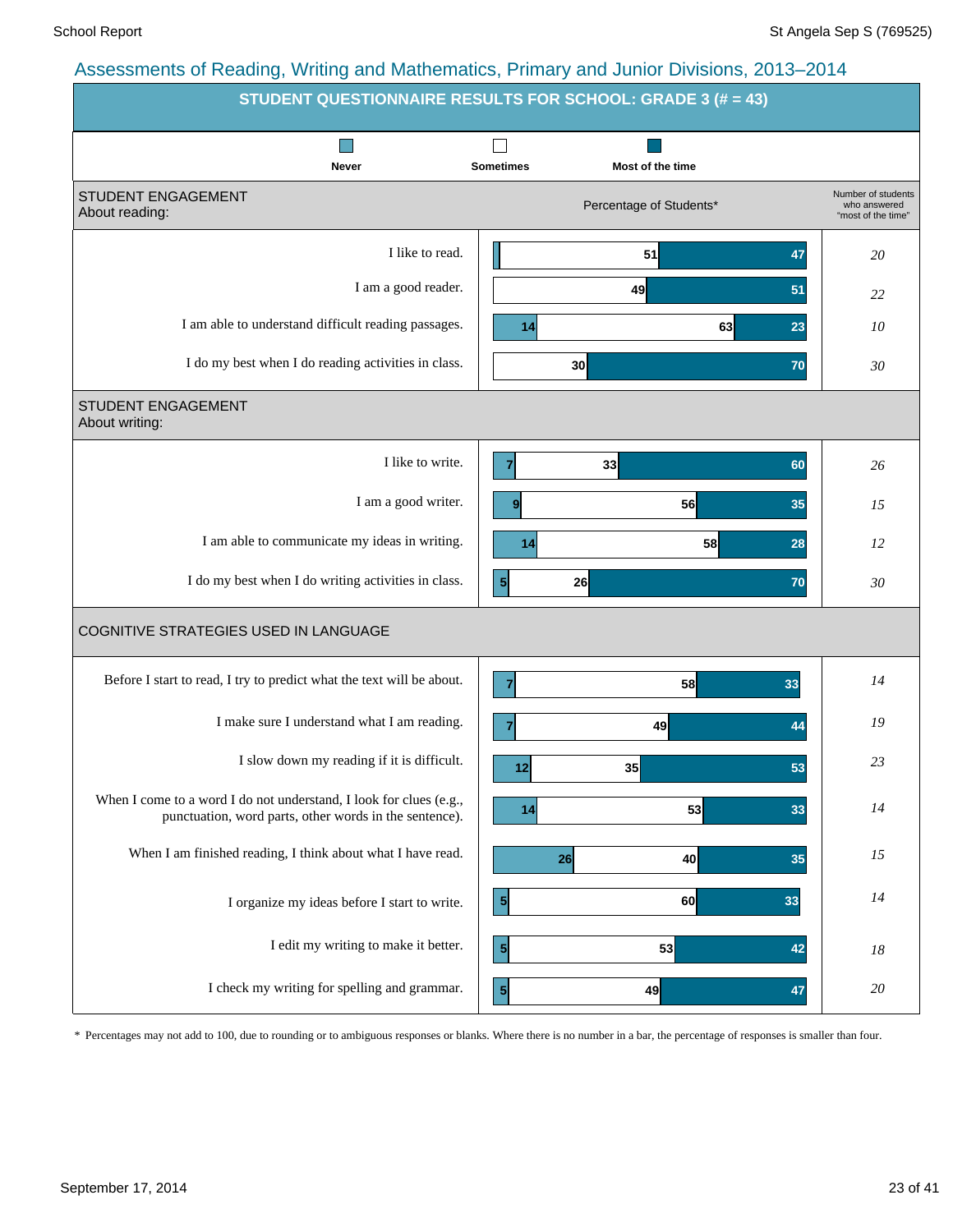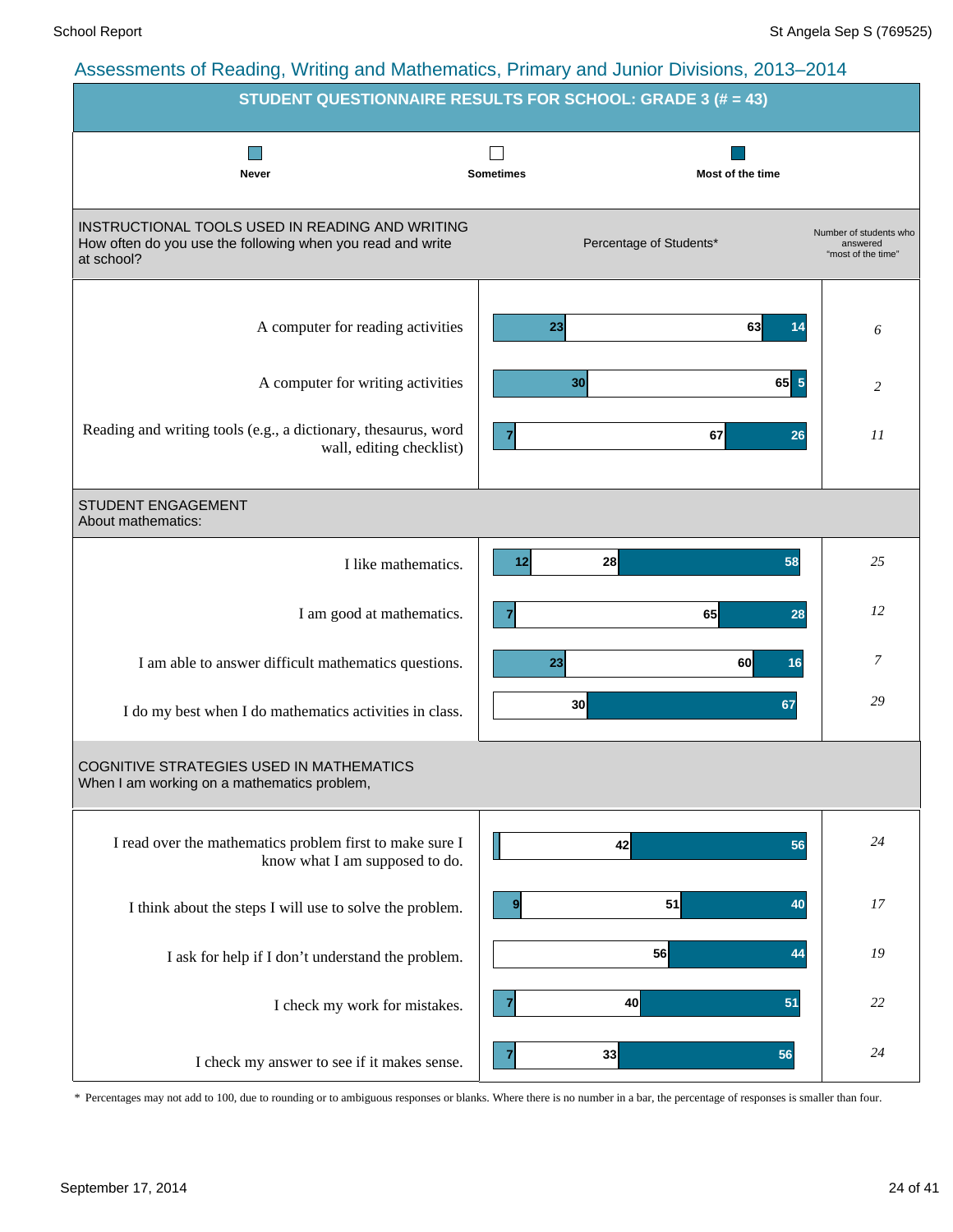| <b>STUDENT QUESTIONNAIRE RESULTS FOR SCHOOL: GRADE 3 (# = 43)</b>                                                         |                  |                         |          |                                                          |  |  |  |  |  |  |
|---------------------------------------------------------------------------------------------------------------------------|------------------|-------------------------|----------|----------------------------------------------------------|--|--|--|--|--|--|
| <b>Never</b>                                                                                                              | <b>Sometimes</b> | Most of the time        |          |                                                          |  |  |  |  |  |  |
| INSTRUCTIONAL TOOLS USED IN MATHEMATICS<br>How often do you use the following during mathematics<br>activities at school? |                  | Percentage of Students* |          | Number of students<br>who answered<br>"most of the time" |  |  |  |  |  |  |
| Manipulatives (e.g., base ten blocks, tiles)                                                                              | 7                | 65                      | 28       | 12                                                       |  |  |  |  |  |  |
| A calculator                                                                                                              |                  | 51                      | 37<br>12 | 5                                                        |  |  |  |  |  |  |
| A computer to learn mathematics                                                                                           |                  | 30                      | 60<br>9  | $\overline{4}$                                           |  |  |  |  |  |  |
|                                                                                                                           |                  |                         |          |                                                          |  |  |  |  |  |  |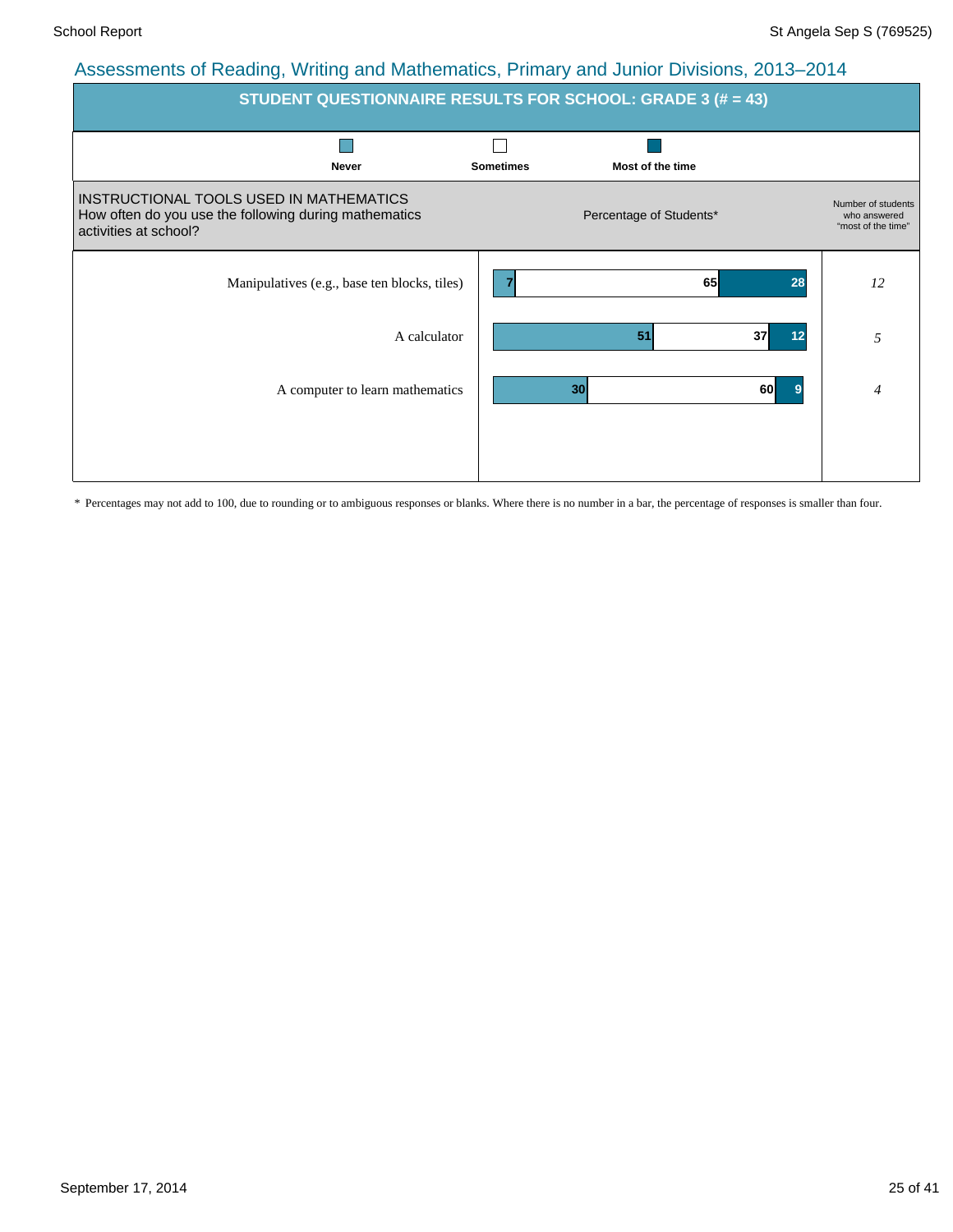| STUDENT QUESTIONNAIRE RESULTS FOR SCHOOL: GRADE 3 (# = 43)                                                                |                                      |                     |                                  |                                                                          |  |  |  |  |  |  |
|---------------------------------------------------------------------------------------------------------------------------|--------------------------------------|---------------------|----------------------------------|--------------------------------------------------------------------------|--|--|--|--|--|--|
|                                                                                                                           |                                      |                     |                                  |                                                                          |  |  |  |  |  |  |
| <b>Never</b>                                                                                                              | 1 or 2 times a month                 | 1 to 3 times a week | Every day or almost every<br>day |                                                                          |  |  |  |  |  |  |
| OUT-OF-SCHOOL ACTIVITIES<br>How often do you do the following when you are not at school?                                 |                                      |                     | Percentage of Students*          | Number of students<br>who answered<br>"every day or almost<br>every day" |  |  |  |  |  |  |
| I participate in art, music or drama activities.                                                                          |                                      | 40                  | 16 <sup>1</sup><br>26<br>16      | 11                                                                       |  |  |  |  |  |  |
|                                                                                                                           | I participate in after-school clubs. |                     | $5\phantom{.0}$<br>79<br>12      | $\theta$                                                                 |  |  |  |  |  |  |
| I participate in sports or other physical activities.                                                                     |                                      | 16<br>26            | 28<br>28                         | 12                                                                       |  |  |  |  |  |  |
| PARENTAL ENGAGEMENT<br>How often do you and a parent, a guardian or another adult<br>who lives with you do the following? |                                      |                     |                                  |                                                                          |  |  |  |  |  |  |
| We talk about the activities I do in school.                                                                              |                                      | $33 \overline{5}$   | 53                               | 23                                                                       |  |  |  |  |  |  |
| We talk about the reading and writing work I do in school.                                                                |                                      | 35<br>14            | 19<br>33                         | 14                                                                       |  |  |  |  |  |  |
| We talk about the mathematics work I do in school.                                                                        |                                      | 16<br>14<br>16      | 51                               | 22                                                                       |  |  |  |  |  |  |
|                                                                                                                           | We read together.                    | 21<br>26            | 35<br>19                         | 15                                                                       |  |  |  |  |  |  |
|                                                                                                                           | We look at my school agenda.         | 16<br>23            | 21<br>37                         | 16                                                                       |  |  |  |  |  |  |
|                                                                                                                           | We use a computer together.          | 40                  | 28<br>21                         | $\mathfrak{Z}$                                                           |  |  |  |  |  |  |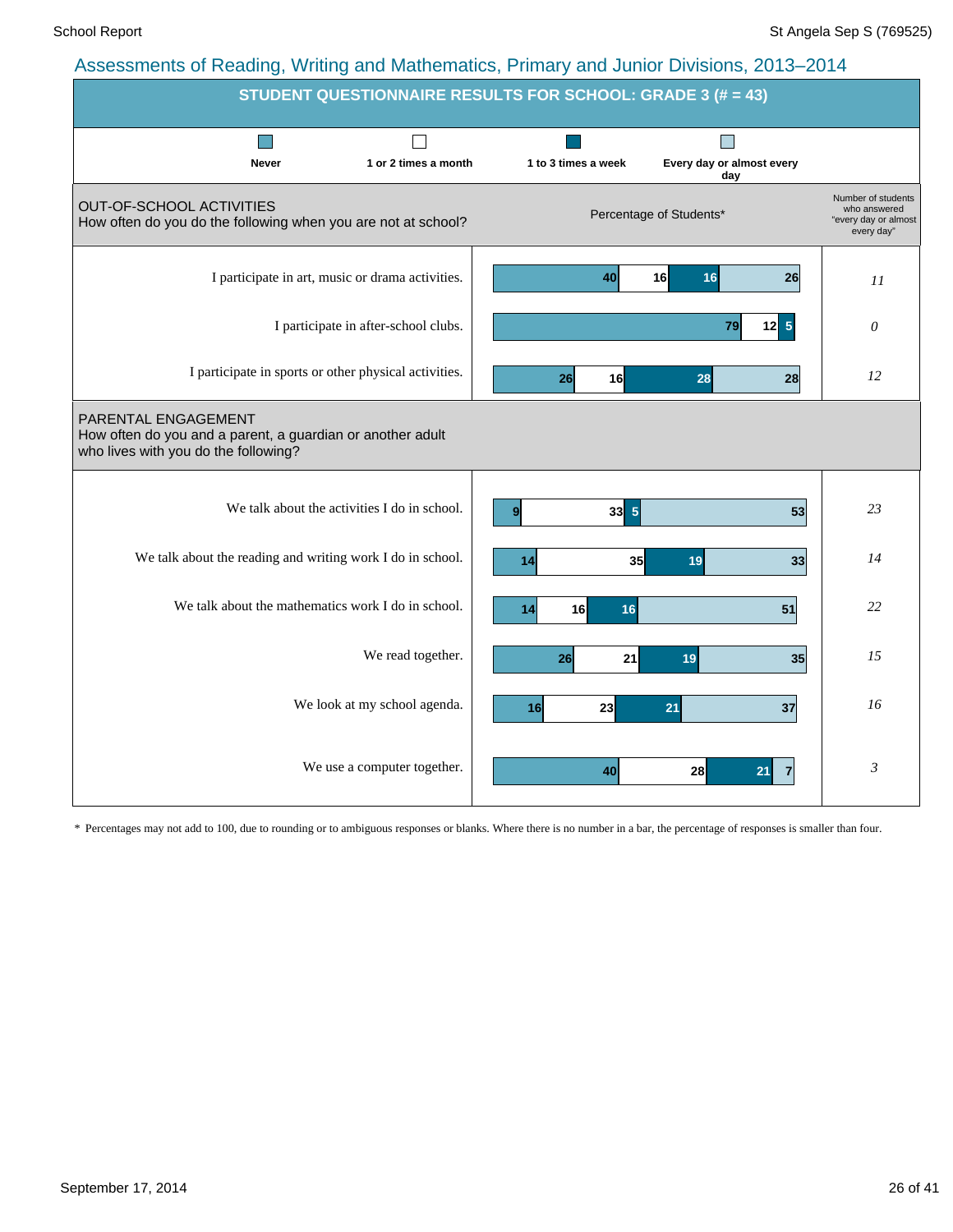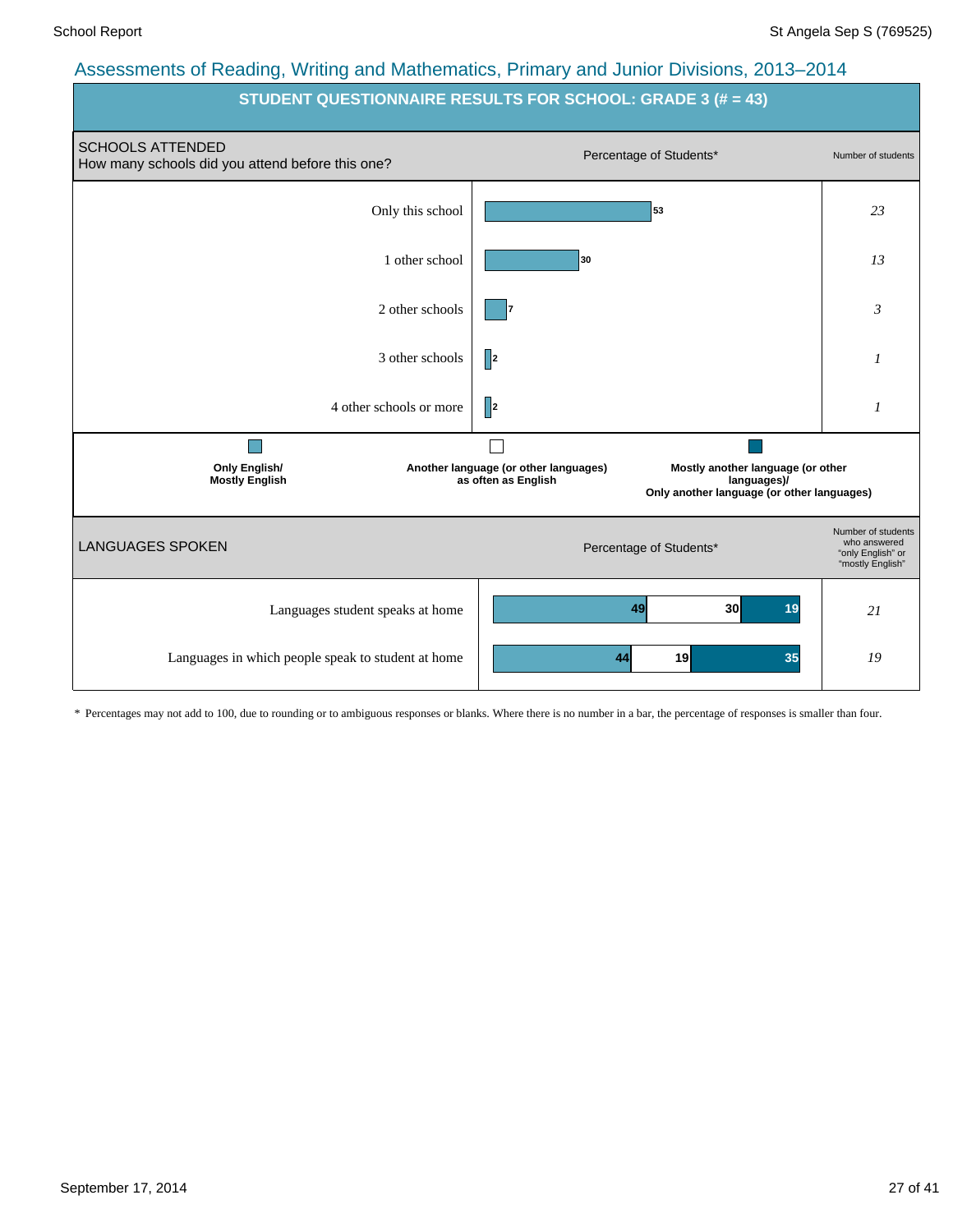| <b>GRADE 3: STUDENT QUESTIONNAIRE RESULTS</b>                                                                                  |                              | <b>School</b>                                 |                                                     |                                      | <b>Board</b>                          |                                                                     | <b>Province</b>                                                     |                                 |                                          |
|--------------------------------------------------------------------------------------------------------------------------------|------------------------------|-----------------------------------------------|-----------------------------------------------------|--------------------------------------|---------------------------------------|---------------------------------------------------------------------|---------------------------------------------------------------------|---------------------------------|------------------------------------------|
| FOR SCHOOL, BOARD AND PROVINCE (all<br>students, female, male)                                                                 | All Students<br>$= 43$<br>Ħ. | emale<br>$\overline{24}$<br>$\mathbf{0}$<br>共 | $\overline{19}$<br><b>Male*</b><br>$\mathbf u$<br>进 | <b>All Students</b><br>$= 5823$<br>进 | 2873)<br>Female*<br>$\mathbf{H}$<br>£ | <b>949</b><br>$\overline{\mathbf{N}}$<br>Male*<br>$\mathbf{u}$<br>进 | $= 123 163$<br><b>Students</b><br>巷                                 | (615)<br>Female*<br>$= 60$<br>违 | (14)<br>$= 62$<br>Male <sup>3</sup><br>进 |
| <b>STUDENT ENGAGEMENT</b><br>About reading:                                                                                    |                              |                                               |                                                     |                                      |                                       |                                                                     | Percentage of students who answered "most of the time" <sup>†</sup> |                                 |                                          |
| I like to read.                                                                                                                | 47%                          | 46%                                           | 47%                                                 | 43%                                  | 49%                                   | 38%                                                                 | 47%                                                                 | 54%                             | 41%                                      |
| I am a good reader.                                                                                                            | 51%                          | 58%                                           | 42%                                                 | 62%                                  | 65%                                   | 59%                                                                 | 64%                                                                 | 66%                             | 62%                                      |
| I am able to understand difficult reading passages.                                                                            | 23%                          | 25%                                           | 21%                                                 | 29%                                  | 28%                                   | 30%                                                                 | 29%                                                                 | 27%                             | 30%                                      |
| I do my best when I do reading activities in class.                                                                            | 70%                          | 67%                                           | 74%                                                 | 69%                                  | 72%                                   | 66%                                                                 | 73%                                                                 | 77%                             | 69%                                      |
| <b>STUDENT ENGAGEMENT</b><br>About writing:                                                                                    |                              |                                               |                                                     |                                      |                                       |                                                                     | Percentage of students who answered "most of the time" <sup>†</sup> |                                 |                                          |
| I like to write.                                                                                                               | 60%                          | 67%                                           | 53%                                                 | 50%                                  | 56%                                   | 45%                                                                 | 51%                                                                 | 59%                             | 43%                                      |
| I am a good writer.                                                                                                            | 35%                          | 46%                                           | 21%                                                 | 45%                                  | 51%                                   | 39%                                                                 | 49%                                                                 | 56%                             | 43%                                      |
| I am able to communicate my ideas in writing.                                                                                  | 28%                          | 29%                                           | 26%                                                 | 40%                                  | 41%                                   | 39%                                                                 | 42%                                                                 | 44%                             | 41%                                      |
| I do my best when I do writing activities in class.                                                                            | 70%                          | 79%                                           | 58%                                                 | 68%                                  | 72%                                   | 64%                                                                 | 71%                                                                 | 76%                             | 66%                                      |
| COGNITIVE STRATEGIES USED IN LANGUAGE                                                                                          |                              |                                               |                                                     |                                      |                                       |                                                                     | Percentage of students who answered "most of the time" <sup>†</sup> |                                 |                                          |
| Before I start to read, I try to predict what the text will be<br>about.                                                       | 33%                          | 50%                                           | 11%                                                 | 23%                                  | 23%                                   | 24%                                                                 | 20%                                                                 | 20%                             | 20%                                      |
| I make sure I understand what I am reading.                                                                                    | 44%                          | 54%                                           | 32%                                                 | 64%                                  | 68%                                   | 60%                                                                 | 65%                                                                 | 68%                             | 62%                                      |
| I slow down my reading if it is difficult.                                                                                     | 53%                          | 58%                                           | 47%                                                 | 49%                                  | 54%                                   | 45%                                                                 | 51%                                                                 | 55%                             | 47%                                      |
| When I come to a word I do not understand, I look for<br>clues (e.g., punctuation, word parts, other words in the<br>sentence. | 33%                          | 38%                                           | 26%                                                 | 34%                                  | 37%                                   | 32%                                                                 | 36%                                                                 | 39%                             | 33%                                      |
| When I am finished reading, I think about what I have<br>read.                                                                 | 35%                          | 33%                                           | 37%                                                 | 39%                                  | 40%                                   | 38%                                                                 | 38%                                                                 | 40%                             | 36%                                      |
| I organize my ideas before I start to write.                                                                                   | 33%                          | 46%                                           | 16%                                                 | 41%                                  | 45%                                   | 37%                                                                 | 40%                                                                 | 43%                             | 37%                                      |
| I edit my writing to make it better.                                                                                           | 42%                          | 54%                                           | 26%                                                 | 43%                                  | 48%                                   | 38%                                                                 | 44%                                                                 | 48%                             | 40%                                      |
| I check my writing for spelling and grammar.                                                                                   | 47%                          | 42%                                           | 53%                                                 | 45%                                  | 49%                                   | 42%                                                                 | 45%                                                                 | 49%                             | 41%                                      |
| INSTRUCTIONAL TOOLS USED IN READING AND<br><b>WRITING</b>                                                                      |                              |                                               |                                                     |                                      |                                       |                                                                     | Percentage of students who answered "most of the time" <sup>†</sup> |                                 |                                          |
| A computer for reading activities                                                                                              | 14%                          | $21\%$                                        | 5%                                                  | 11%                                  | 11%                                   | 12%                                                                 | 14%                                                                 | 13%                             | 16%                                      |
| A computer for writing activities                                                                                              | $5\%$                        | 8%                                            | 0%                                                  | 14%                                  | 13%                                   | 15%                                                                 | 19%                                                                 | 18%                             | 20%                                      |
| Reading and writing tools (e.g., a dictionary, thesaurus,<br>word wall, editing checklist)                                     | 26%                          | 33%                                           | 16%                                                 | 42%                                  | 47%                                   | 37%                                                                 | 39%                                                                 | 44%                             | 34%                                      |

\* Only includes students for whom gender data were available.

† Other response options were "never" and "sometimes."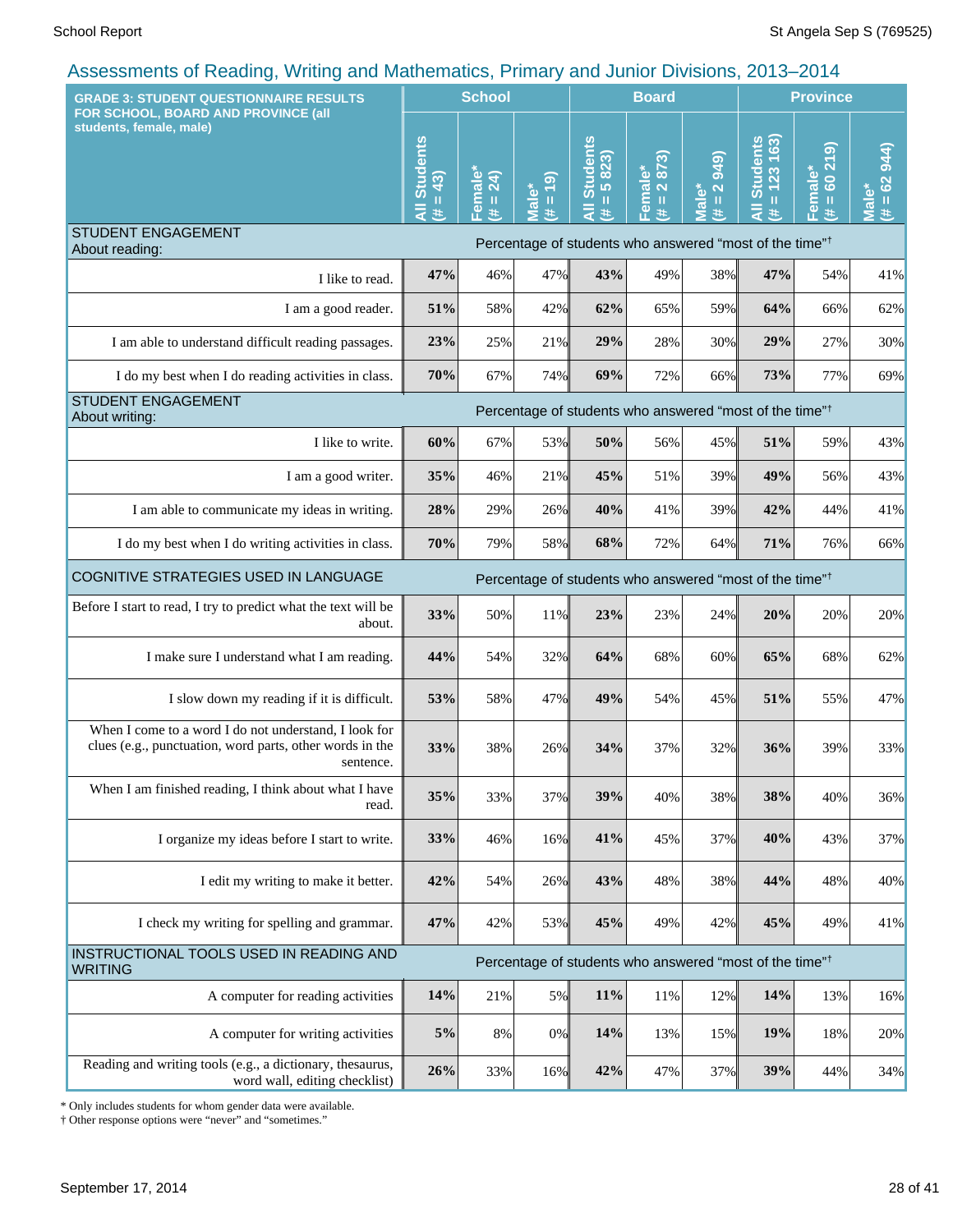| FOR SCHOOL, BOARD AND PROVINCE (all                                                                                                                                             | <b>School</b>               |                        |                    | <b>Board</b>                                                        |                        |                                                          | <b>Province</b>                                            |                                 |                                  |
|---------------------------------------------------------------------------------------------------------------------------------------------------------------------------------|-----------------------------|------------------------|--------------------|---------------------------------------------------------------------|------------------------|----------------------------------------------------------|------------------------------------------------------------|---------------------------------|----------------------------------|
| students, female, male)                                                                                                                                                         | <b>All Students</b><br>(43) | Female<br>24)<br>$# =$ | $(61 = #$<br>Male* | All Students<br>5823)<br>$\rm{II}$<br>进                             | Female*<br>(# = 2 873) | 949)<br>$\overline{\mathbf{N}}$<br>Male*<br>$\,$ II<br>茉 | <b>Students</b><br>163)<br>123<br>Ш<br>$\bar{a}$<br>$\ast$ | 60219<br>Female*<br>$\,$ H<br>巷 | $# = 62944$<br>Male <sup>®</sup> |
| STUDENT ENGAGEMENT<br>Percentage of students who answered "most of the time" <sup>†</sup><br>About mathematics:                                                                 |                             |                        |                    |                                                                     |                        |                                                          |                                                            |                                 |                                  |
| I like mathematics.                                                                                                                                                             | 58%                         | 62%                    | 53%                | 59%                                                                 | 55%                    | 63%                                                      | 57%                                                        | 53%                             | 62%                              |
| I am good at mathematics.                                                                                                                                                       | 28%                         | 21%                    | 37%                | 53%                                                                 | 46%                    | 60%                                                      | 55%                                                        | 48%                             | 61%                              |
| I am able to answer difficult mathematics questions.                                                                                                                            | 16%                         | 4%                     | 32%                | 34%                                                                 | 28%                    | 40%                                                      | 37%                                                        | 30%                             | 44%                              |
| I do my best when I do mathematics activities in class.                                                                                                                         | 67%                         | 67%                    | 68%                | 76%                                                                 | 77%                    | 75%                                                      | 78%                                                        | 79%                             | 77%                              |
| <b>COGNITIVE STRATEGIES USED IN</b><br><b>MATHEMATICS</b><br>Percentage of students who answered "most of the time" <sup>†</sup><br>When I am working on a mathematics problem, |                             |                        |                    |                                                                     |                        |                                                          |                                                            |                                 |                                  |
| I read over the mathematics problem first to make sure I<br>know what I am supposed to do.                                                                                      | 56%                         | 58%                    | 53%                | 65%                                                                 | 69%                    | 61%                                                      | 68%                                                        | 73%                             | 64%                              |
| I think about the steps I will use to solve the problem.                                                                                                                        | 40%                         | 42%                    | 37%                | 41%                                                                 | 42%                    | 41%                                                      | 44%                                                        | 45%                             | 43%                              |
| I ask for help if I don't understand the problem.                                                                                                                               | 44%                         | 42%                    | 47%                | 49%                                                                 | 55%                    | 44%                                                      | 53%                                                        | 58%                             | 48%                              |
| I check my work for mistakes.                                                                                                                                                   | 51%                         | 58%                    | 42%                | 50%                                                                 | 52%                    | 47%                                                      | 51%                                                        | 54%                             | 49%                              |
| I check my answers to see if it makes sense.                                                                                                                                    | 56%                         | 75%                    | 32%                | 57%                                                                 | 60%                    | 55%                                                      | 60%                                                        | 63%                             | 57%                              |
| <b>INSTRUCTIONAL TOOLS USED IN</b><br><b>MATHEMATICS</b>                                                                                                                        |                             |                        |                    | Percentage of students who answered "most of the time" <sup>†</sup> |                        |                                                          |                                                            |                                 |                                  |
| Manipulatives (e.g., base ten blocks, tiles)                                                                                                                                    | 28%                         | 33%                    | 21%                | 35%                                                                 | 39%                    | 32%                                                      | 31%                                                        | 34%                             | 27%                              |
| A calculator                                                                                                                                                                    | 12%                         | 12%                    | 11%                | 15%                                                                 | 14%                    | 15%                                                      | 15%                                                        | 15%                             | 15%                              |
| A computer to learn mathematics                                                                                                                                                 | 9%                          | 17%                    | 0%                 | 15%                                                                 | 14%                    | 16%                                                      | 20%                                                        | 20%                             | 20%                              |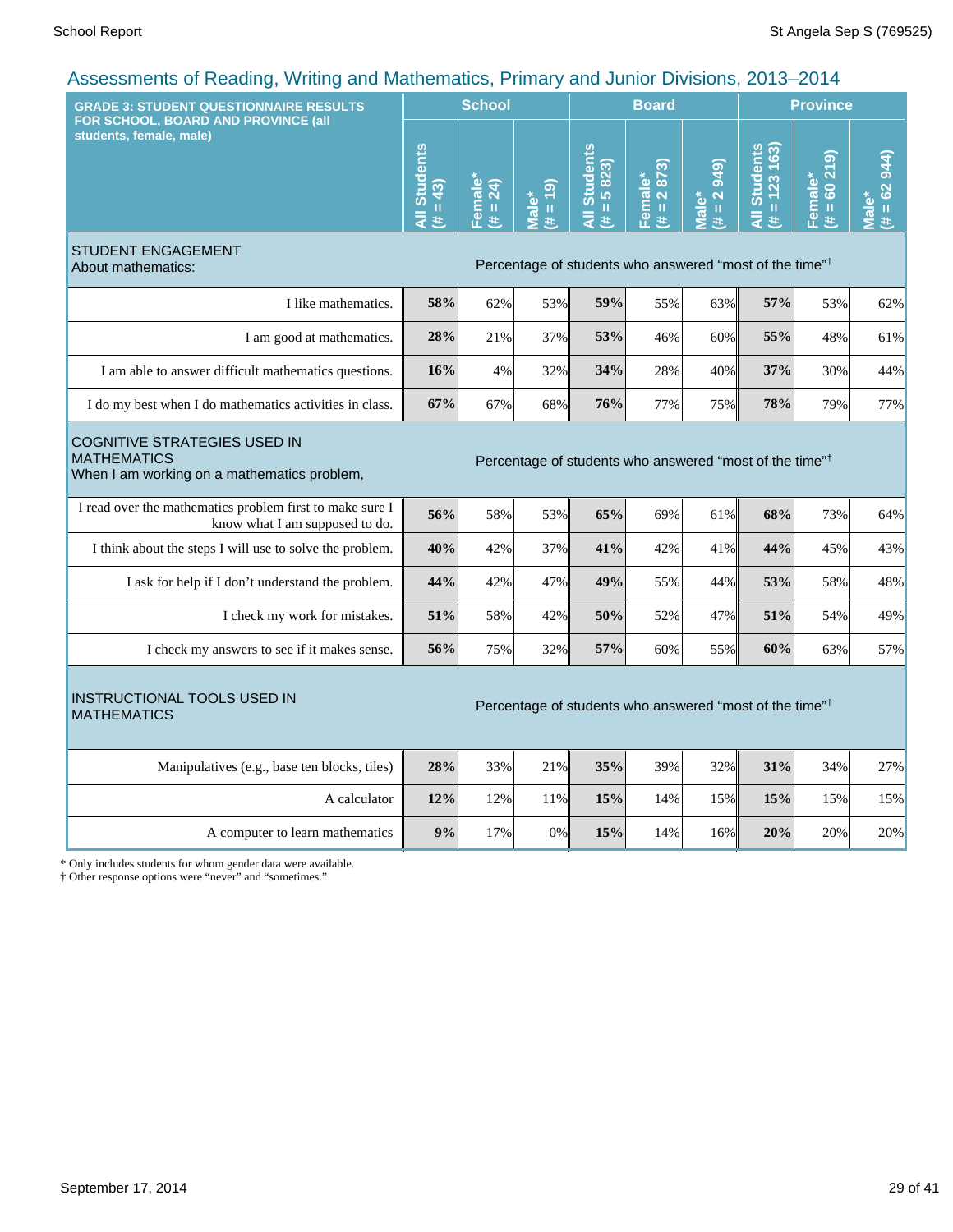| <b>GRADE 3: STUDENT QUESTIONNAIRE RESULTS</b>                                                                             |                                                                                  | <b>School</b>       |                           |                                                                                  | <b>Board</b>                                |                                             | <b>Province</b>                                  |                                                             |                              |
|---------------------------------------------------------------------------------------------------------------------------|----------------------------------------------------------------------------------|---------------------|---------------------------|----------------------------------------------------------------------------------|---------------------------------------------|---------------------------------------------|--------------------------------------------------|-------------------------------------------------------------|------------------------------|
| FOR SCHOOL, BOARD AND PROVINCE (all<br>students, female, male)                                                            | <b>Students</b><br>$= 43$<br>共                                                   | Female*<br>(# = 24) | $= 19$<br>Male*<br>$\ast$ | <b>Students</b><br>$= 5823$<br>₹<br>进                                            | Female*<br>$(\texttt{\#} = 2 \text{ } 873)$ | 949)<br>Male*<br>$\frac{1}{2}$<br>$\ddot{}$ | $= 123 163$<br><b>Students</b><br>$\bar{a}$<br>共 | ெ<br>$\overline{\mathbf{z}}$<br>Female*<br>8<br>$\,$ H<br>共 | 944)<br>$= 62$<br>Male*<br>共 |
| <b>OUT-OF-SCHOOL ACTIVITIES</b><br>How often do you do the following when you are not<br>at school?                       | Percentage of students who answered "every day or almost every day" <sup>†</sup> |                     |                           |                                                                                  |                                             |                                             |                                                  |                                                             |                              |
| I participate in art, music or drama activities.                                                                          | 26%                                                                              | 33%                 | 16%                       | 22%                                                                              | 26%                                         | 19%                                         | 23%                                              | 28%                                                         | 19%                          |
| I participate in after-school clubs.                                                                                      | 0%                                                                               | 0%                  | $0\%$                     | 15%                                                                              | 15%                                         | 15%                                         | 13%                                              | 13%                                                         | 12%                          |
| I participate in sports or other physical activities.                                                                     | 28%                                                                              | 12%                 | 47%                       | 41%                                                                              | 34%                                         | 47%                                         | 43%                                              | 37%                                                         | 48%                          |
| PARENTAL ENGAGEMENT<br>How often do you and a parent, a guardian or<br>another adult who lives with you do the following? |                                                                                  |                     |                           | Percentage of students who answered "every day or almost every day" <sup>†</sup> |                                             |                                             |                                                  |                                                             |                              |
| We talk about the activities I do in school.                                                                              | 53%                                                                              | 58%                 | 47%                       | 51%                                                                              | 55%                                         | 47%                                         | 48%                                              | 53%                                                         | 44%                          |
| We talk about the reading and writing work I do in<br>school.                                                             | 33%                                                                              | 42%                 | 21%                       | 31%                                                                              | 34%                                         | 29%                                         | 29%                                              | 32%                                                         | 27%                          |
| We talk about the mathematics work I do in school.                                                                        | 51%                                                                              | 62%                 | 37%                       | 41%                                                                              | 44%                                         | 39%                                         | 36%                                              | 39%                                                         | 34%                          |
| We read together.                                                                                                         | 35%                                                                              | 42%                 | 26%                       | 29%                                                                              | 31%                                         | 27%                                         | 31%                                              | 33%                                                         | 28%                          |
| We look at my school agenda.                                                                                              | 37%                                                                              | 29%                 | 47%                       | 53%                                                                              | 52%                                         | 54%                                         | 56%                                              | 57%                                                         | 55%                          |
| We use a computer together.                                                                                               | 7%                                                                               | 8%                  | 5%                        | 16%                                                                              | 18%                                         | 15%                                         | 15%                                              | 15%                                                         | 15%                          |

\* Only includes students for whom gender data were available.

† Other response options were "never," "1 or 2 times a month" and "1 to 3 times a week."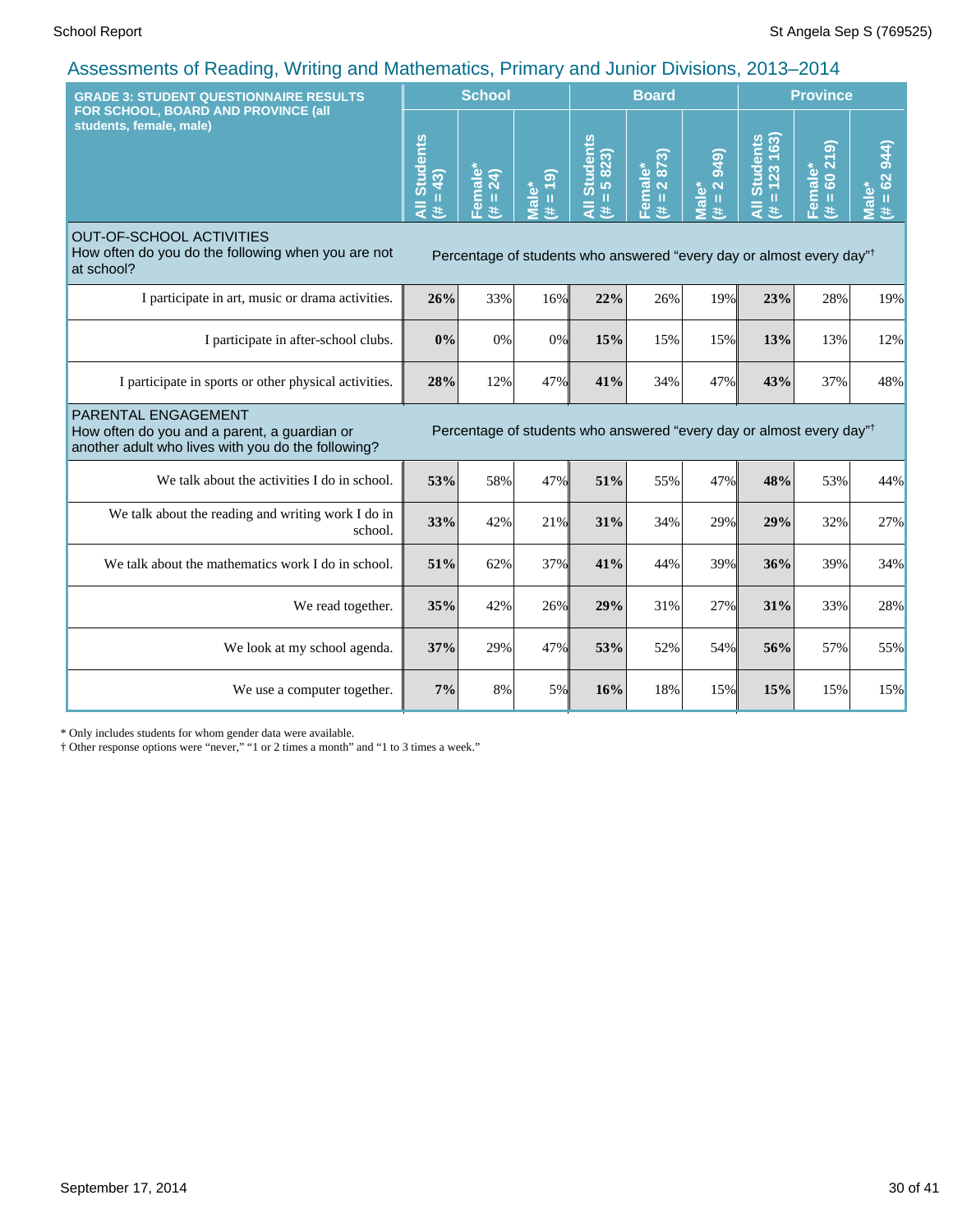| <b>GRADE 3: STUDENT QUESTIONNAIRE RESULTS</b>                                               |                                     | <b>School</b>       |                      |                                      | <b>Board</b>                        |                                   | <b>Province</b>                         |                                                        |                      |
|---------------------------------------------------------------------------------------------|-------------------------------------|---------------------|----------------------|--------------------------------------|-------------------------------------|-----------------------------------|-----------------------------------------|--------------------------------------------------------|----------------------|
| FOR SCHOOL, BOARD AND PROVINCE (all<br>students, female, male)                              | All Students<br>$= 43$<br>共         | Female*<br>(# = 24) | $(4t = 19)$<br>Male* | <b>All Students</b><br>$= 5823$<br>巷 | 2873)<br>Female*<br>$\,$ II<br>进    | <b>949</b><br>$(\# = 2)$<br>Male* | <b>All Students</b><br>$= 123 163$<br>违 | ெ<br>$\overline{\mathbf{z}}$<br>Female*<br>$= 60$<br>违 | $# = 62944$<br>Male* |
| <b>SCHOOLS ATTENDED</b><br>How many schools did you attend before this one?                 | Percentage of students <sup>†</sup> |                     |                      |                                      |                                     |                                   |                                         |                                                        |                      |
| Only this school/1 other school                                                             | 84%                                 | 83%                 | 84%                  | 81%                                  | 81%                                 | 80%                               | 78%                                     | 78%                                                    | 77%                  |
| 2 other schools/3 other schools                                                             | 9%                                  | 8%                  | 11%                  | 14%                                  | 13%                                 | 14%                               | 16%                                     | 15%                                                    | 16%                  |
| 4 other schools or more                                                                     | 2%                                  | 0%                  | 5%                   | 3%                                   | 3%                                  | 3%                                | 4%                                      | 4%                                                     | 4%                   |
| LANGUAGES STUDENTS SPEAK AT HOME                                                            |                                     |                     |                      |                                      | Percentage of students <sup>†</sup> |                                   |                                         |                                                        |                      |
| Only English/Mostly English                                                                 | 49%                                 | 50%                 | 47%                  | 59%                                  | 56%                                 | 61%                               | 71%                                     | 70%                                                    | 72%                  |
| Another language (or other languages) as often<br>as English                                | 30%                                 | 38%                 | 21%                  | 25%                                  | 26%                                 | 23%                               | 17%                                     | 18%                                                    | 16%                  |
| Mostly another language (or other languages)/<br>Only another language (or other languages) | 19%                                 | 8%                  | 32%                  | 15%                                  | 15%                                 | 14%                               | 10%                                     | 11%                                                    | 10%                  |
| LANGUAGES SPOKEN TO STUDENTS AT<br><b>HOME</b>                                              |                                     |                     |                      |                                      | Percentage of students <sup>†</sup> |                                   |                                         |                                                        |                      |
| Only English/Mostly English                                                                 | 44%                                 | 46%                 | 42%                  | 48%                                  | 45%                                 | 51%                               | 66%                                     | 65%                                                    | 67%                  |
| Another language (or other languages) as often<br>as English                                | 19%                                 | 21%                 | 16%                  | 24%                                  | 25%                                 | 23%                               | 14%                                     | 15%                                                    | 14%                  |
| Mostly another language (or other languages)/<br>Only another language (or other languages) | 35%                                 | 29%                 | 42%                  | 25%                                  | 26%                                 | 23%                               | 17%                                     | 17%                                                    | 16%                  |

\* Only includes students for whom gender data were available.

† Percentages may not add to 100, due to rounding or to ambiguous responses or blanks.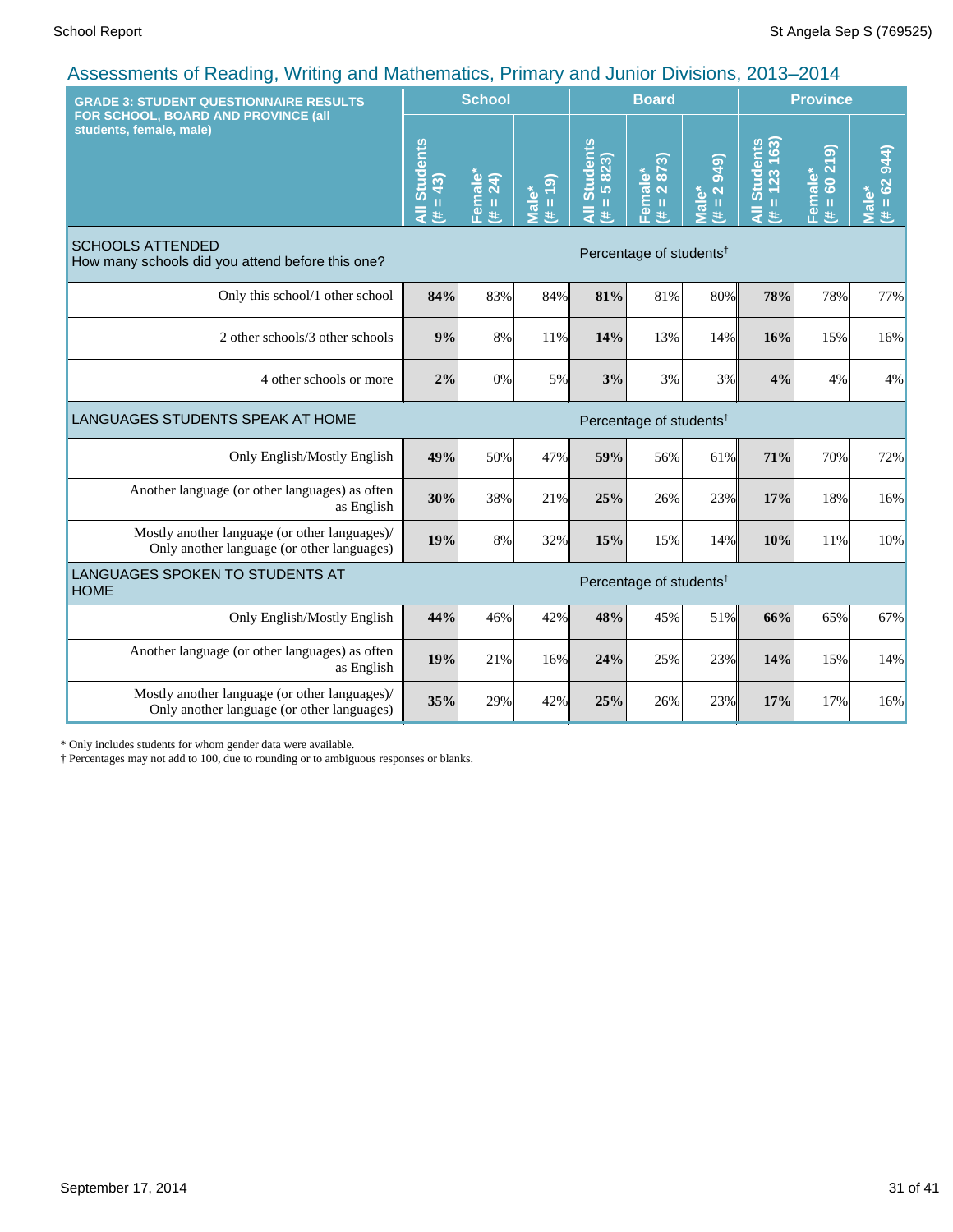|                                                                                                                              | STUDENT QUESTIONNAIRE RESULTS FOR SCHOOL: GRADE 6 (# = 37) |                                                          |
|------------------------------------------------------------------------------------------------------------------------------|------------------------------------------------------------|----------------------------------------------------------|
| ×<br>Never                                                                                                                   | <b>Sometimes</b><br>Most of the time                       |                                                          |
| STUDENT ENGAGEMENT<br>About reading:                                                                                         | Percentage of Students*                                    | Number of students<br>who answered<br>"most of the time" |
| I like to read.                                                                                                              | 51<br>$\boldsymbol{8}$<br>41                               | 15                                                       |
| I am a good reader.                                                                                                          | 35<br>8 <sup>1</sup><br>57                                 | 21                                                       |
| I am able to understand difficult reading passages.                                                                          | 51<br>11<br>35                                             | 13                                                       |
| I do my best when I do reading activities in class.                                                                          | $\mathbf{5}$<br>30 <sup>1</sup><br>65                      | 24                                                       |
| STUDENT ENGAGEMENT<br>About writing:                                                                                         |                                                            |                                                          |
| I like to write.                                                                                                             | 41<br>46<br>14                                             | 17                                                       |
| I am a good writer.                                                                                                          | 62<br>27<br>11                                             | 10                                                       |
| I am able to communicate my ideas in writing.                                                                                | 41<br>51<br>8                                              | 19                                                       |
| I do my best when I do writing activities in class.                                                                          | $\vert 5 \vert$<br>41<br>54                                | 20                                                       |
| COGNITIVE STRATEGIES USED IN LANGUAGE                                                                                        |                                                            |                                                          |
| Before I start to read, I try to predict what the text will be about.                                                        | 54<br>30<br>16                                             | 6                                                        |
| I make sure I understand what I am reading.                                                                                  | 57<br>41                                                   | 15                                                       |
| I slow down my reading if it is difficult.                                                                                   | 35<br>54<br>11                                             | 20                                                       |
| When I come to a word I do not understand, I look for clues (e.g.,<br>punctuation, word parts, other words in the sentence). | 35<br>30<br>35                                             | 13                                                       |
| When I am finished reading, I think about what I have read.                                                                  | 54<br>24<br>22                                             | 8                                                        |
| I organize my ideas before I start to write.                                                                                 | 16<br>68<br>16                                             | 6                                                        |
| I edit my writing to make it better.                                                                                         | 46<br>35<br>19                                             | 13                                                       |
| I check my writing for spelling and grammar.                                                                                 | 49<br>19<br>32                                             | 12                                                       |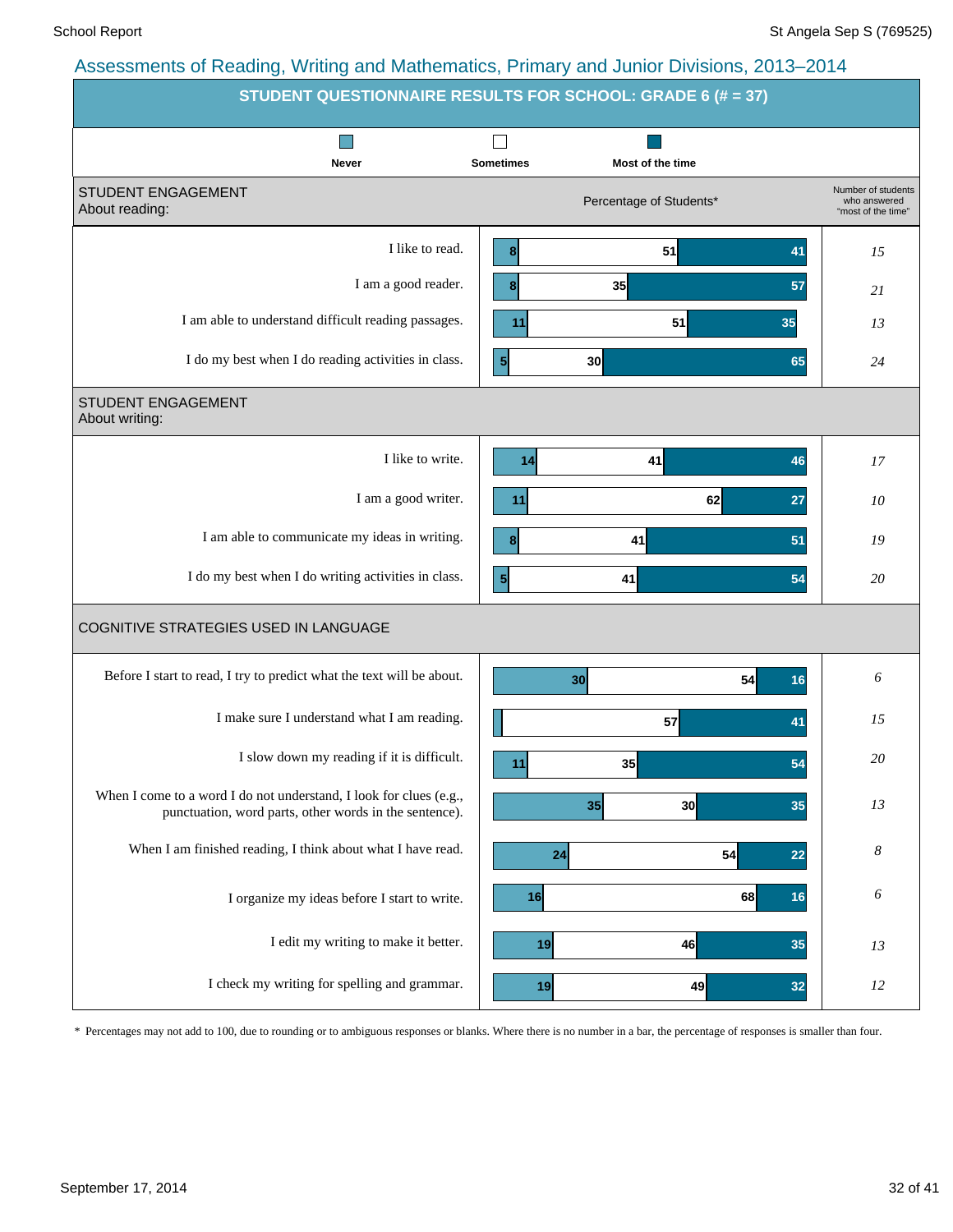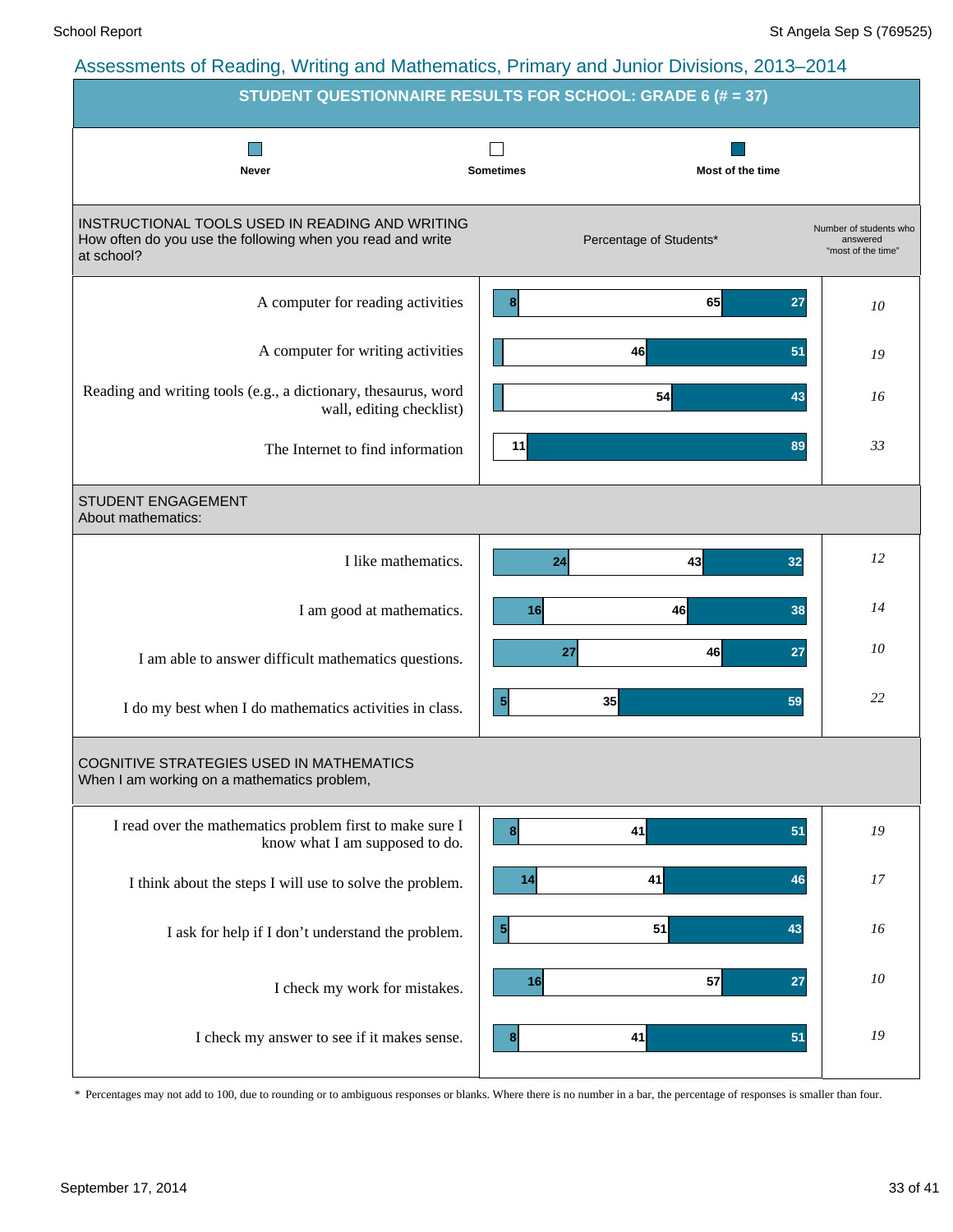| <b>STUDENT QUESTIONNAIRE RESULTS FOR SCHOOL: GRADE 6 (# = 37)</b>                                                         |                                      |                                                          |  |  |  |  |  |  |  |  |
|---------------------------------------------------------------------------------------------------------------------------|--------------------------------------|----------------------------------------------------------|--|--|--|--|--|--|--|--|
| <b>Never</b>                                                                                                              | <b>Sometimes</b><br>Most of the time |                                                          |  |  |  |  |  |  |  |  |
| INSTRUCTIONAL TOOLS USED IN MATHEMATICS<br>How often do you use the following during mathematics<br>activities at school? | Percentage of Students*              | Number of students<br>who answered<br>"most of the time" |  |  |  |  |  |  |  |  |
| Manipulatives (e.g., base ten blocks, tiles)                                                                              | 51<br>41<br>8                        | 15                                                       |  |  |  |  |  |  |  |  |
| A calculator                                                                                                              | 41<br>51                             | 19                                                       |  |  |  |  |  |  |  |  |
| A computer to learn mathematics                                                                                           | 54<br>27<br>19                       | 10                                                       |  |  |  |  |  |  |  |  |
| The Internet                                                                                                              | 54<br>27<br>19                       | 10                                                       |  |  |  |  |  |  |  |  |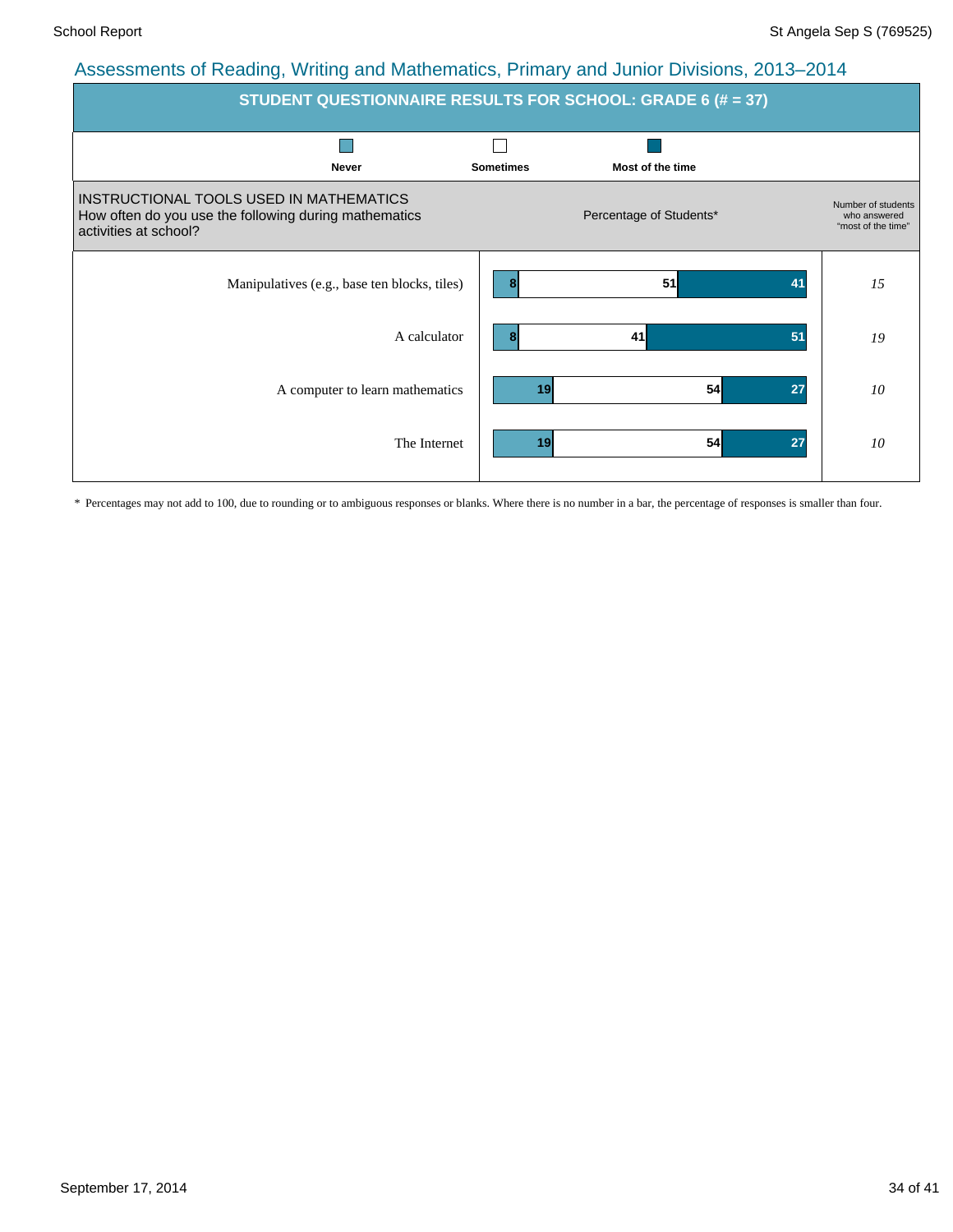| STUDENT QUESTIONNAIRE RESULTS FOR SCHOOL: GRADE 6 (# = 37)                                                                |  |                     |                                  |                                                                          |  |  |  |  |  |
|---------------------------------------------------------------------------------------------------------------------------|--|---------------------|----------------------------------|--------------------------------------------------------------------------|--|--|--|--|--|
| <b>Never</b><br>1 or 2 times a month                                                                                      |  | 1 to 3 times a week | Every day or almost every<br>day |                                                                          |  |  |  |  |  |
| OUT-OF-SCHOOL ACTIVITIES<br>How often do you do the following when you are not at school?                                 |  |                     | Percentage of Students*          | Number of students<br>who answered<br>"every day or almost<br>every day" |  |  |  |  |  |
| I participate in art, music or drama activities.                                                                          |  | 49                  | 19<br>27                         | $\boldsymbol{l}$                                                         |  |  |  |  |  |
| I participate in after-school clubs.                                                                                      |  | 35                  | 24<br>24<br>14                   | 5                                                                        |  |  |  |  |  |
| I participate in sports or other physical activities.                                                                     |  | 8<br>22             | 22<br>43                         | 16                                                                       |  |  |  |  |  |
| PARENTAL ENGAGEMENT<br>How often do you and a parent, a guardian or another adult<br>who lives with you do the following? |  |                     |                                  |                                                                          |  |  |  |  |  |
| We talk about the activities I do in school.                                                                              |  | 22<br>30            | 8<br>41                          | 15                                                                       |  |  |  |  |  |
| We talk about the reading and writing work I do in school.                                                                |  | 24<br>27            | 30<br>16                         | 6                                                                        |  |  |  |  |  |
| We talk about the mathematics work I do in school.                                                                        |  | 24<br>27            | 19<br>30                         | 11                                                                       |  |  |  |  |  |
| We read together.                                                                                                         |  |                     | 59<br>27<br>11                   | 4                                                                        |  |  |  |  |  |
| We look at my school agenda.                                                                                              |  | 46                  | 22<br>24<br>8                    | 9                                                                        |  |  |  |  |  |
| We use a computer together.                                                                                               |  | 51                  | 19<br>14<br>16                   | $\boldsymbol{7}$                                                         |  |  |  |  |  |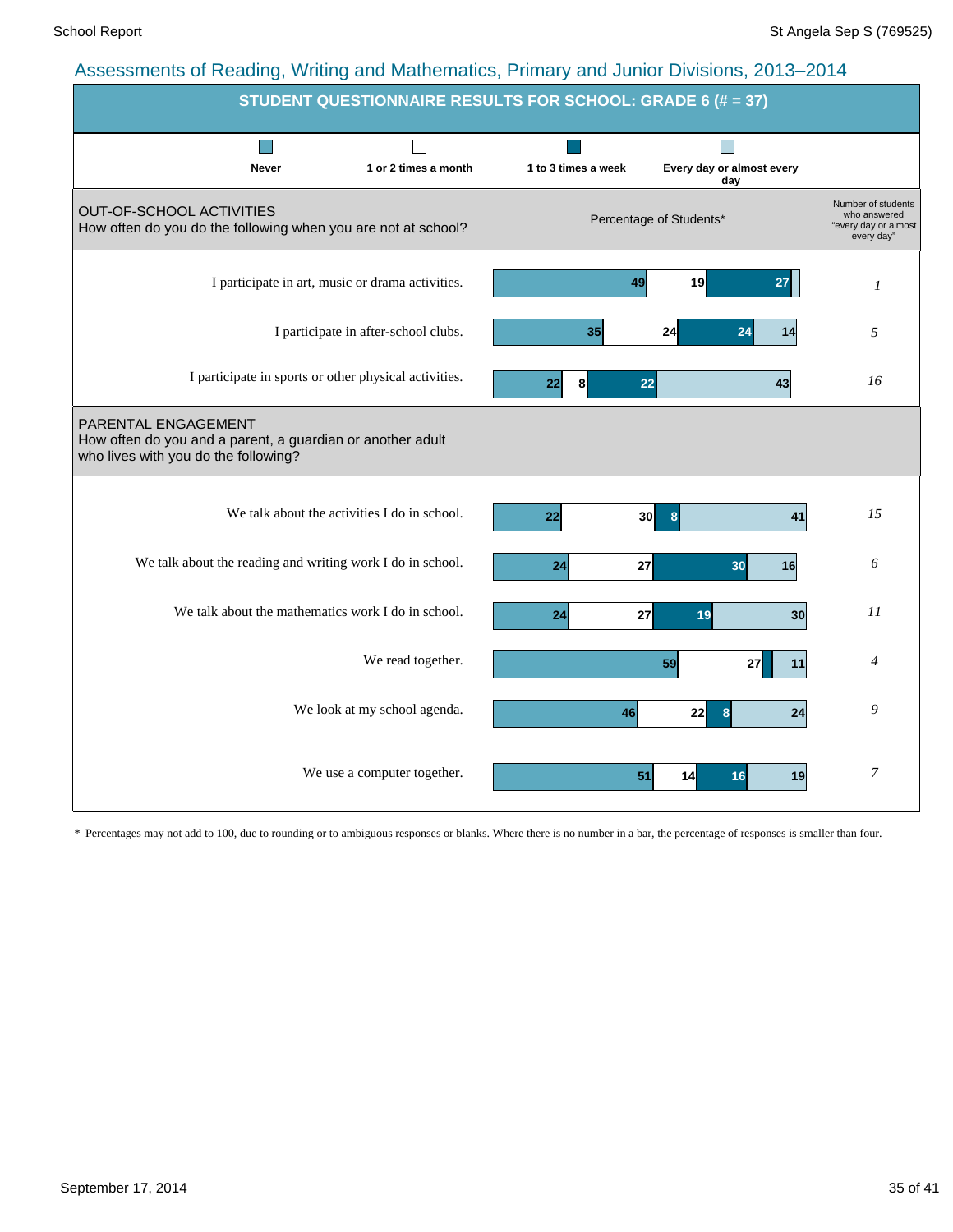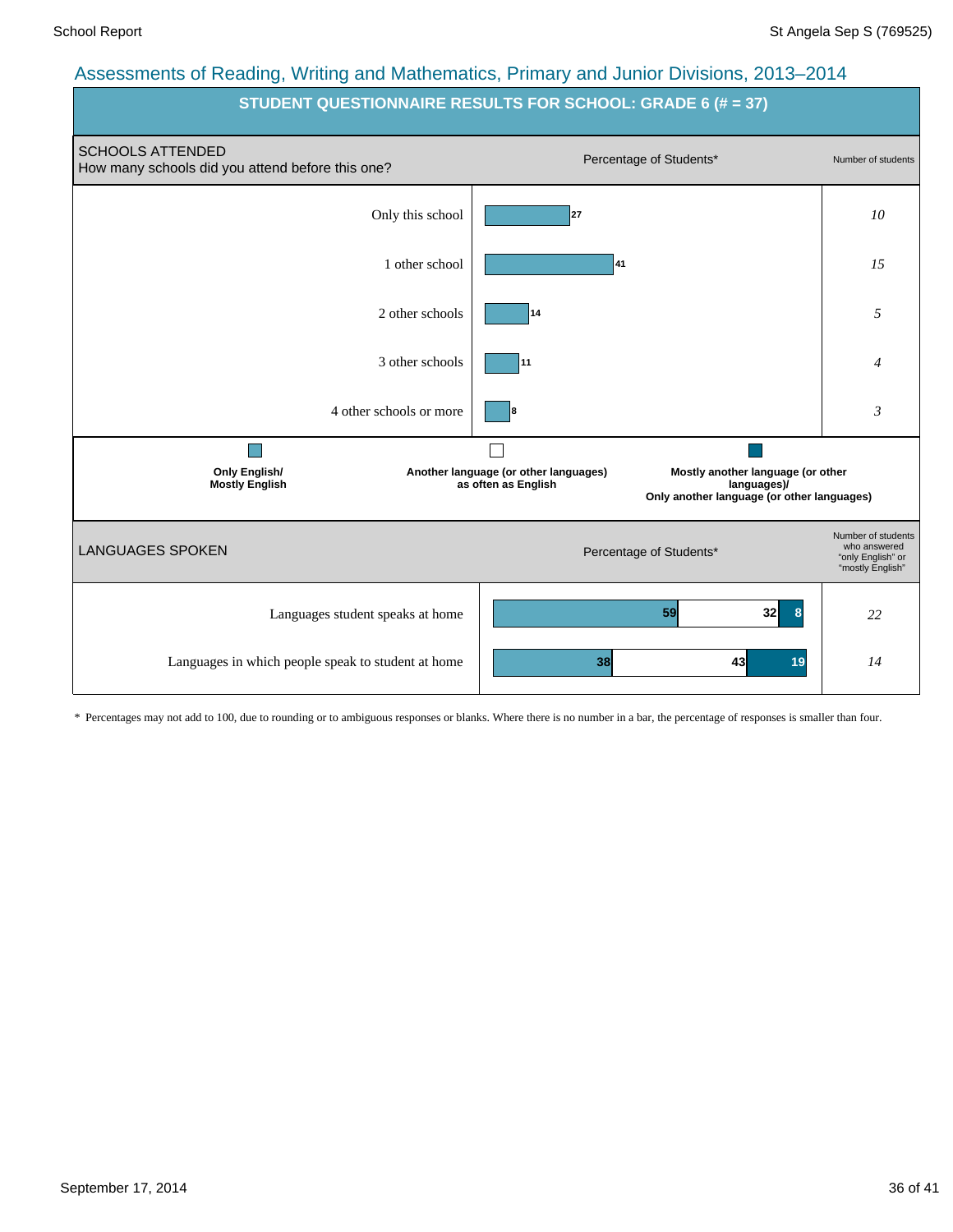| <b>GRADE 6: STUDENT QUESTIONNAIRE RESULTS</b>                                                                                  |                                             | <b>School</b>                                                     |                                                                       |                                                         | <b>Board</b>                                     |                                                               | <b>Province</b>                                                     |                            |                           |
|--------------------------------------------------------------------------------------------------------------------------------|---------------------------------------------|-------------------------------------------------------------------|-----------------------------------------------------------------------|---------------------------------------------------------|--------------------------------------------------|---------------------------------------------------------------|---------------------------------------------------------------------|----------------------------|---------------------------|
| FOR SCHOOL, BOARD AND PROVINCE (all<br>students, female, male)                                                                 | <b>Students</b><br>$= 37$<br>$\bar{a}$<br>共 | male <sup>®</sup><br>(61)<br>$\,$ H<br>$\boldsymbol{\omega}$<br>进 | $\frac{1}{2}$<br>້ຍ<br>$\mathbf H$<br>$\overline{\mathbf{a}}$<br>$\#$ | <b>All Students</b><br>816)<br>lo.<br>$\mathbf{H}$<br>进 | 846)<br>Female*<br>$\ddot{\sim}$<br>$\,$ II<br>违 | 970<br>$\overline{\mathbf{N}}$<br>Male*<br>$\mathbf{u}$<br>y. | $= 123190$<br><b>Students</b><br>L                                  | $= 60,506$<br>Female*<br>违 | 683)<br>$= 62$<br>gl<br>艺 |
| <b>STUDENT ENGAGEMENT</b><br>About reading:                                                                                    |                                             |                                                                   |                                                                       |                                                         |                                                  |                                                               | Percentage of students who answered "most of the time" <sup>†</sup> |                            |                           |
| I like to read.                                                                                                                | 41%                                         | 53%                                                               | 28%                                                                   | 40%                                                     | 48%                                              | 31%                                                           | 47%                                                                 | 56%                        | 39%                       |
| I am a good reader.                                                                                                            | 57%                                         | 63%                                                               | 50%                                                                   | 62%                                                     | 64%                                              | 60%                                                           | 67%                                                                 | 70%                        | 64%                       |
| I am able to understand difficult reading passages.                                                                            | 35%                                         | 47%                                                               | 22%                                                                   | 38%                                                     | 36%                                              | 39%                                                           | 41%                                                                 | 40%                        | 42%                       |
| I do my best when I do reading activities in class.                                                                            | 65%                                         | 68%                                                               | 61%                                                                   | 68%                                                     | 72%                                              | 64%                                                           | 69%                                                                 | 74%                        | 65%                       |
| STUDENT ENGAGEMENT<br>About writing:                                                                                           |                                             |                                                                   |                                                                       |                                                         |                                                  |                                                               | Percentage of students who answered "most of the time" <sup>†</sup> |                            |                           |
| I like to write.                                                                                                               | 46%                                         | 37%                                                               | 56%                                                                   | 41%                                                     | 49%                                              | 33%                                                           | 42%                                                                 | 53%                        | 30%                       |
| I am a good writer.                                                                                                            | 27%                                         | 32%                                                               | 22%                                                                   | 39%                                                     | 43%                                              | 35%                                                           | 42%                                                                 | 49%                        | 36%                       |
| I am able to communicate my ideas in writing.                                                                                  | 51%                                         | 42%                                                               | 61%                                                                   | 45%                                                     | 50%                                              | 41%                                                           | 48%                                                                 | 53%                        | 44%                       |
| I do my best when I do writing activities in class.                                                                            | 54%                                         | 42%                                                               | 67%                                                                   | 66%                                                     | 72%                                              | 61%                                                           | 68%                                                                 | 74%                        | 63%                       |
| COGNITIVE STRATEGIES USED IN LANGUAGE<br>Percentage of students who answered "most of the time" <sup>†</sup>                   |                                             |                                                                   |                                                                       |                                                         |                                                  |                                                               |                                                                     |                            |                           |
| Before I start to read, I try to predict what the text will be<br>about.                                                       | 16%                                         | 5%                                                                | 28%                                                                   | 19%                                                     | 18%                                              | 19%                                                           | 16%                                                                 | 16%                        | 16%                       |
| I make sure I understand what I am reading.                                                                                    | 41%                                         | 37%                                                               | 44%                                                                   | 68%                                                     | 73%                                              | 64%                                                           | 71%                                                                 | 75%                        | 67%                       |
| I slow down my reading if it is difficult.                                                                                     | 54%                                         | 63%                                                               | 44%                                                                   | 55%                                                     | 61%                                              | 49%                                                           | 57%                                                                 | 63%                        | 51%                       |
| When I come to a word I do not understand, I look for<br>clues (e.g., punctuation, word parts, other words in the<br>sentence. | 35%                                         | 42%                                                               | 28%                                                                   | 40%                                                     | 45%                                              | 36%                                                           | 41%                                                                 | 45%                        | 37%                       |
| When I am finished reading, I think about what I have<br>read.                                                                 | 22%                                         | 16%                                                               | 28%                                                                   | 39%                                                     | 41%                                              | 36%                                                           | 40%                                                                 | 44%                        | 37%                       |
| I organize my ideas before I start to write.                                                                                   | 16%                                         | 11%                                                               | 22%                                                                   | 34%                                                     | 37%                                              | 31%                                                           | 34%                                                                 | 39%                        | 30%                       |
| I edit my writing to make it better.                                                                                           | 35%                                         | 42%                                                               | 28%                                                                   | 48%                                                     | 55%                                              | 42%                                                           | 50%                                                                 | 56%                        | 43%                       |
| I check my writing for spelling and grammar.                                                                                   | 32%                                         | 37%                                                               | 28%                                                                   | 52%                                                     | 57%                                              | 47%                                                           | 51%                                                                 | 56%                        | 46%                       |
| INSTRUCTIONAL TOOLS USED IN READING AND<br><b>WRITING</b>                                                                      |                                             |                                                                   |                                                                       |                                                         |                                                  |                                                               | Percentage of students who answered "most of the time" <sup>†</sup> |                            |                           |
| A computer for reading activities                                                                                              | 27%                                         | 26%                                                               | 28%                                                                   | $9\%$                                                   | 7%                                               | 10%                                                           | 9%                                                                  | 7%                         | 10%                       |
| A computer for writing activities                                                                                              | 51%                                         | 53%                                                               | 50%                                                                   | 22%                                                     | 22%                                              | 22%                                                           | 27%                                                                 | 25%                        | 29%                       |
| Reading and writing tools (e.g., a dictionary, thesaurus,<br>word wall, editing checklist)                                     | 43%                                         | 47%                                                               | 39%                                                                   | 37%                                                     | 42%                                              | 31%                                                           | 33%                                                                 | 38%                        | 28%                       |
| The internet to find information                                                                                               | 89%                                         | 89%                                                               | 89%                                                                   | 50%                                                     | 51%                                              | 49%                                                           | 51%                                                                 | 51%                        | 50%                       |

\* Only includes students for whom gender data were available.

† Other response options were "never" and "sometimes."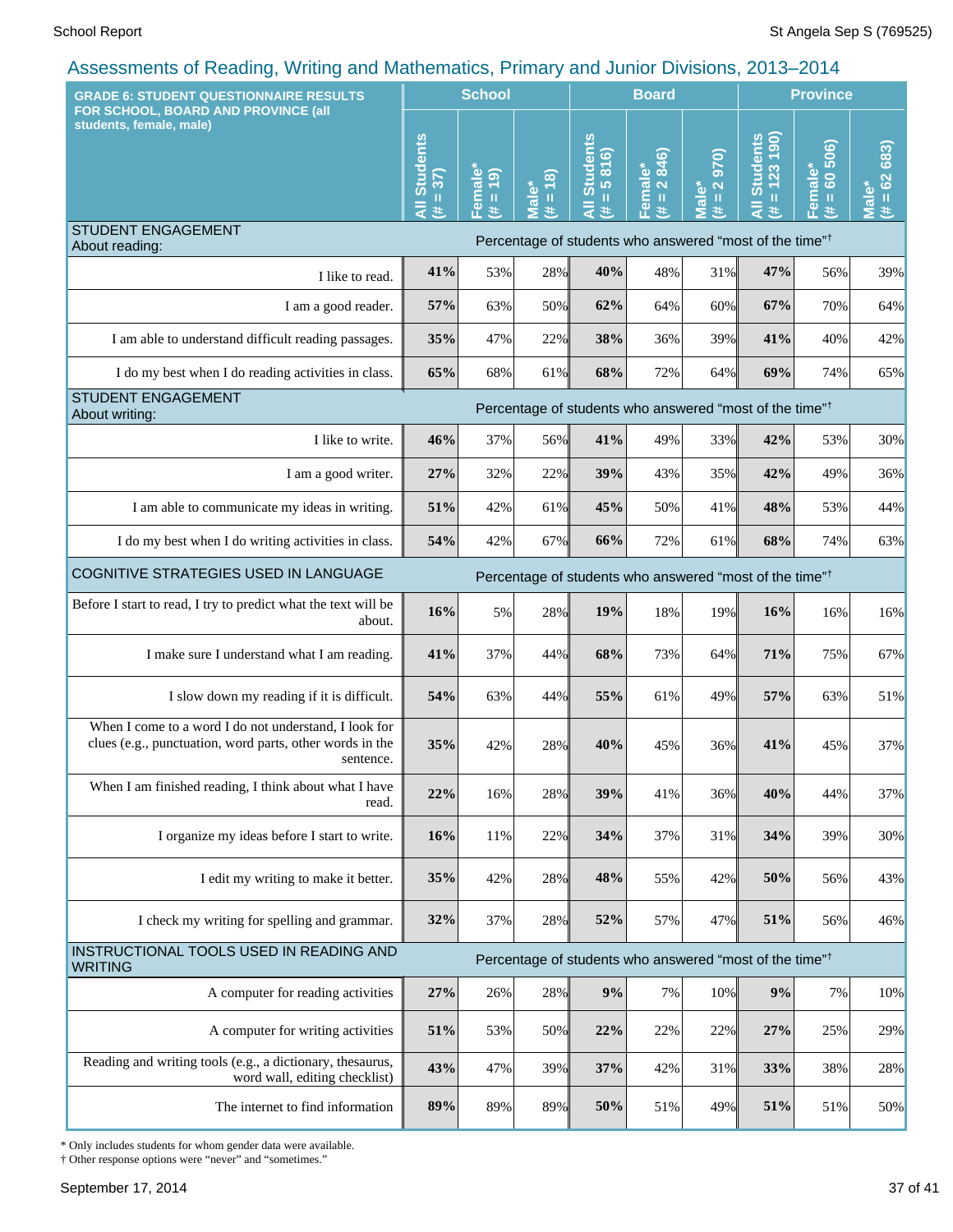| sooonnomo of Hodding,<br>1.111117<br><b>GRADE 6: STUDENT QUESTIONNAIRE RESULTS</b>                                                                                              |                             | <b>School</b>                                    |                      | <b>Board</b>                                                        |                        |                                                                        |                                                                     | <b>Province</b>                                  |                                            |  |
|---------------------------------------------------------------------------------------------------------------------------------------------------------------------------------|-----------------------------|--------------------------------------------------|----------------------|---------------------------------------------------------------------|------------------------|------------------------------------------------------------------------|---------------------------------------------------------------------|--------------------------------------------------|--------------------------------------------|--|
| FOR SCHOOL, BOARD AND PROVINCE (all<br>students, female, male)                                                                                                                  | All Students<br>$= 37$<br>进 | Female <sup>*</sup><br>(61)<br>$\mathbf{u}$<br>斐 | $= 18$<br>Male*<br># | <b>All Students</b><br>5816)<br>Ш<br>#                              | Female*<br>(# = 2 846) | 970<br>$\overline{\mathbf{N}}$<br>Male*<br>$\, \, \mathrm{II} \,$<br># | <b>All Students</b><br>$\overline{190}$<br>123<br>$\mathbf{I}$<br>共 | 506)<br>Female*<br>$\ddot{\mathbf{S}}$<br>Ш<br>进 | $= 62683$<br>$\bar{\bar{\mathbf{c}}}$<br>共 |  |
| <b>STUDENT ENGAGEMENT</b><br>About mathematics:                                                                                                                                 |                             |                                                  |                      | Percentage of students who answered "most of the time" <sup>†</sup> |                        |                                                                        |                                                                     |                                                  |                                            |  |
| I like mathematics.                                                                                                                                                             | 32%                         | 21%                                              | 44%                  | 48%                                                                 | 41%                    | 55%                                                                    | 48%                                                                 | 41%                                              | 55%                                        |  |
| I am good at mathematics.                                                                                                                                                       | 38%                         | 42%                                              | 33%                  | 50%                                                                 | 44%                    | 55%                                                                    | 52%                                                                 | 45%                                              | 59%                                        |  |
| I am able to answer difficult mathematics questions.                                                                                                                            | 27%                         | 16%                                              | 39%                  | 34%                                                                 | 27%                    | 40%                                                                    | 38%                                                                 | 30%                                              | 46%                                        |  |
| I do my best when I do mathematics activities in class.                                                                                                                         | 59%                         | 68%                                              | 50%                  | 73%                                                                 | 73%                    | 73%                                                                    | 75%                                                                 | 75%                                              | 75%                                        |  |
| <b>COGNITIVE STRATEGIES USED IN</b><br><b>MATHEMATICS</b><br>Percentage of students who answered "most of the time" <sup>†</sup><br>When I am working on a mathematics problem, |                             |                                                  |                      |                                                                     |                        |                                                                        |                                                                     |                                                  |                                            |  |
| I read over the mathematics problem first to make sure I<br>know what I am supposed to do.                                                                                      | 51%                         | 42%                                              | 61%                  | 76%                                                                 | 81%                    | 72%                                                                    | 80%                                                                 | 84%                                              | 76%                                        |  |
| I think about the steps I will use to solve the problem.                                                                                                                        | 46%                         | 47%                                              | 44%                  | 45%                                                                 | 45%                    | 44%                                                                    | 49%                                                                 | 50%                                              | 48%                                        |  |
| I ask for help if I don't understand the problem.                                                                                                                               | 43%                         | 42%                                              | 44%                  | 56%                                                                 | 60%                    | 53%                                                                    | 60%                                                                 | 64%                                              | 56%                                        |  |
| I check my work for mistakes.                                                                                                                                                   | 27%                         | 32%                                              | 22%                  | 45%                                                                 | 45%                    | 45%                                                                    | 47%                                                                 | 48%                                              | 46%                                        |  |
| I check my answers to see if it makes sense.                                                                                                                                    | 51%                         | 47%                                              | 56%                  | 63%                                                                 | 65%                    | 61%                                                                    | 65%                                                                 | 67%                                              | 63%                                        |  |
| INSTRUCTIONAL TOOLS USED IN<br><b>MATHEMATICS</b>                                                                                                                               |                             |                                                  |                      | Percentage of students who answered "most of the time" <sup>†</sup> |                        |                                                                        |                                                                     |                                                  |                                            |  |
| Manipulatives (e.g., base ten blocks, tiles)                                                                                                                                    | 41%                         | 37%                                              | 44%                  | 18%                                                                 | 19%                    | 16%                                                                    | 17%                                                                 | 20%                                              | 15%                                        |  |
| A calculator                                                                                                                                                                    | 51%                         | 58%                                              | 44%                  | 48%                                                                 | 53%                    | 43%                                                                    | 48%                                                                 | 53%                                              | 44%                                        |  |
| A computer to learn mathematics                                                                                                                                                 | 27%                         | 21%                                              | 33%                  | 9%                                                                  | 9%                     | 9%                                                                     | 9%                                                                  | 9%                                               | 10%                                        |  |
| The Internet                                                                                                                                                                    | 27%                         | 26%                                              | 28%                  | 15%                                                                 | 14%                    | 16%                                                                    | 14%                                                                 | 13%                                              | 15%                                        |  |
| * Only includes students for whom gender data were available.<br>ther regnonge options were "never" and "semetimes"                                                             |                             |                                                  |                      |                                                                     |                        |                                                                        |                                                                     |                                                  |                                            |  |

† Other response options were "never" and "sometimes."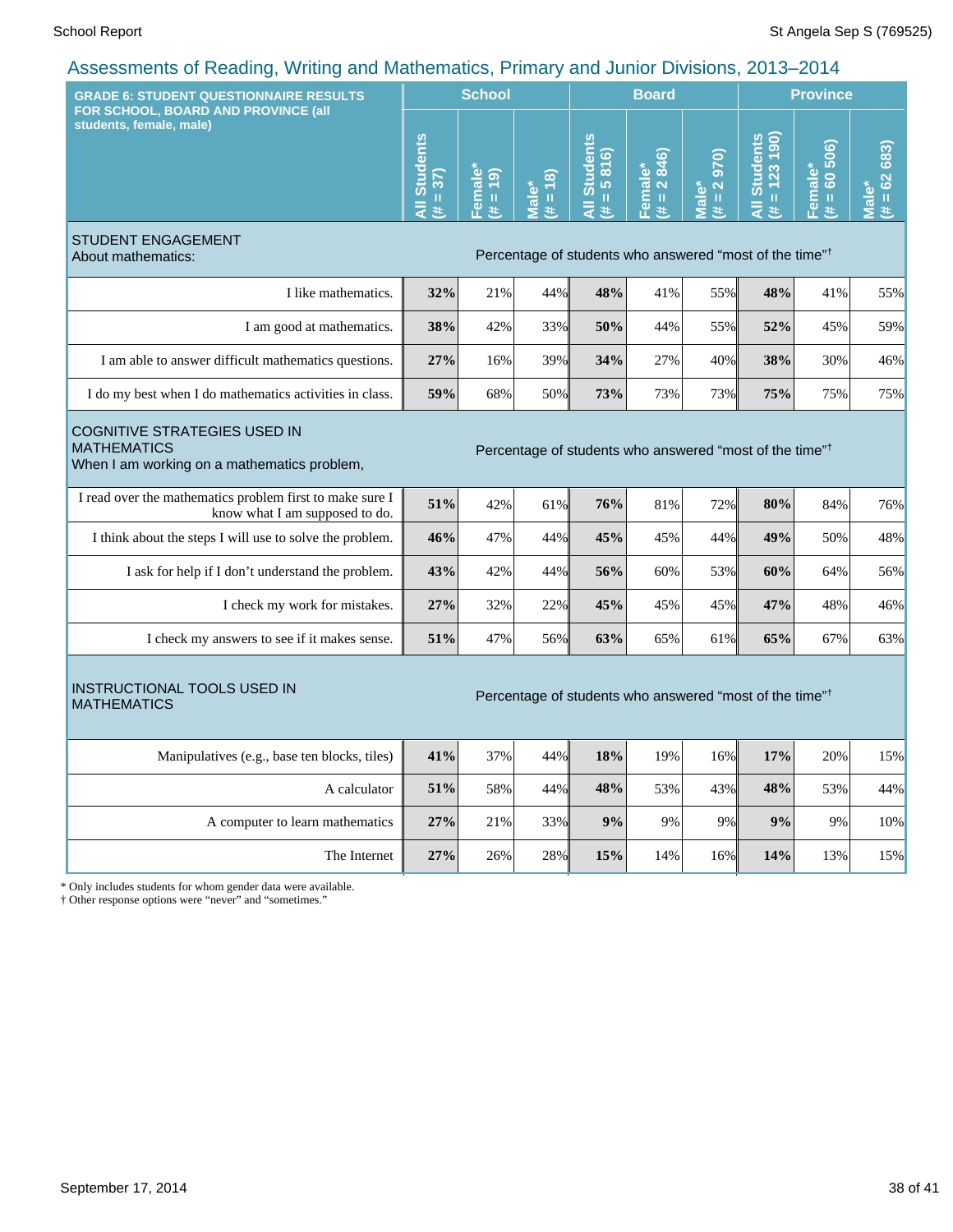| <b>GRADE 6: STUDENT QUESTIONNAIRE RESULTS</b>                                                                                                                                                    |                                                                                  | <b>School</b>                                      |                     |                                       | <b>Board</b>           |                                         |                                          | <b>Province</b>                         |                              |  |
|--------------------------------------------------------------------------------------------------------------------------------------------------------------------------------------------------|----------------------------------------------------------------------------------|----------------------------------------------------|---------------------|---------------------------------------|------------------------|-----------------------------------------|------------------------------------------|-----------------------------------------|------------------------------|--|
| FOR SCHOOL, BOARD AND PROVINCE (all<br>students, female, male)                                                                                                                                   | <b>Students</b><br>$= 37$<br>$\bar{a}$<br>进                                      | Female*<br>$\boxed{9}$<br>$\, \, \mathrm{II}$<br>主 | $(4 = 18)$<br>Male* | <b>Students</b><br>$= 5816$<br>₹<br>进 | Female*<br>(# = 2 846) | 970)<br>$(\# = 2)$<br>Male <sup>*</sup> | $= 123 190$<br><b>Students</b><br>₹<br>主 | 60 506)<br>Female*<br>$\mathbf{u}$<br>主 | 683)<br>$= 62$<br>Male*<br>进 |  |
| <b>OUT-OF-SCHOOL ACTIVITIES</b><br>How often do you do the following when you are not<br>at school?                                                                                              | Percentage of students who answered "every day or almost every day" <sup>†</sup> |                                                    |                     |                                       |                        |                                         |                                          |                                         |                              |  |
| I participate in art, music or drama activities.                                                                                                                                                 | 3%                                                                               | 5%                                                 | $0\%$               | 16%                                   | 20%                    | 12%                                     | 16%                                      | 21%                                     | 12%                          |  |
| I participate in after-school clubs.                                                                                                                                                             | 14%                                                                              | 21%                                                | $6\%$               | 11%                                   | 11%                    | 10%                                     | 10%                                      | 11%                                     | 9%                           |  |
| I participate in sports or other physical activities.                                                                                                                                            | 43%                                                                              | 26%                                                | 61%                 | 39%                                   | 32%                    | 45%                                     | 43%                                      | 37%                                     | 48%                          |  |
| PARENTAL ENGAGEMENT<br>Percentage of students who answered "every day or almost every day"<br>How often do you and a parent, a guardian or<br>another adult who lives with you do the following? |                                                                                  |                                                    |                     |                                       |                        |                                         |                                          |                                         |                              |  |
| We talk about the activities I do in school.                                                                                                                                                     | 41%                                                                              | 42%                                                | 39%                 | 40%                                   | 44%                    | 37%                                     | 43%                                      | 46%                                     | 39%                          |  |
| We talk about the reading and writing work I do in<br>school.                                                                                                                                    | 16%                                                                              | 21%                                                | 11%                 | 19%                                   | 20%                    | 18%                                     | 21%                                      | 22%                                     | 19%                          |  |
| We talk about the mathematics work I do in school.                                                                                                                                               | 30%                                                                              | 37%                                                | 22%                 | 30%                                   | 33%                    | 28%                                     | 32%                                      | 34%                                     | 30%                          |  |
| We read together.                                                                                                                                                                                | 11%                                                                              | 5%                                                 | 17%                 | 8%                                    | 7%                     | 8%                                      | 7%                                       | 7%                                      | 8%                           |  |
| We look at my school agenda.                                                                                                                                                                     | 24%                                                                              | 11%                                                | 39%                 | 23%                                   | 21%                    | 25%                                     | 32%                                      | 31%                                     | 33%                          |  |
| We use a computer together.                                                                                                                                                                      |                                                                                  | 16%                                                | 22%                 | 10%                                   | 10%                    | 10%                                     | 9%                                       | 8%                                      | 9%                           |  |

\* Only includes students for whom gender data were available.

† Other response options were "never," "1 or 2 times a month" and "1 to 3 times a week."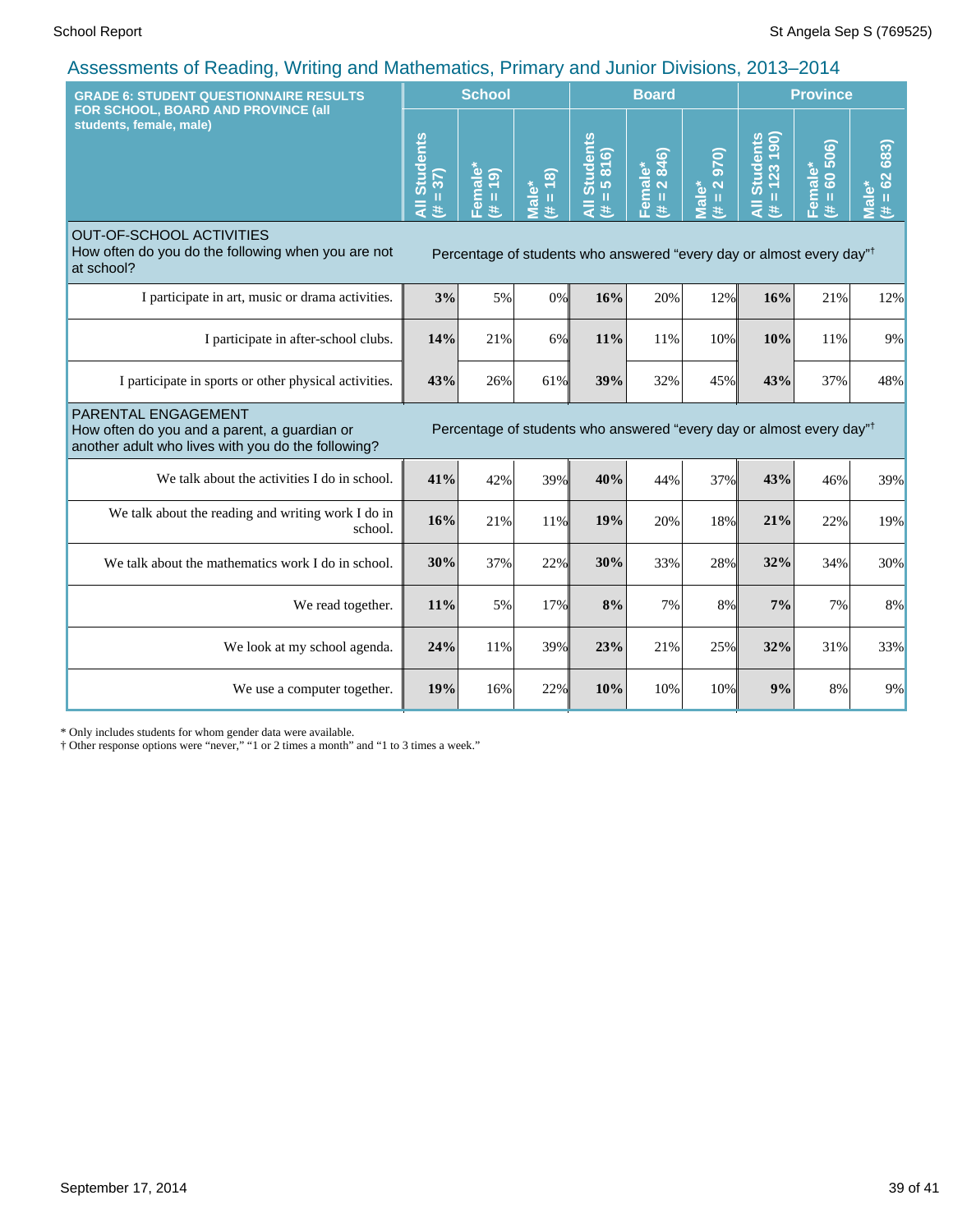| <b>GRADE 6: STUDENT QUESTIONNAIRE RESULTS</b><br>FOR SCHOOL, BOARD AND PROVINCE (all<br>students, female, male) |                                     | <b>School</b>                               |                                 |                               | <b>Board</b>           |                                      |                                          | <b>Province</b>         |                                  |  |
|-----------------------------------------------------------------------------------------------------------------|-------------------------------------|---------------------------------------------|---------------------------------|-------------------------------|------------------------|--------------------------------------|------------------------------------------|-------------------------|----------------------------------|--|
|                                                                                                                 |                                     | Female*<br>$\boxed{9}$<br>$\mathbf{u}$<br>美 | $(4 = 18)$<br>Male <sup>*</sup> | All Students<br>$= 5816$<br>苤 | Female*<br>(# = 2 846) | $\overline{0}$<br>$(H = 2)$<br>Male* | $= 123 190$<br><b>Students</b><br>₹<br>违 | Female*<br>(# = 60 506) | $# = 62683$<br><sup>≫</sup> sle™ |  |
| <b>SCHOOLS ATTENDED</b><br>How many schools did you attend before this one?                                     | Percentage of students <sup>†</sup> |                                             |                                 |                               |                        |                                      |                                          |                         |                                  |  |
| Only this school/1 other school                                                                                 | 68%                                 | 58%                                         | 78%                             | 76%                           | 77%                    | 75%                                  | 69%                                      | 70%                     | 69%                              |  |
| 2 other schools/3 other schools                                                                                 | 24%                                 | 37%                                         | 11%                             | 18%                           | 17%                    | 18%                                  | 22%                                      | 22%                     | 22%                              |  |
| 4 other schools or more                                                                                         | 8%                                  | 5%                                          | 11%                             | 4%                            | 4%                     | 4%                                   | 6%                                       | 6%                      | 6%                               |  |
| LANGUAGES STUDENTS SPEAK AT HOME<br>Percentage of students <sup>†</sup>                                         |                                     |                                             |                                 |                               |                        |                                      |                                          |                         |                                  |  |
| Only English/Mostly English                                                                                     | 59%                                 | 74%                                         | 44%                             | 63%                           | 62%                    | 64%                                  | 74%                                      | 74%                     | 75%                              |  |
| Another language (or other languages) as often<br>as English                                                    | 32%                                 | 21%                                         | 44%                             | 24%                           | 26%                    | 23%                                  | 16%                                      | 17%                     | 15%                              |  |
| Mostly another language (or other languages)/<br>Only another language (or other languages)                     | 8%                                  | 5%                                          | 11%                             | 11%                           | 11%                    | 11%                                  | 8%                                       | 7%                      | 8%                               |  |
| LANGUAGES SPOKEN TO STUDENTS AT<br>Percentage of students <sup>†</sup><br><b>HOME</b>                           |                                     |                                             |                                 |                               |                        |                                      |                                          |                         |                                  |  |
| Only English/Mostly English                                                                                     | 38%                                 | 47%                                         | 28%                             | 51%                           | 50%                    | 53%                                  | 69%                                      | 69%                     | 70%                              |  |
| Another language (or other languages) as often<br>as English                                                    | 43%                                 | 37%                                         | 50%                             | 24%                           | 25%                    | 23%                                  | 14%                                      | 15%                     | 13%                              |  |
| Mostly another language (or other languages)/<br>Only another language (or other languages)                     | 19%                                 | 16%                                         | 22%                             | 22%                           | 23%                    | 21%                                  | 14%                                      | 14%                     | 14%                              |  |

\* Only includes students for whom gender data were available.

† Percentages may not add to 100, due to rounding or to ambiguous responses or blanks.